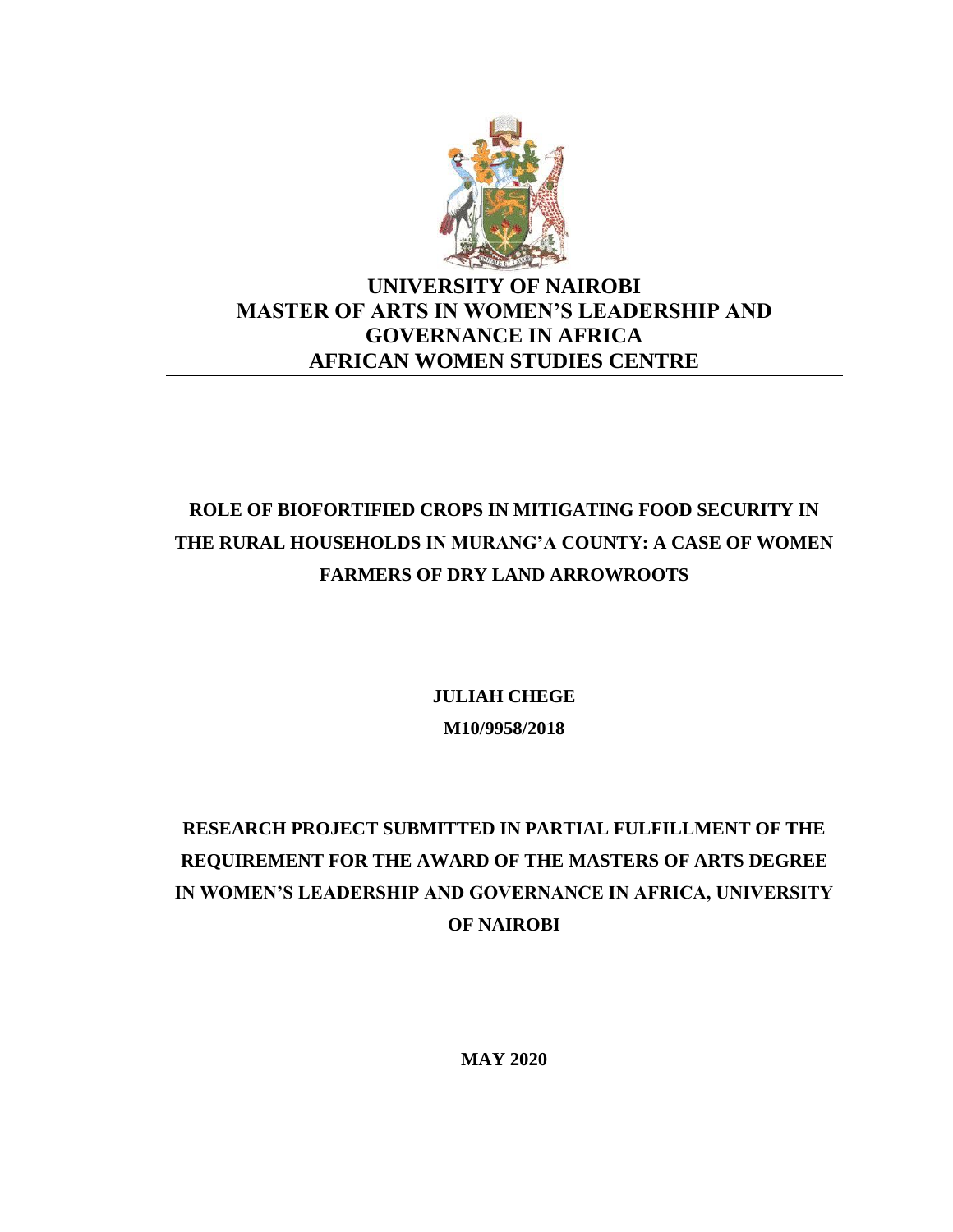# **DECLARATION**

<span id="page-1-0"></span>This Research Project is my original work and has not been presented for a Degree in any other University or institution of higher learning.

Signature…………………………….. Date……………………………

Juliah Chege

This Project has been submitted for examination with approval of University Supervisors

Signature…………………………… Date……………………………….

Dr. Jane Wambui

Signature…………………………… Date……………………………….

Dr. Marygoretty Akinyi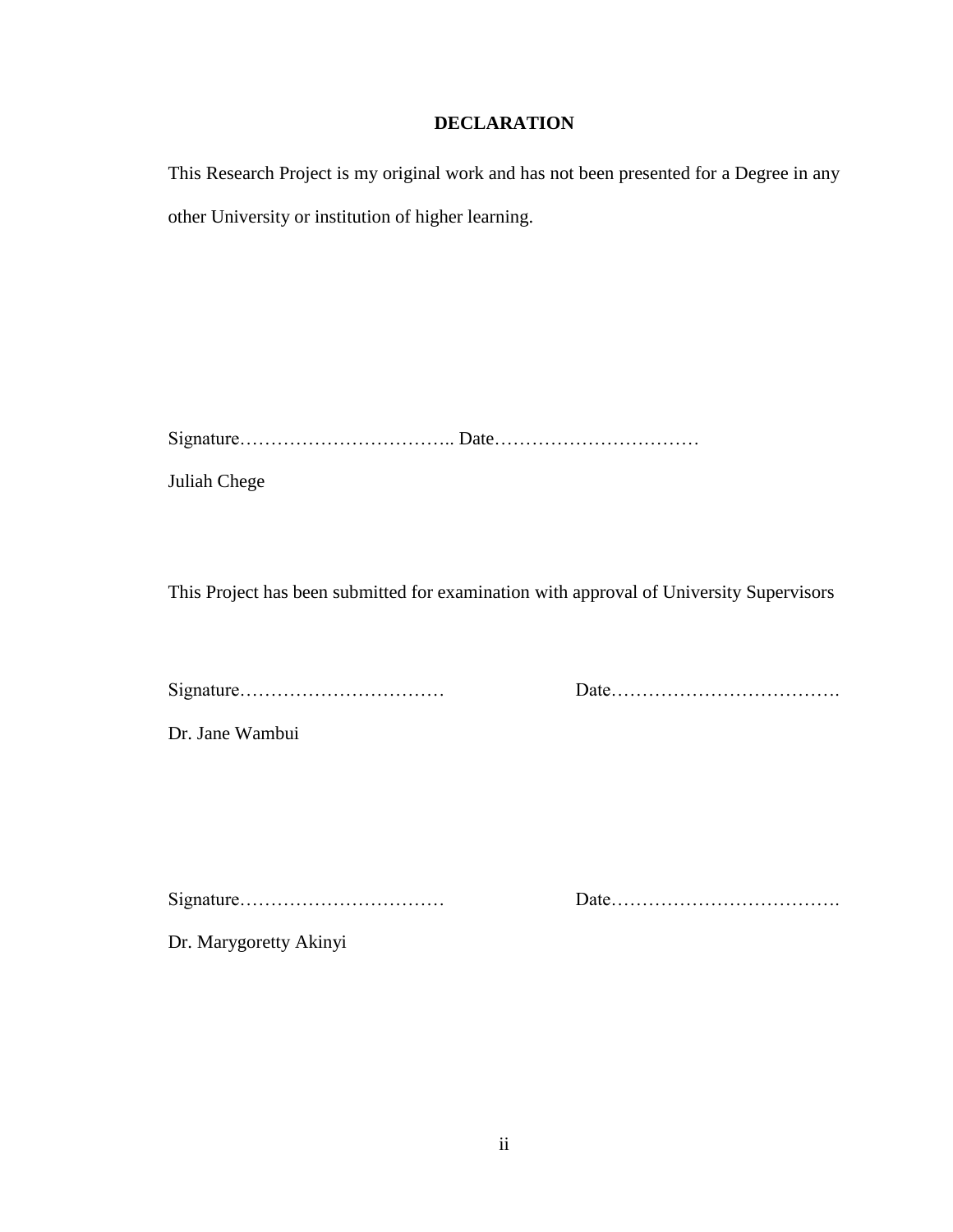# **DEDICATION**

<span id="page-2-0"></span>This Master's Thesis is dedicated to my family and my husband for their tireless support during the long study period, and the travels. It is also dedicated to the women of Kenya particularly in the sub counties Muranga County for their support.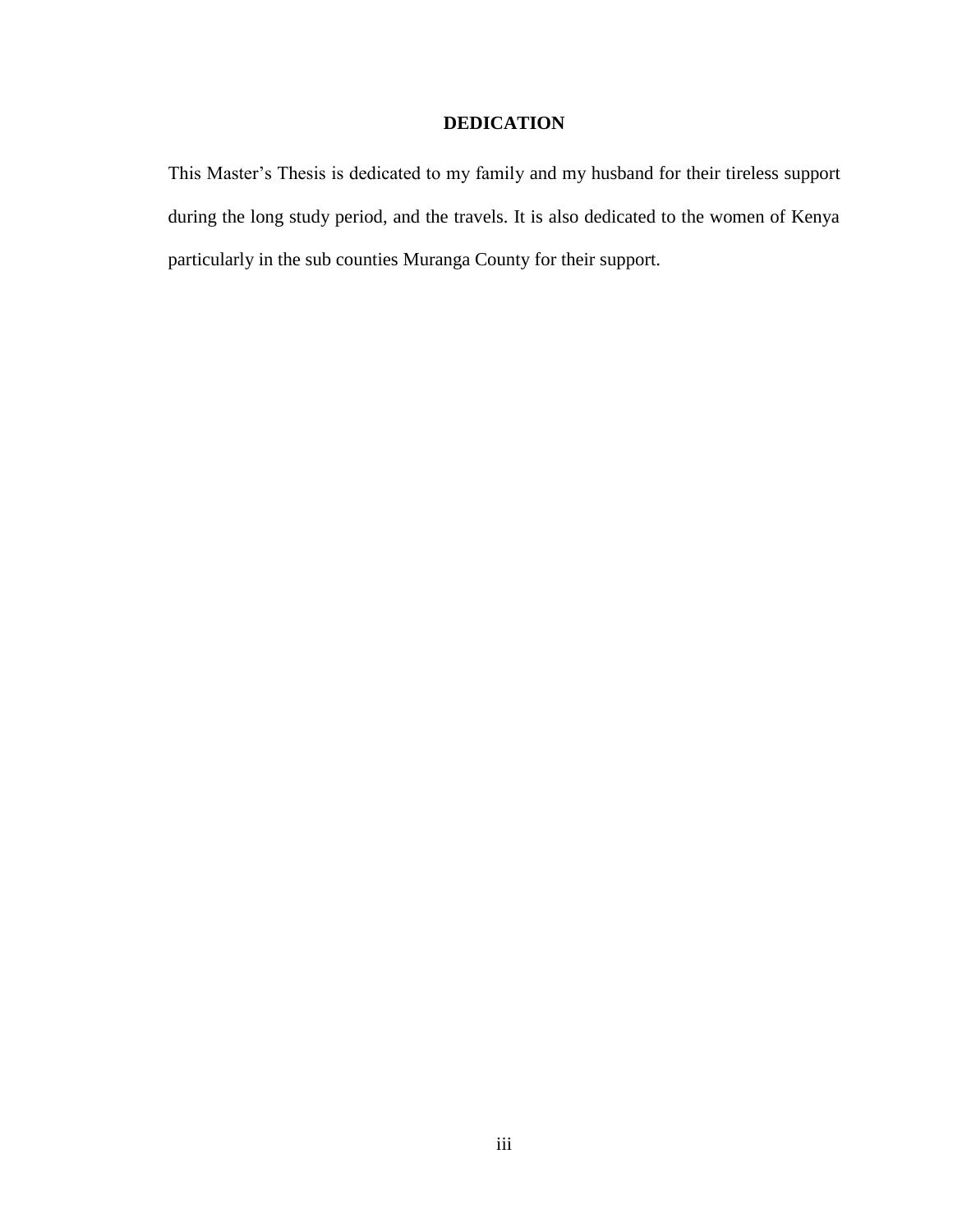### **ACKNOWLEDGEMENT**

<span id="page-3-0"></span>I acknowledge the Director Prof.Wanjiku Kabira of African Women Study Centre [AWSC] of University of Nairobi [UON] for her leadership, guidance and mentorship.

I am grateful to my Supervisors, Dr. Marygorett Akinyi and Dr. Jane Wambui for academic guidance. In addition, I recognize Dr. Dalmas Ochieng, Dr. Grace Nyamongo, Dr. lanoi, Dr. Penina Ogada and Wambui Kanyi their insights, guidance, encouragement, mentorship and academic counsel.

I also want to acknowledge my parents Mr. and Mrs. Stanley Chege for their encouragement to my children Kimberly and Kenzal for their understanding throughout my research and time away from them. To my brothers Phares, Bernard and Isaac thank you for your continued encouragement.

I thank the university of Nairobi library for gender and women studies resources. I take the opportunity to thank all respondents in Muranga County for their contribution to the success of this project.

It is in order to also express gratitude to my course mates for the moral support and healthy academic exchanges that made the academic journey engaging and motivating. I also thank my colleagues at work for their support during my study leave.

iv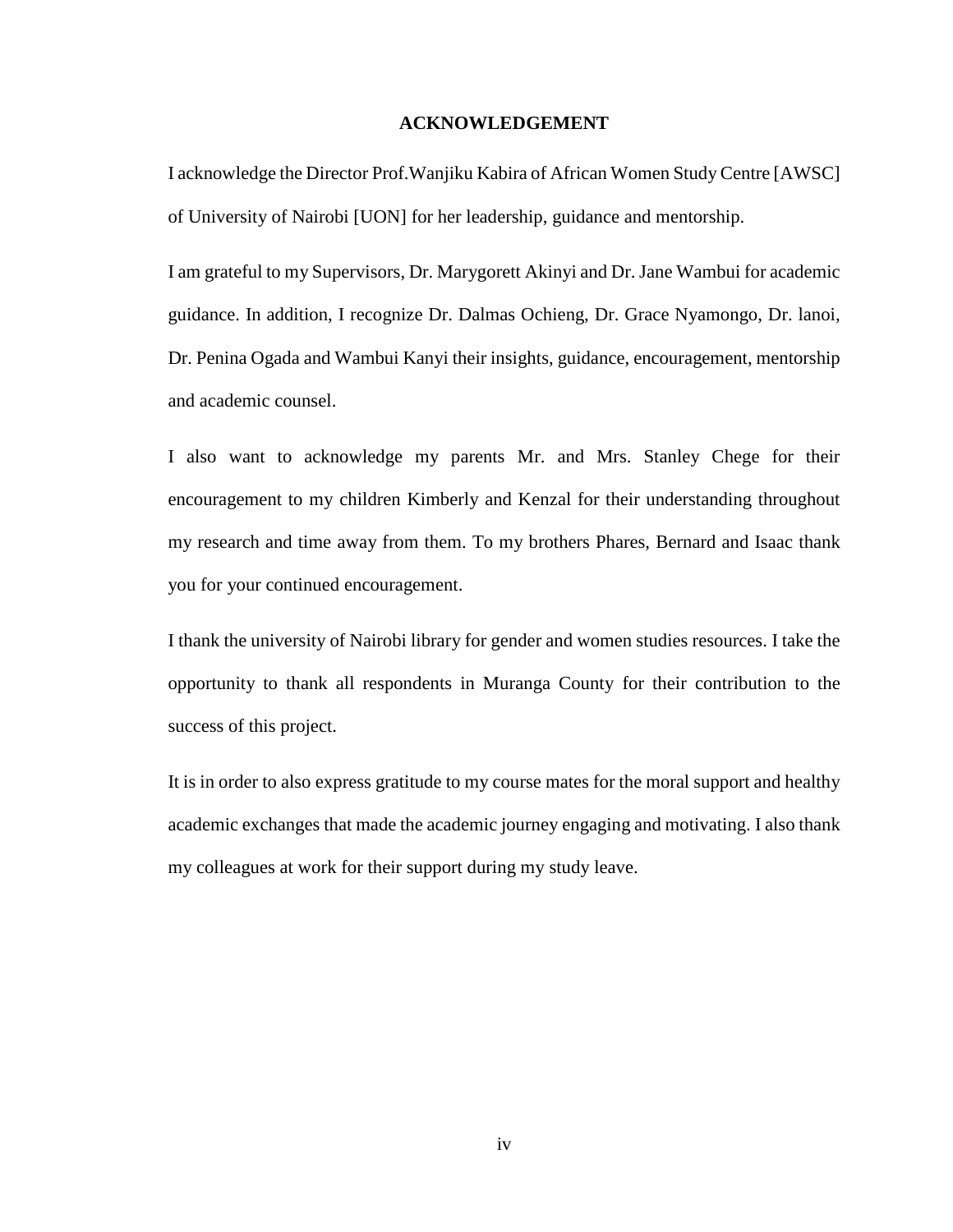#### **ABSTRACT**

<span id="page-4-0"></span>The purpose of this inquiry is to investigate the role of biofortified dry land arrowroots in mitigating food security among rural women farmers' households in Muranga County. The study on biofortified dry land arrowroots as a strategic biofortified crop to fight hunger. Muranga County is considered a hardship county because of the vast pockets of dry arid and lands that experience rain shortage and prolonged drought. The unreliable rainfall implies that farmers experience unstable crop production. The study seeks to establish biofortified dry arrowroots nutrition value, the economic value of dry land arrowroots and challenges experienced by women farmers in Muranga County. The Study is founded on the theory of innovation and feminist theory that best explains change and transformation in society. The study methodology included the use of semi-structured questionnaires, Focus group discussions and interviewing key informants. The study sampled 120 respondents. The qualitative and quantitative data was analyzed and a report prepared. The study achieved 83% response rate. The Study findings indicate that biofortified dry land arrowroots crops are beneficial in assisting rural households gain food security because the crop is fast maturing and uses little rainfall. The women farmers benefited from selling surplus crops. Lastly women farmers experience myriad challenges in growing dry land arrowroots from difficulty in obtaining seedlings and accessing finances to support the crop production. Conclusion of the study is that dry land arrowroots have significant effect on food security among women farmers in Muranga County. The findings however cannot be generalized in Kenya. The study recommends that the government needs to adopt biofortified dry land arrowroots farming production to address food insecurity in arid and semi-arid lands. The study further recommends studies in other Counties on dry land arrowroots to allow generalization.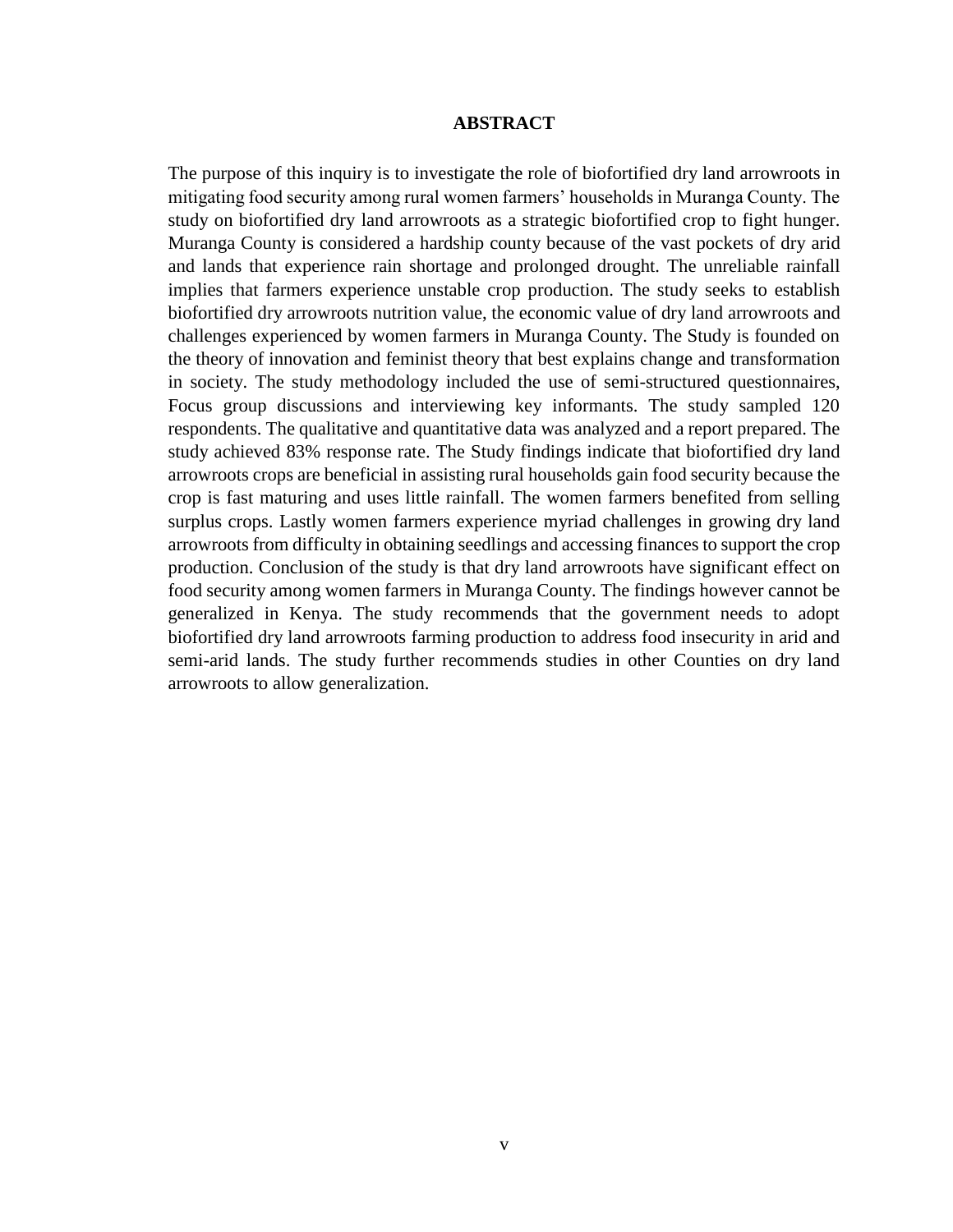|  | <b>TABLE OF CONTENTS</b> |
|--|--------------------------|
|--|--------------------------|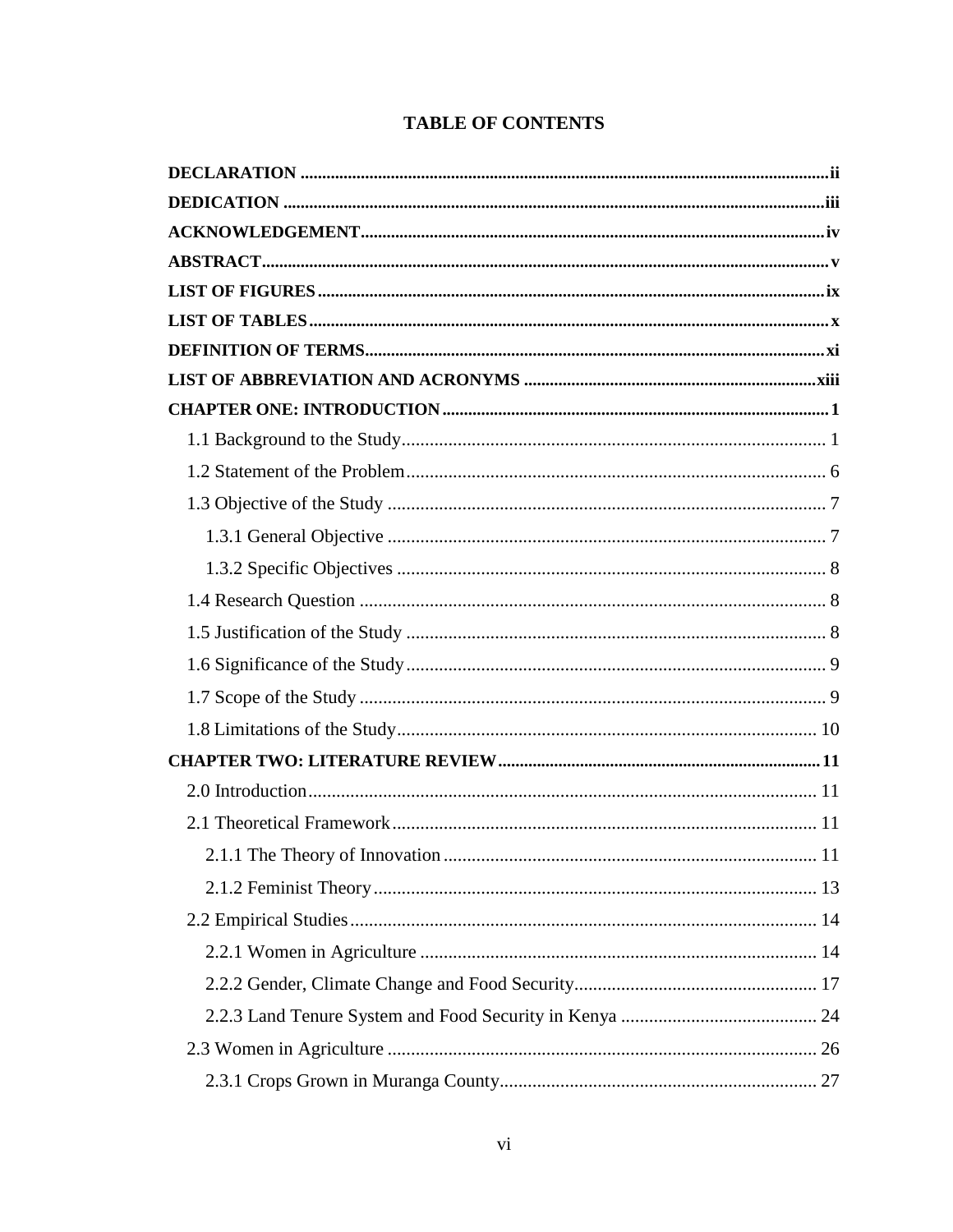| <b>CHAPTER FOUR: DATA ANALYSIS, PRESENTATION AND INTERPRETATION  38</b>       |  |
|-------------------------------------------------------------------------------|--|
|                                                                               |  |
|                                                                               |  |
|                                                                               |  |
|                                                                               |  |
|                                                                               |  |
|                                                                               |  |
|                                                                               |  |
|                                                                               |  |
| 4.5 Contribution of Dry Land Arrowroots on Household Food Security 43         |  |
| 4.6 Challenges Faced by Women Farmers in Accessing Dry Land Arrowroots 45     |  |
| 4.6.1 Role of Women in Household Food Security through Arrowroots farming  46 |  |
|                                                                               |  |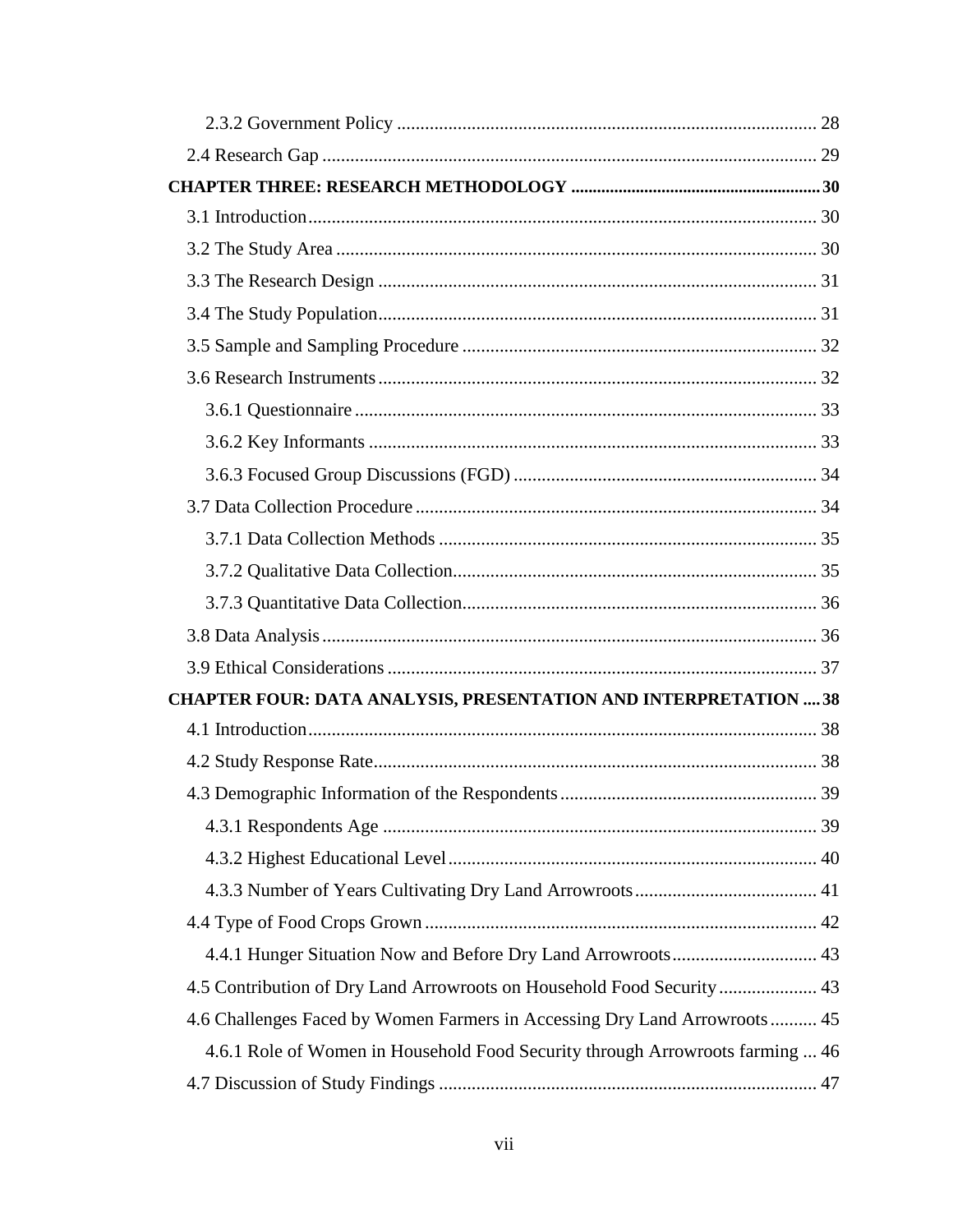| <b>CHAPTER FIVE: SUMMARY, CONCLUSION AND RECOMMENDATIONS 51</b>            |  |
|----------------------------------------------------------------------------|--|
|                                                                            |  |
|                                                                            |  |
|                                                                            |  |
|                                                                            |  |
|                                                                            |  |
|                                                                            |  |
|                                                                            |  |
|                                                                            |  |
|                                                                            |  |
|                                                                            |  |
|                                                                            |  |
|                                                                            |  |
|                                                                            |  |
|                                                                            |  |
|                                                                            |  |
|                                                                            |  |
| Focus Group 6: Women Group - Social Capital and Demonstrations Networks 66 |  |
|                                                                            |  |
|                                                                            |  |
|                                                                            |  |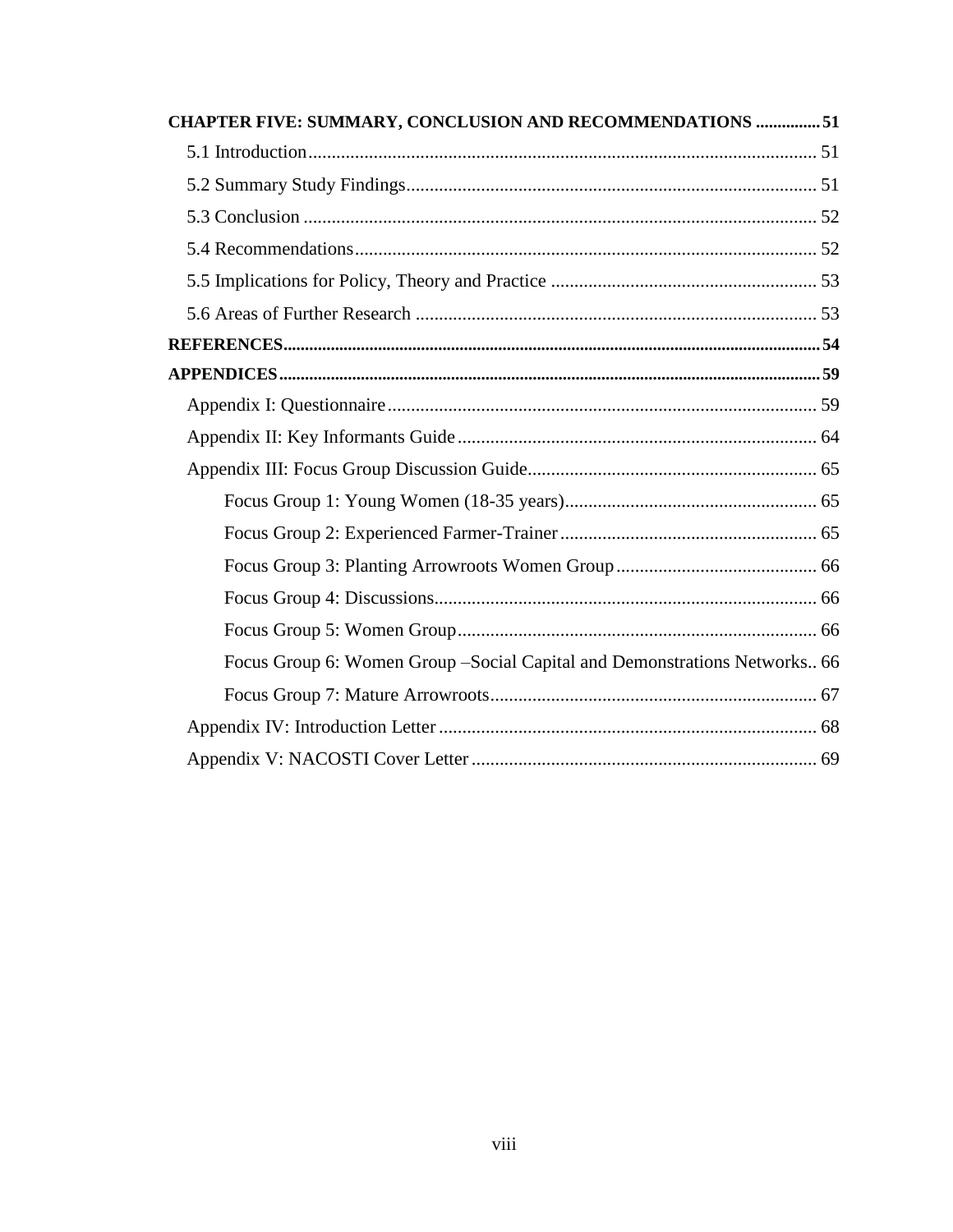# **LIST OF FIGURES**

<span id="page-8-0"></span>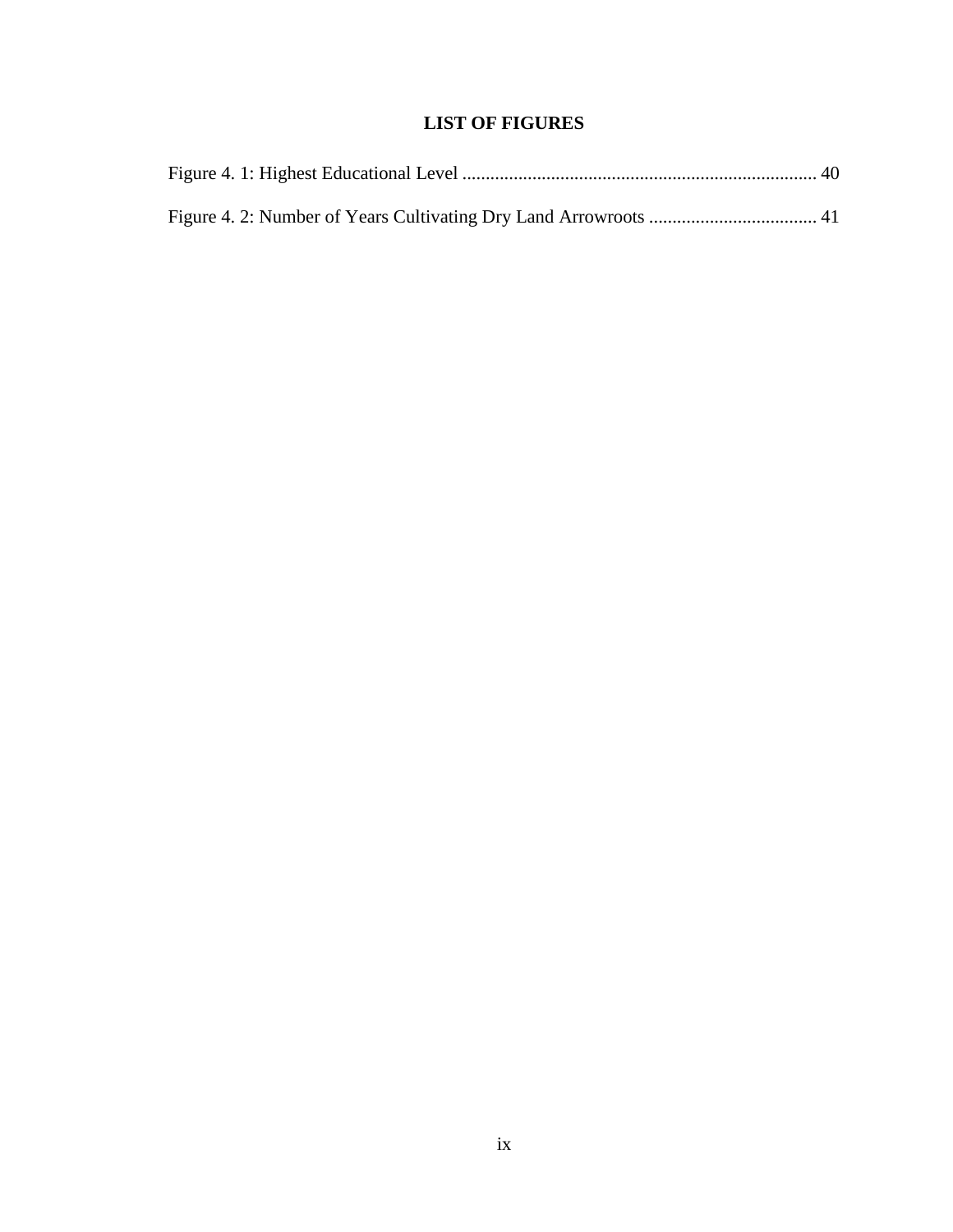# **LIST OF TABLES**

<span id="page-9-0"></span>

| Table 4. 2: Contribution of Dry Land Arrowroots on Household Food Security44     |  |
|----------------------------------------------------------------------------------|--|
| Table 4.3: Challenges Faced by Women Farmers in Accessing Dry Land Arrowroots45  |  |
| Table 4.4: Role of Women in Household Food Security-through arrowroots farming46 |  |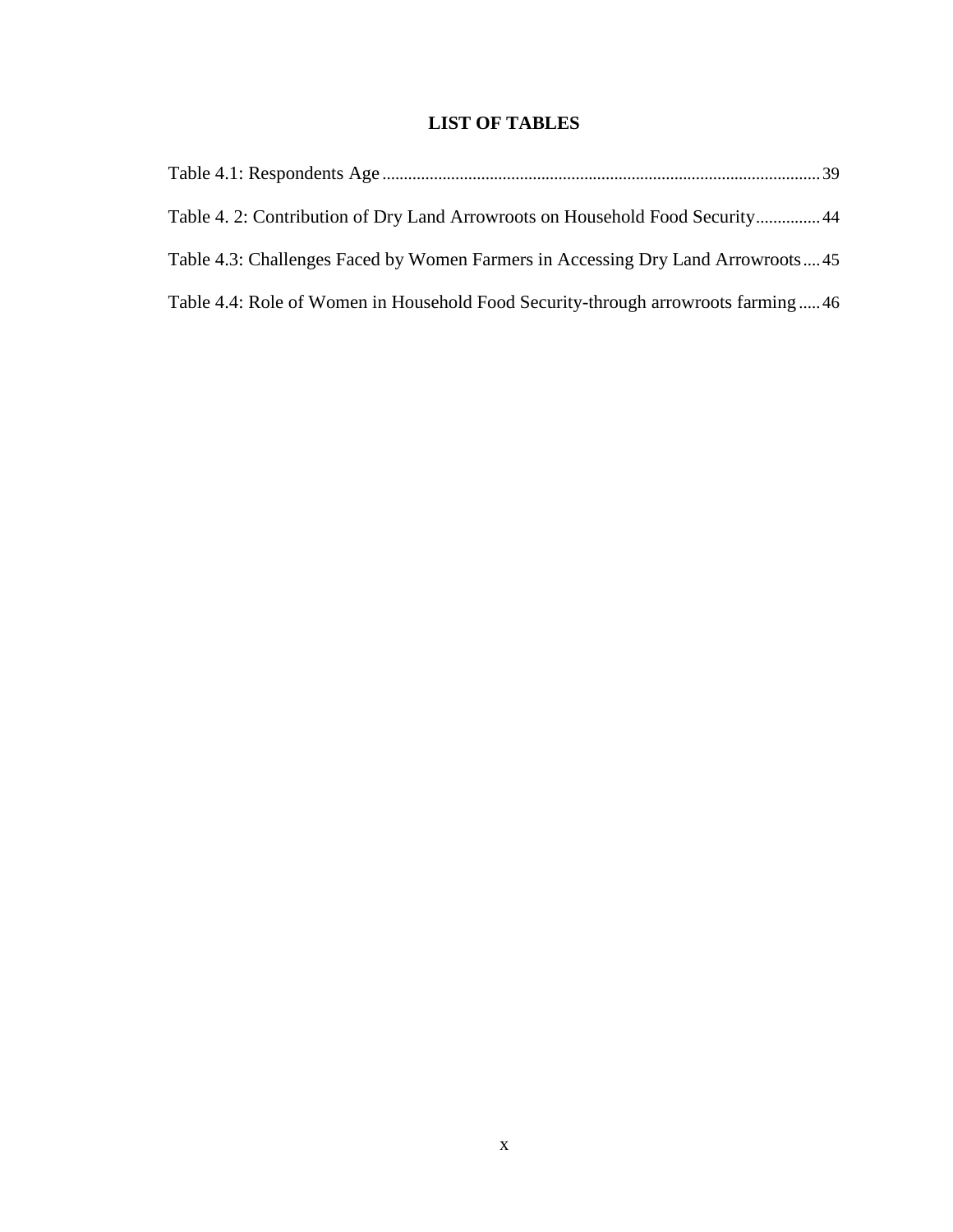#### **DEFINITION OF TERMS**

<span id="page-10-0"></span>**Biofortification:** described as a scientific process of enhancing concentration and density of vitamins and minerals in a food crops through plant breeding, transgenic techniques, or agronomic practices using science and technology according to Brooks (2011). During the research, the women farmers understood biofortification as adding nutrients to foodstuffs to improve nutrition among foods consumed in the community.

Food Security: According to Barrett (2010) food security is described as the availability, access and use of food products to provide energy and nutritional needs. Food security in the community of study means is ability to get food daily for sustenance and not going hungry.

**Elements:** Refers to the micronutrients derived from consumed foodstuffs of which absence leads to health challenges. During the study the farmer understood elements as substances whose absence causes Kwashiorkor and malnutrition.

**Policy:** Is defined as an aspect of governance with political, economic and administrative effects on management, mechanisms, processes and institutional operations, Hyden (1999). In the study Policy refers to government directives that guide farmers in the community. The women farmers understood policy as government directive that has to be followed.

**Nutrition Security:** According to Food and Agriculture Authority nutrition security is achieved when one individuals experience health and happy life through the consumption of adequate food with guaranteed quality, safety and acceptability, (2012). In the study Nutrition security refers to the ability of households to get enough nutrition from local food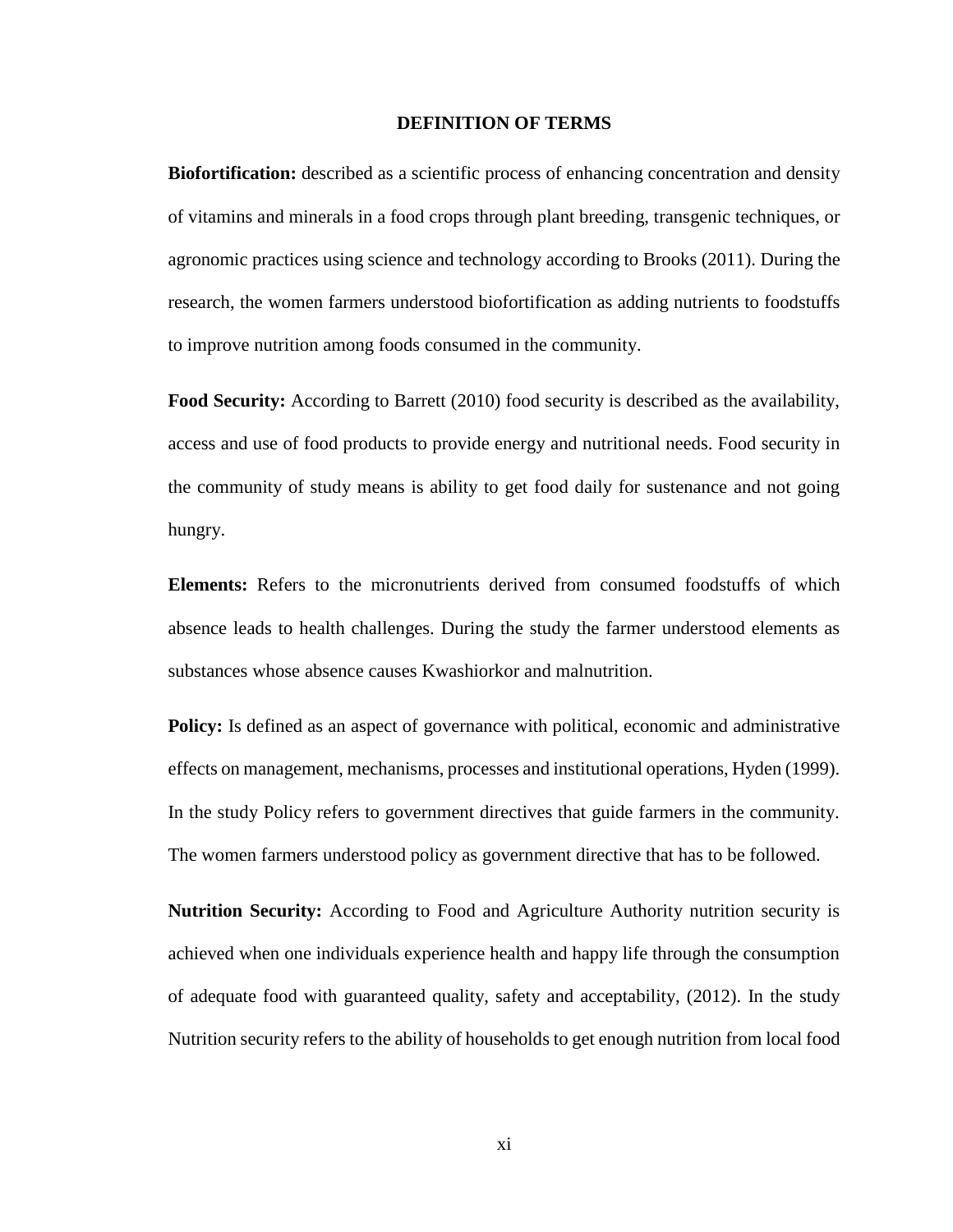stuffs. The women farmers understood Nutritional security as having good food for good health.

**Human rights**: defined as universal freedoms and entitlements that all humanity is guaranteed, Shestack (1998). Human rights are the right to get food. The women farmers understood human rights as fairness to everyone and being treated fairly.

**Climate Change:** According to the Regional Climate Change, change is described as the change or variation in air temperature, water precipitation, quality of air and weather variability. Climate change locally refers to changing rainfall patterns.

**Biotechnology**: The women farmers' considered biotechnology as improvement of crops.

**Micronutrients**: The farmers understood micronutrients as things that make food useful to the body.

**Dry land arrowroots:** The farmers' regarded dry land arrowroots as a new form of arrowroots that matures faster, uses less water.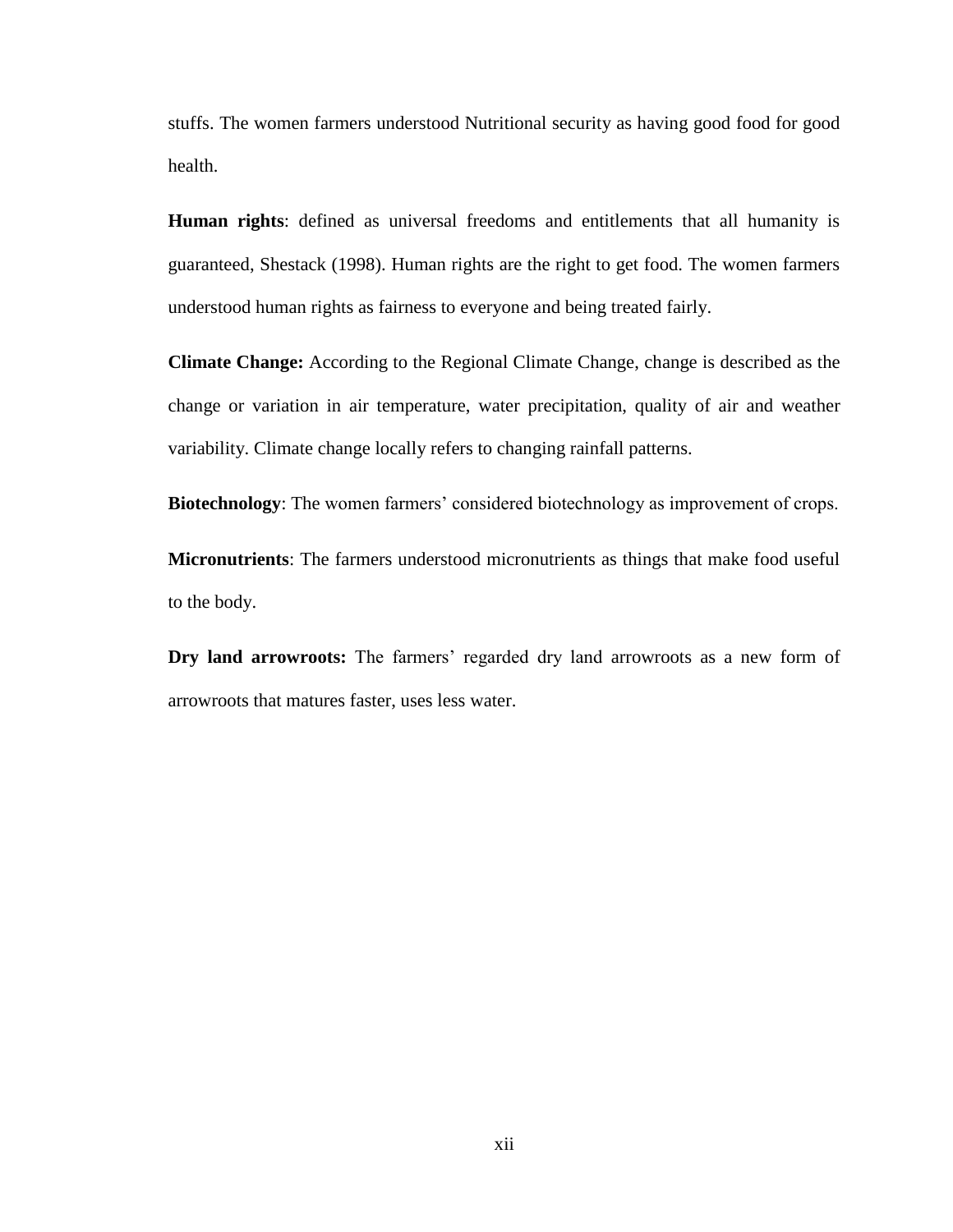# **LIST OF ABBREVIATION AND ACRONYMS**

<span id="page-12-0"></span>

| <b>ASAL</b>   | Arid and Semi-Arid Lands                   |
|---------------|--------------------------------------------|
| <b>AWSC</b>   | <b>African Women Study Centre</b>          |
| <b>COK</b>    | Constitution of Kenya                      |
| <b>FAO</b>    | Food and Agriculture Organization          |
| <b>FGD</b>    | <b>Focused Group Discussion</b>            |
| <b>GOK</b>    | Government of Kenya/Republic of Kenya      |
| <b>KNBS</b>   | Kenya National Bureau of Statistics        |
| <b>KPHC</b>   | Kenya Population and Housing Census        |
| <b>UN</b>     | <b>United Nations</b>                      |
| <b>UNDP</b>   | <b>United Nations Development Programs</b> |
| <b>UNICEF</b> | United Nations Children's Fund             |
| <b>UON</b>    | University of Nairobi                      |
| <b>WHO</b>    | World Health Organization                  |
| <b>COK</b>    | Constitution of Kenya                      |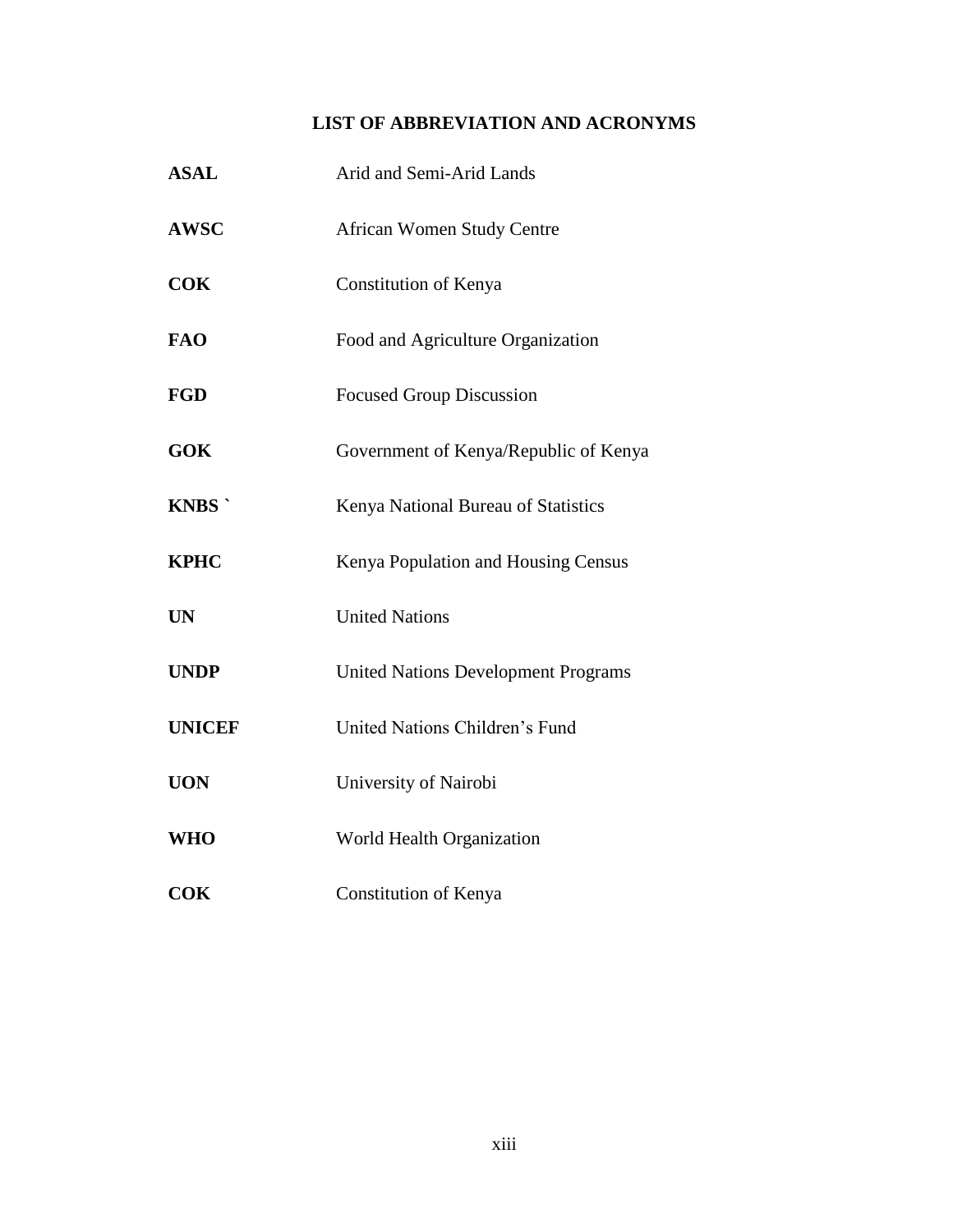### **CHAPTER ONE**

#### **INTRODUCTION**

### <span id="page-13-2"></span><span id="page-13-1"></span><span id="page-13-0"></span>**1.1 Background to the Study**

The United Nations (UN)estimates the Global population to be at 7 billion with a forecasted increase of an additional 2 billion by the year 2050 (United Nations, 2012). There are challenges in meeting food requirements of the growing population because of growing water scarcity and continued soil degradation (Garcias-Casal & Pena-Rosas, 2017). Women are perceived to significantly contribute to food production especially among the populations in the lower economic stratum. According to Valenca, Bake, Brouwer and Giller (2017) asserts that Biofortication provides a suitable intervention to address hunger and more specifically hidden hunger defined as deficiency in essential elements in food consumed. The use of biofortified foods show promise in feeding an estimated 2 billion people with perennial hunger problem (WHO, 2015).

The last 50 years has shown marked agricultural research in developing countries through bilateral collaborations in food production Valenca *et al*. (2017). Extensive research on staple foods like maize, rice, bananas and arrowroots in countries like Malawi, Mozambique and Zimbabwe have increased production and productivity per acres of land under cultivation to help mitigate food insecurity (Krush *et al*., 2012).

Saltzman *et al*. (2015) laments on little research in biofortification of vegetables, pulses and animal products that essential for food security. In connect the continued rise in prices of non-staple food have made it difficult for the poor to afford adequate dietary supplies for energy needs and necessary nutritional needs leading to hidden hunger according to Bouis *et al*. (2011).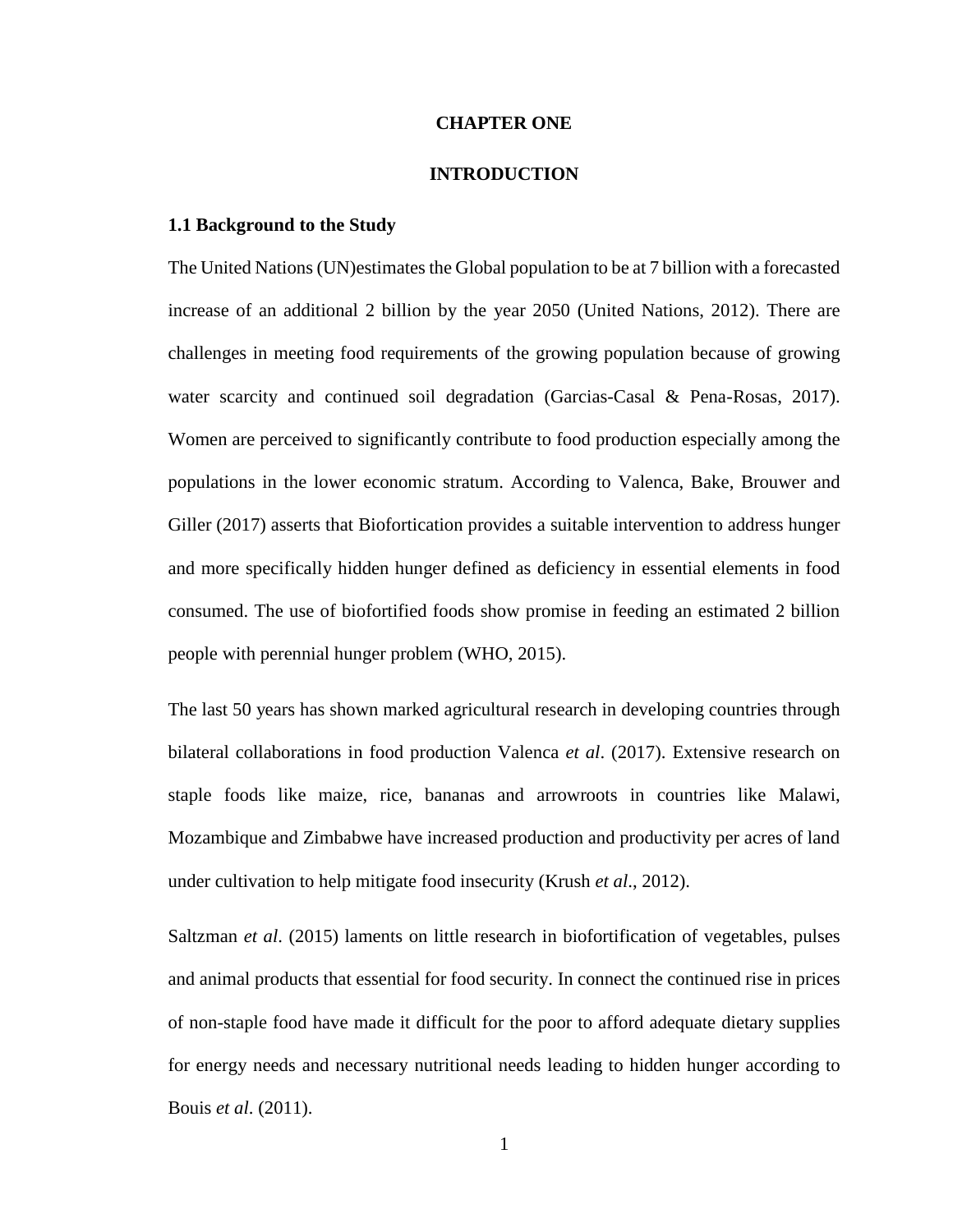There are strategies that can alleviate hunger and promote nutritional security. The production of fortified crops rich in micronutrient is a long-term strategy in combating micronutrient deficiencies is one strategy (Garcias-Casal & Pena-Rosas, 2017). However, short term interventions make use of food supplements to address micro-nutrient deficiencies (Valencia *et al*., 2017).

Biofortification is a complex process realized through the use of genetically improved seeds, and the use of fertilizer application. Improved seeds are disease resistant and do well with minimal rainfall, Hounkonon (2011). Biotechnology and biofortification have been identified as promising strategies in the production of healthy foods crops. Biofortification of staple foods provide an economical means of targeting rural communities in the production and consumption of staple foods that addresses hunger and nutrition needs. Nutrition can help reduce cases of severe malnutrition that require medical treatment. According to Saltzman *et al*. (2015) propose that consistent use and consumption of biofortified staple crops has a significant influence on health supported by fortified crops. China is a large expansive country with a massive population of 1.4 billion people. China has managed to provide food consistently to the huge population through extensive investment in research and development in biofortified rice production, Gu *et al*. (2016).

According to Covic, Low and Mackenzie (2017) China is assisting African countries with advanced food production techniques for the most commonly consumed starchy staple foods like arrowroots. In order to enrich food crops, Krush, Lee, Cho and Jeon (2012) suggest that biofortification of crops will mitigate the scarcity of essential mineral and vitamins among foods consumed among communities in Africa. Several Countries like, Malawi, Zimbabwe, Mozambique, Ethiopia, Rwanda and Zambia have benefitted through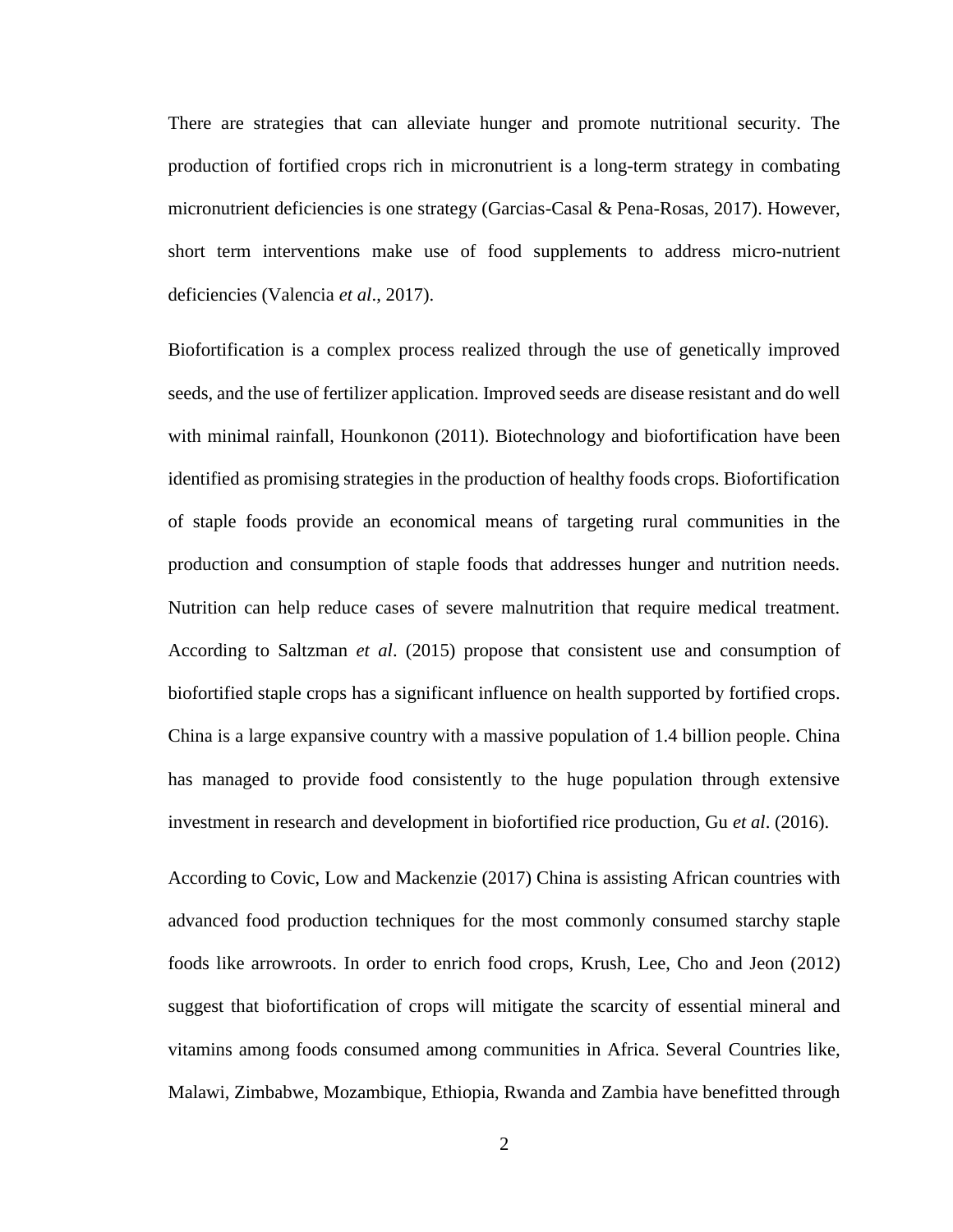bilateral collaboration with China in research and development in food production and biofortification aimed at food security.

According to UNICEF (2017), malnutrition kills over one million children annually in Africa. Malnutrition has been singled out to significantly contribute to 35% of children mortality in Africa. Malnutrition is a problem, possibly combated through use of biofortified crops mainly tubers like cassava, arrowroots and sweet potatoes that are considered drought resistant crops. Furthermore, according to the UN Organization reports on children aged less than five years, mortality is severe in Africa and Asia. Out of 15 worst hit countries with child mortality 10 are in Africa Chao *et al.* (2018). According to United Nations (UN, 2017), Africa has the highest prevalence of children born with low birth weight and many children are underweight during growth phase with estimated at 25% globally, which is a huge health challenge. Wesseler and Zilberman (2014) assert that children suffering malnutrition are associated with ill health and sickness vulnerability. In addition, Children with low birth weight and malnutrition increase possibility of irreversible mental and physical impairment.

Conversely, Haas, Luna, Lung'aho *et al*. (2017) posit that biofortification has salient benefits in serving underserved rural communities more effectively when compared to nutritional supplements with regard to cost in the long run. The upfront investments in biotechnology and micro-nutrients fixation in seeds help farmers produce biofortified crops at no extra costs. This position contradicts (Valencia *et al*., (2017).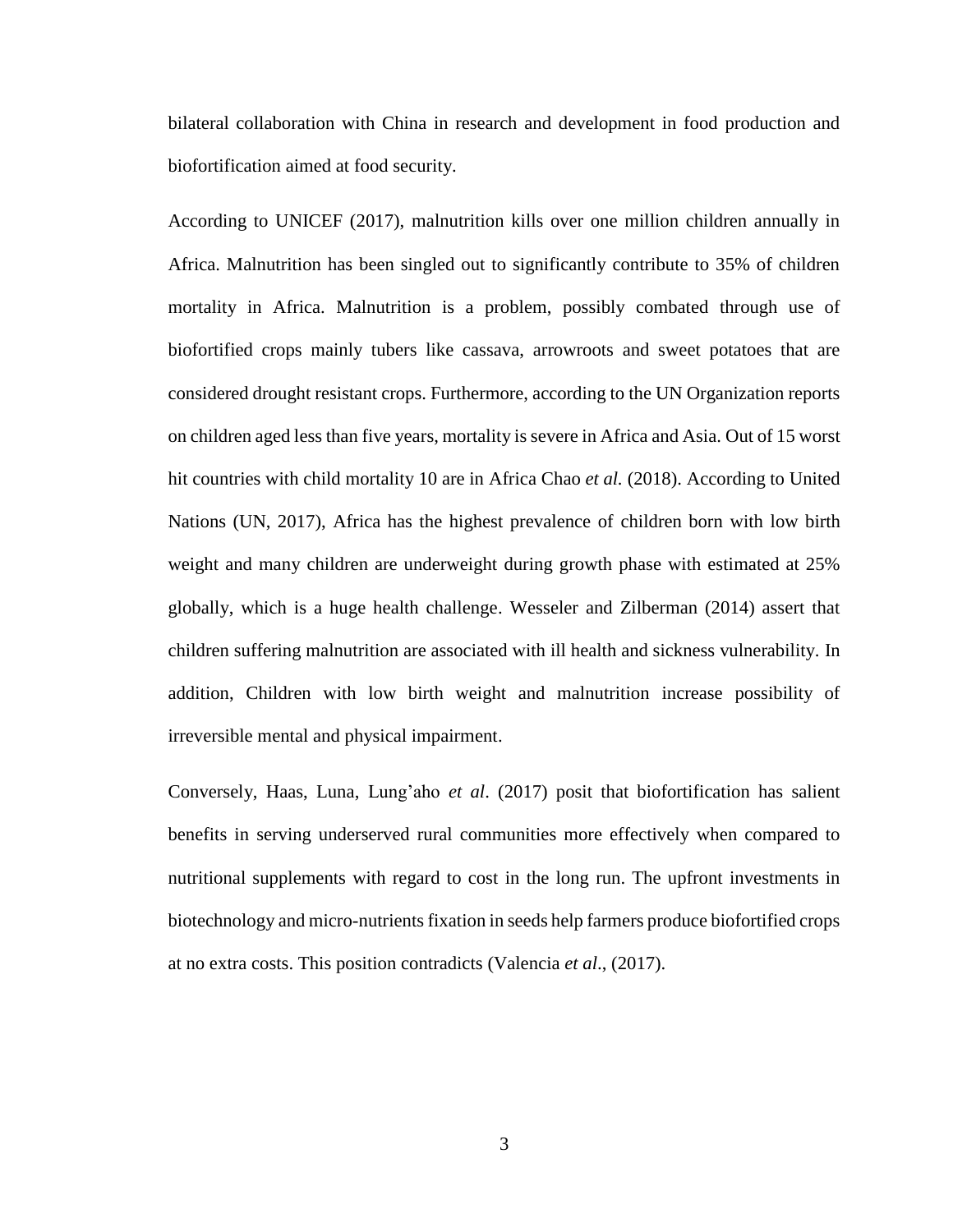Saltzman, Birol and Bouis (2013) observed in a study that significant rural populations have challenges in having diet diversification to meet nutritional needs of children, mothers and families. The study proposes that biofortification empowers farmers in providing crop outputs rich in micro-nutrients. Therefore, biofortification is a suitable strategy in enhancing food and nutrition security.

According to Bouis *et al.* (2013), biofortification is a useful strategy that involves the transfer of genetic traits favoring elevated micronutrients and higher crop yields to boast production of selected crops. Biofortification contrasts nutrition supplementation popular among urban affluent. The micro-nutrients supplementation is an expensive undertaking. Bouis*et al.* asserts that biofortified staple foods are able to deliver adequate levels of micronutrients per day compared to industrial supplements and fortified foods. Food crops fortification used routinely has the capacity to enhance micro-nutrient adequacy (Bouis *et al*., 2011).

Dry land arrowroots are hardy tuber crops grown in places with scare rainfall and long periods of hot climatic conditions. In 2018, Kenya experienced severe food crisis resulting to maize importation to help lower prices caused by rise in demand, Gitau *et al*. (2019). Hidden hunger represented by nutritional diseases like malnutrition. Hidden hunger is associated with dearth of essential minerals and vitamins in the diet. Essential micronutrients are; iodine, iron, zinc and vitamin A. According to Hickey *et al.*, (2012) malnutrition is a threat to the livelihood of millions in Arid and Semi-Arid Lands, ASAL (Hickery *et al*., 2012).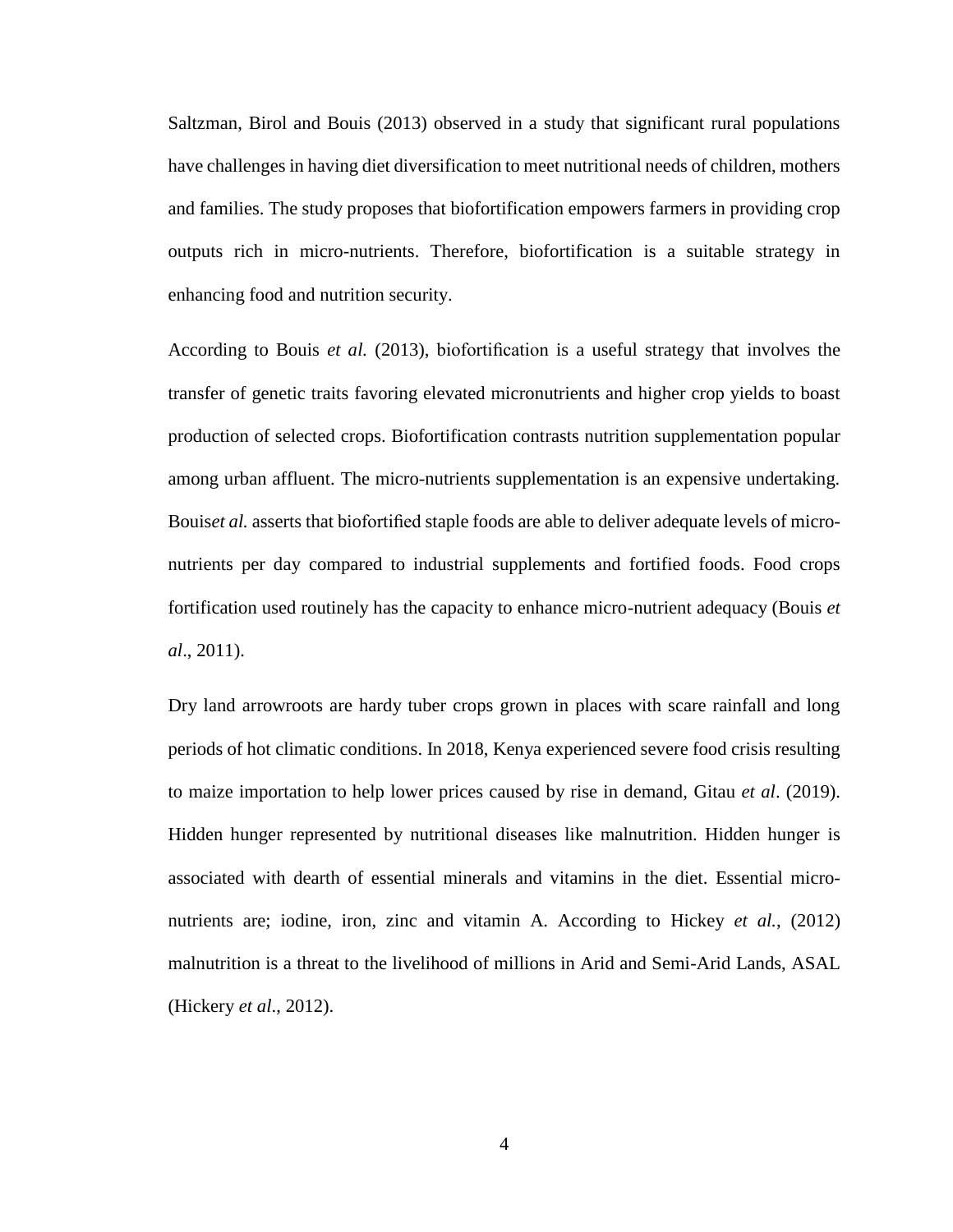There are factors that threaten food security like flooding and prolonged drought; presumed as evidence of climatic change, are deemed to be responsible for food crisis resulting in humanitarian crisis according to Bryan *et al*., (2013). Climate change has influenced farmers' decisions with regard to changing rainfall patterns, use of irrigation to overcome rain insufficiency in a bid to raise food production according to Kimiywe (2015).

The long-term impact of insufficient nutrition is scarcely known in the short term. Boius and Saltzman (2017) propose the growing of climate resistant and with high nutrients potential to curb malnutrition. Investment in research and development of biofortified crops with resilience to changing climatic conditions while retaining nutritional capabilities remains a viable strategy towards food and nutrition security. Boius and Saltzman (2017) recommend the use of biofortified tubers like sweet potatoes, cassavas, arrowroots and grass like starchy sources like as the key to food security. The nutrition experts and food policy analysts posit that crop productions of biofortified crops are more economical than processed foods.

Food security and nutrition are considered pillars to healthy societies. There is significant food insecurity among majority of the population in Kenya. This is because 84% of Kenya land mass is considered arid and semi-arid which make it unsuitable for rain fed agriculture, Hickery *et al*. (2012). Kimiywe (2015) reported that10 million Kenyans are considered foods insecure in addition 2-4 million suffering poor nutrition. Biofortification is regarded as a strategy towards achieving food security.

In Muranga County a densely populated County is vastly considered a semi-arid region because of the pockets of dry land areas. Muranga County constitutes Maragwa, Kagema, Mathioya and Gatanga sub-counties. The Land tenure system is based on traditional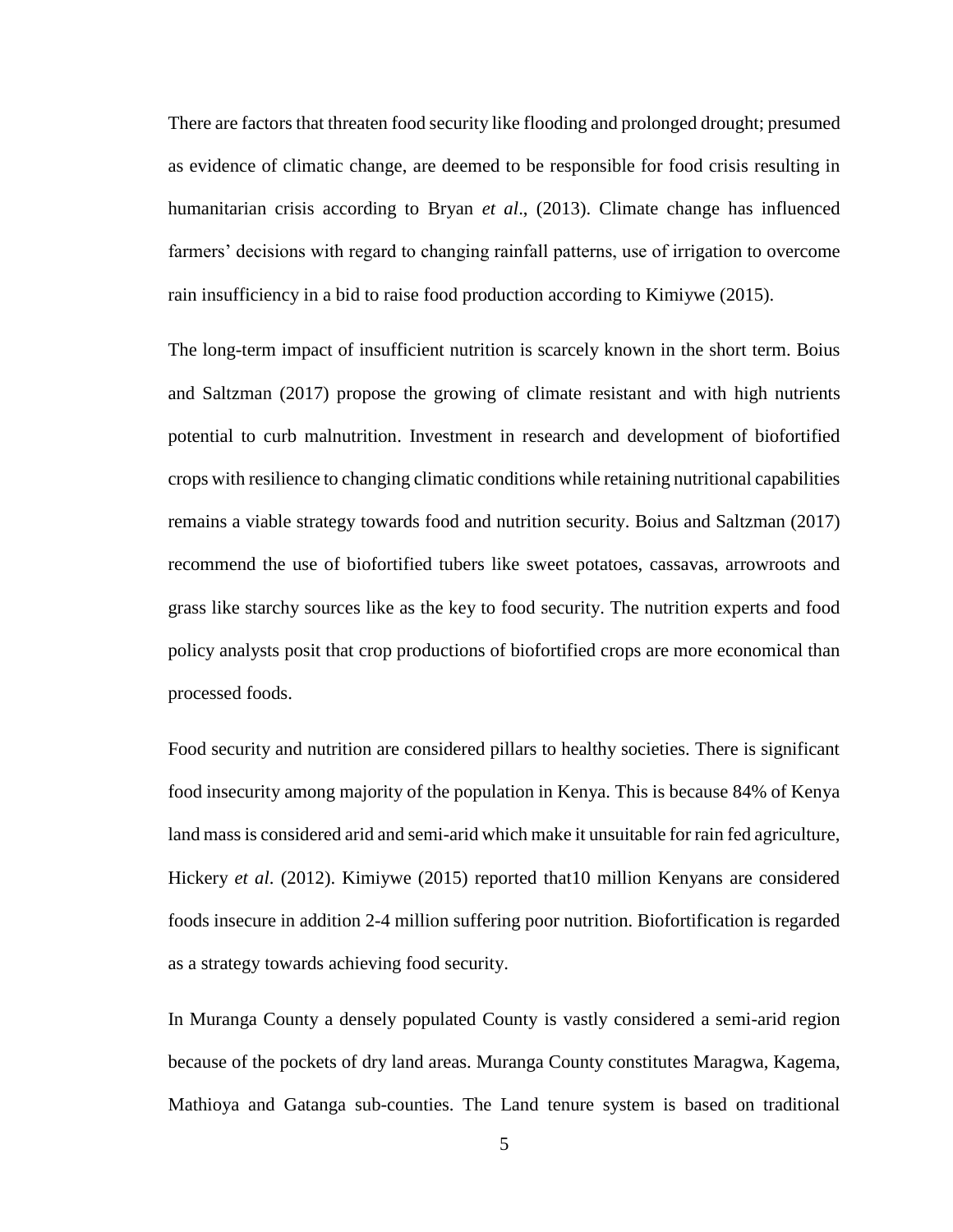practices that favour male heirs. Women suffer discrimination in land ownership as far a succession is concerned in spite of the majority of women being engaged in farming in Muranga County.

The continued farming of staple foods has left vast soils experiencing degradation. Gitau *et al*. (2016) in a study reported increasing cases of anemia and malnutrition among school going children in Kandara. The study revealed cases of hidden hunger among school going children associated with lack of diet diversification.

Kamoni *et al*. (2013) argued that food security can be enhanced using fortified crops that give better yields per unit of farm cultivated using modern farming methods. Kamoni *et al*. observed that modern farming methods which include, use of improved seed varieties, use of soil fertility enhancers and advanced farming methods that conserve soils and the environment. According to World Health Organization (WHO) in Codex Alimentations (2015) micronutrients have a significant contribution to cognitive functions among school going children. In addition, nutrition adequacy is vital in maintaining health and fighting off diseases. In the Kenyan constitution, it is a constitutional right (article 43;1c) everyone has a protected right; right to food and freedom from hunger. The freedom guarantees all Kenyans the right have adequate good quality food, Constitution of Kenya, COK (2010).

# <span id="page-18-0"></span>**1.2 Statement of the Problem**

Food insecurity in Muranga over the years has made many households to experience hunger especially the arid and semi-arid parts in Muranga County. Hunger and malnutrition has affected school children growth and education. Farmers in Muranga have embraced biofortified crops according to Covic *et al.* (2017). Despite biofortification efforts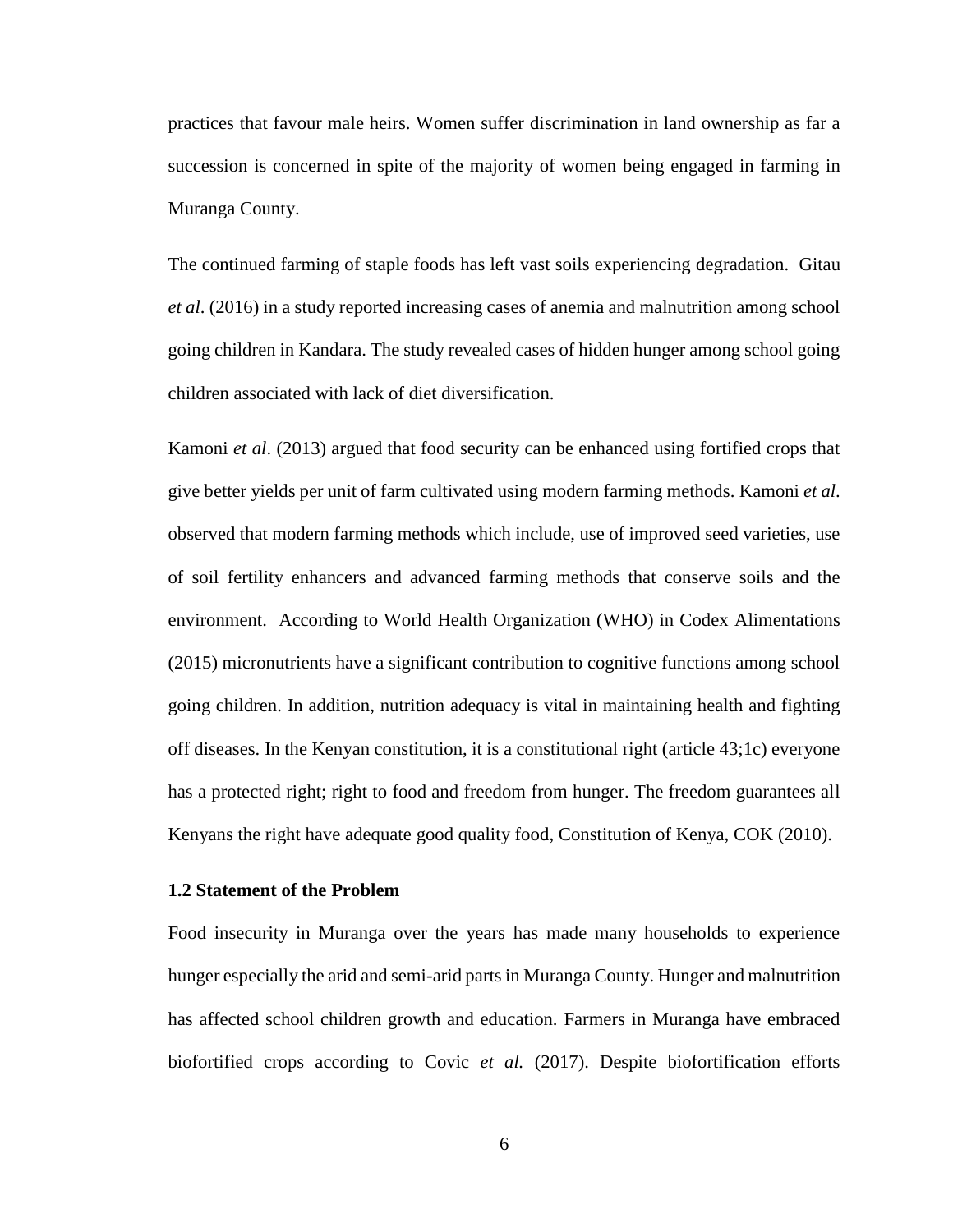adoption, there is scarcity of research in Muranga on women farmers and the possible implications of biofortified dry land arrowroots.

The Kenya National Bureau of Statistics, (KNBS, 2019) estimate Murang'a County population as 1,056,640. There are 523, 940 Male and 532,669 Female according to the Kenya Population and Households Census (KPHC, 2019). The region is considered to be a dryland and consists of the following sub-counties; Maragwa, Kagema, Mathioya and Gatanga. Farmers in Muranga have been growing crops that are not biofortified consistently leading low food productivity due to insufficient rainfall exposing households to hunger. Bouis and Saltzman (2017) postulate that fortified starchy tubers like sweet potatoes and arrowroots are believed to hold the key to food security.

The depth of information about biofortified food crops grown in Muranga, the attitudes towards dry land arrowroots, economic value of dryland arrowroots and the role of women in dryland arrowroots need to be established. This inquiry sought to fill this knowledge gap concerning dry land arrowroots farming among women farmers' in Muranga County.

### <span id="page-19-0"></span>**1.3 Objective of the Study**

#### <span id="page-19-1"></span>**1.3.1 General Objective**

The general objective of this study was to examine the role of f biofortified crops in Mitigating Food Security in the rural households in Murang'a County; A case of women farmers of dry land arrowroots.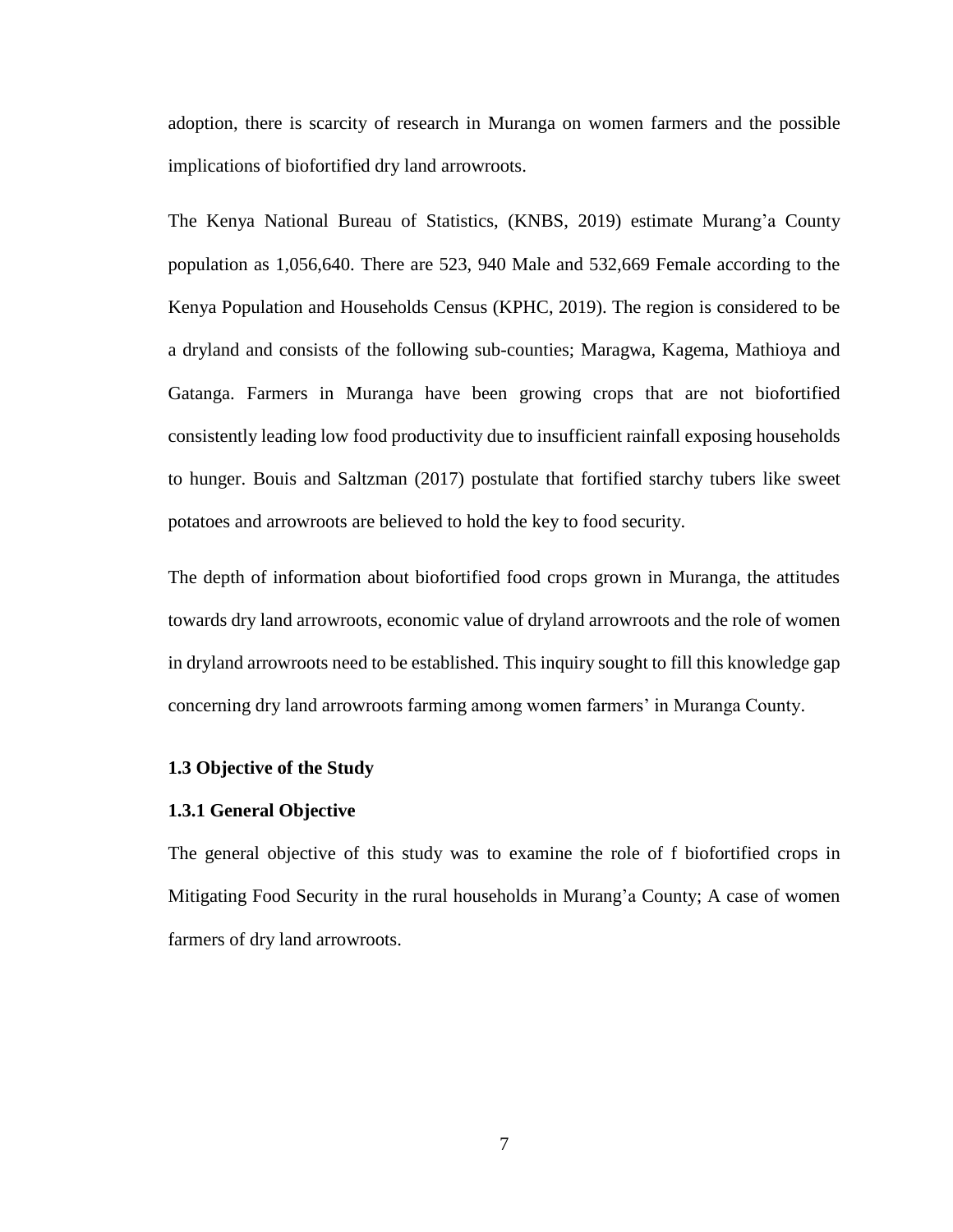# <span id="page-20-0"></span>**1.3.2 Specific Objectives**

- i. To determine the nutrition value of dry land arrowroots in Muranga County.
- ii. To establish the economic value of dry land arrowroots in Muranga County.
- iii. To examine the role of women farmers in dry land arrowroots farming in Murang'a County.

# <span id="page-20-1"></span>**1.4 Research Question**

- i. What is the nutrition value contribution of dry land arrowroots in Murang'a County?
- ii. What are the economic benefits of dry land arrowroots in Muranga County?
- iii. What is the role of women farmers in dry land arrowroots farming in Murang'a County?

#### <span id="page-20-2"></span>**1.5 Justification of the Study**

In Murang'a County, even though it is around Mt. Kenya region, the County has over the last few decades experienced shortages in rain leading to food insecurity in parts of the County according to Kimiywe (2015). There is scarcity of information on the production of dryland arrowroots by women farmers in Muranga County. The study would provide information on the nutrition value and economic value of dry land arrowroots which would inform policy in the County. One of the key crops that have been widely accepted in the region is dry land arrowroot as it can be planted and grown in areas with little water. The study will generate new knowledge on the role of bio-fortified crops on household food and nutritional security in Murang'a.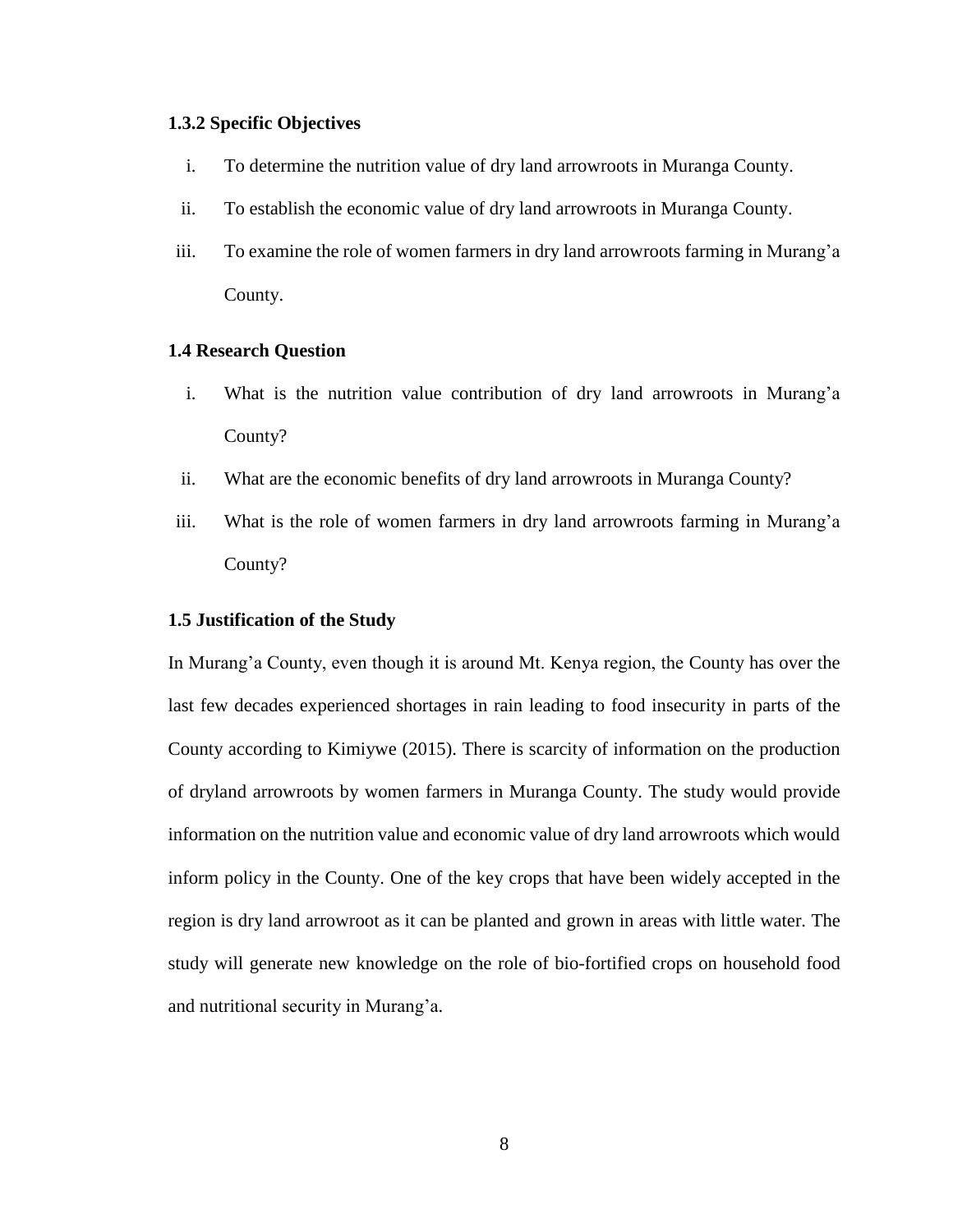## <span id="page-21-0"></span>**1.6 Significance of the Study**

The study findings will be used to show importance of biofortified arrowroots in mitigating food insecurity, and provide information of nutrition value of dry land arrowroots and further provide insights on the use of modern farming methods that are easily adaptable to women farmers. The study results will inform agricultural policy at the county level in supporting biofortified crops production.

The research in biofortification, women farmers and economic impacts of dryland arrowroots farming is vital in households' food security. The Inquiry was beneficial to policy makers in the ministry of agriculture nationally and county departments at the local levels as it helped in the formulation and implementation of innovative strategies that focuses on combating challenges related with food insecurity in the County.

# <span id="page-21-1"></span>**1.7 Scope of the Study**

The study was carried out geographically in Muranga County part of Central Kenya. The study was carried out among dry land arrowroot women farmers residing in four subcounties Kangema, Mathioya, Gatanga and Maragwa within Murang'a County. The reason why the study was carried out in the four sub-counties was because of pockets of semi-arid lands that suffer food insecurity and pressure from growing population. The study sought to determine if dry land arrowroots farming improved household food and nutrition security.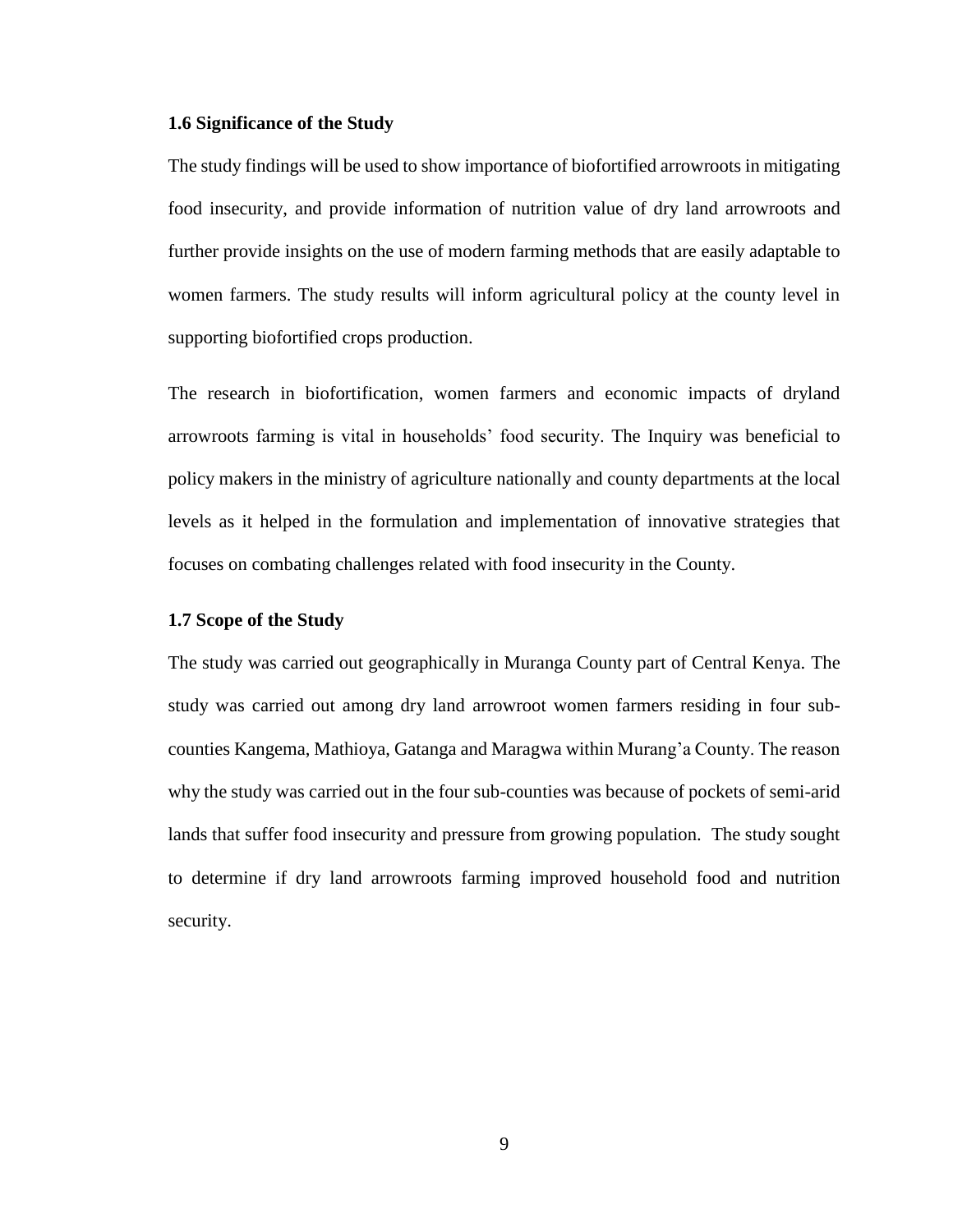# <span id="page-22-0"></span>**1.8 Limitations of the Study**

The researcher encountered some hesitancy among the respondents in freely sharing information. The researcher engaged and explained to the respondents the nature of the exercise and through involvement of local leaders managed to reassure respondents that there was no risk in participating and giving requested information. The respondents were convinced with evidence of letters of authority from the University. There were some difficulty with some farmers communicating in English and Kiswahili; efforts were made to translate the questionnaires and explain the questions in the local Kikuyu language to help collect valid responses, because of intermarriages in the region there were some who would not understand the local language too. This was also factored in and a Kiswahili peaking person would interpret for them. The challenge with respondents' schedules which dictated that consensus was built around use of focus groups discussions to collect the data.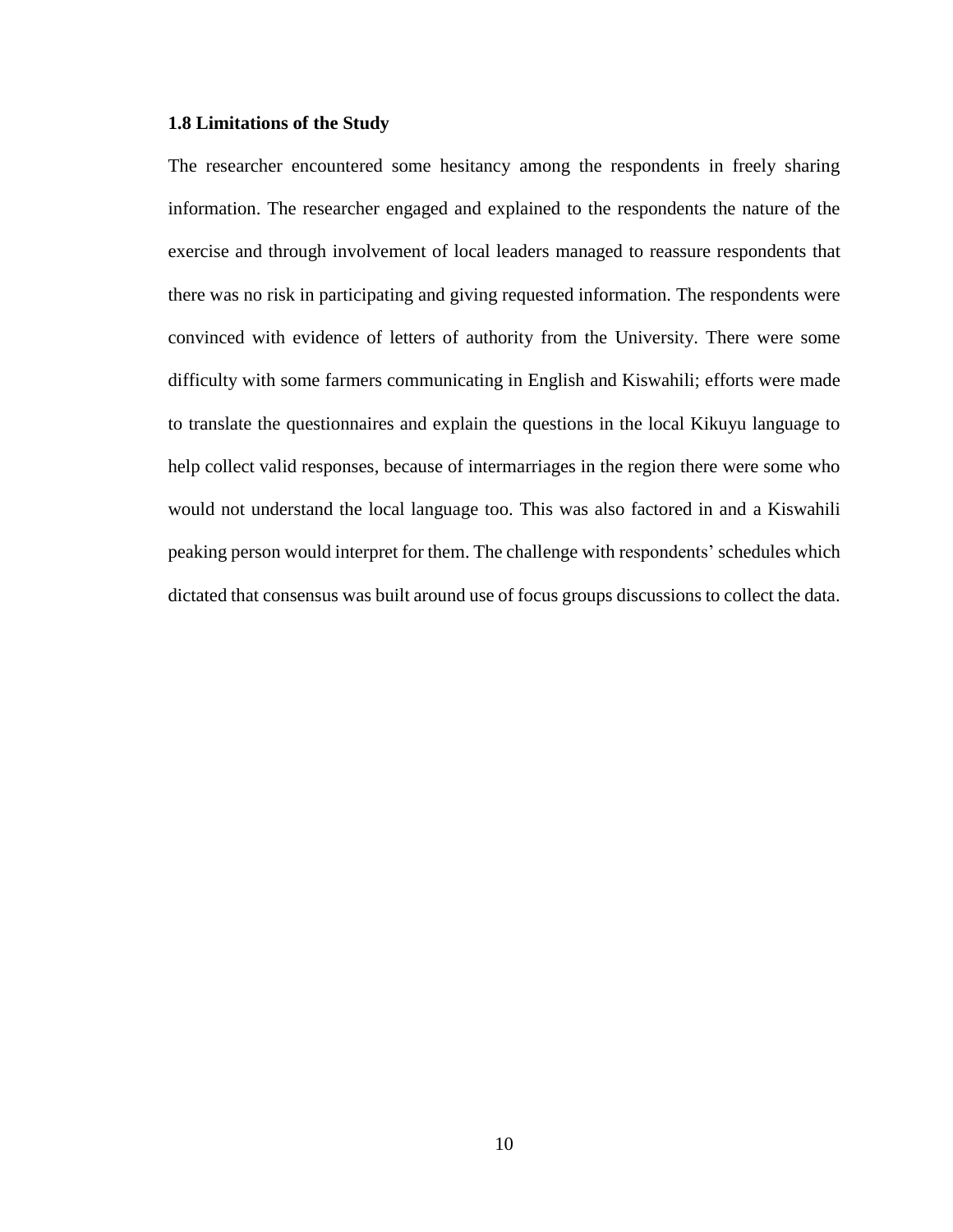### **CHAPTER TWO**

# **LITERATURE REVIEW**

## <span id="page-23-2"></span><span id="page-23-1"></span><span id="page-23-0"></span>**2.0 Introduction**

This chapter discusses theories that describe the inquiry, reviews relevant literature to the study, critiques past studies relevant to the study thematic areas. Issues regarding climate change, biofortified crops, land tenure, women farmers and food security are reviewed.

# <span id="page-23-3"></span>**2.1 Theoretical Framework**

The inquiry was guided by two theories namely; the theory of innovation and Feminism Theory. The two proposed theories provide theoretical foundations to the inquiry. The biofortified crops are considered a strategic intervention in providing food security to households and meeting nutritional adequacy needs.

### <span id="page-23-4"></span>**2.1.1 The Theory of Innovation**

The theory of innovation was proposed by Joseph Schumpeter in 1942 as a process of creative destruction. The theory describes creative disruption as a means to development and improvement. According to Schumpeter (1999), innovation is finding new ways, creating new products or improving processes. The theory best describes the transition from traditional arrowroots to dry land arrowroots believed to be a variety native to Eritrea. The importation of the specie to Kenya is an innovation because it comes to a new market. The dry land arrowroots are characterized as fast maturing and requires less rainfall compared to common arrowroot species in Kenya.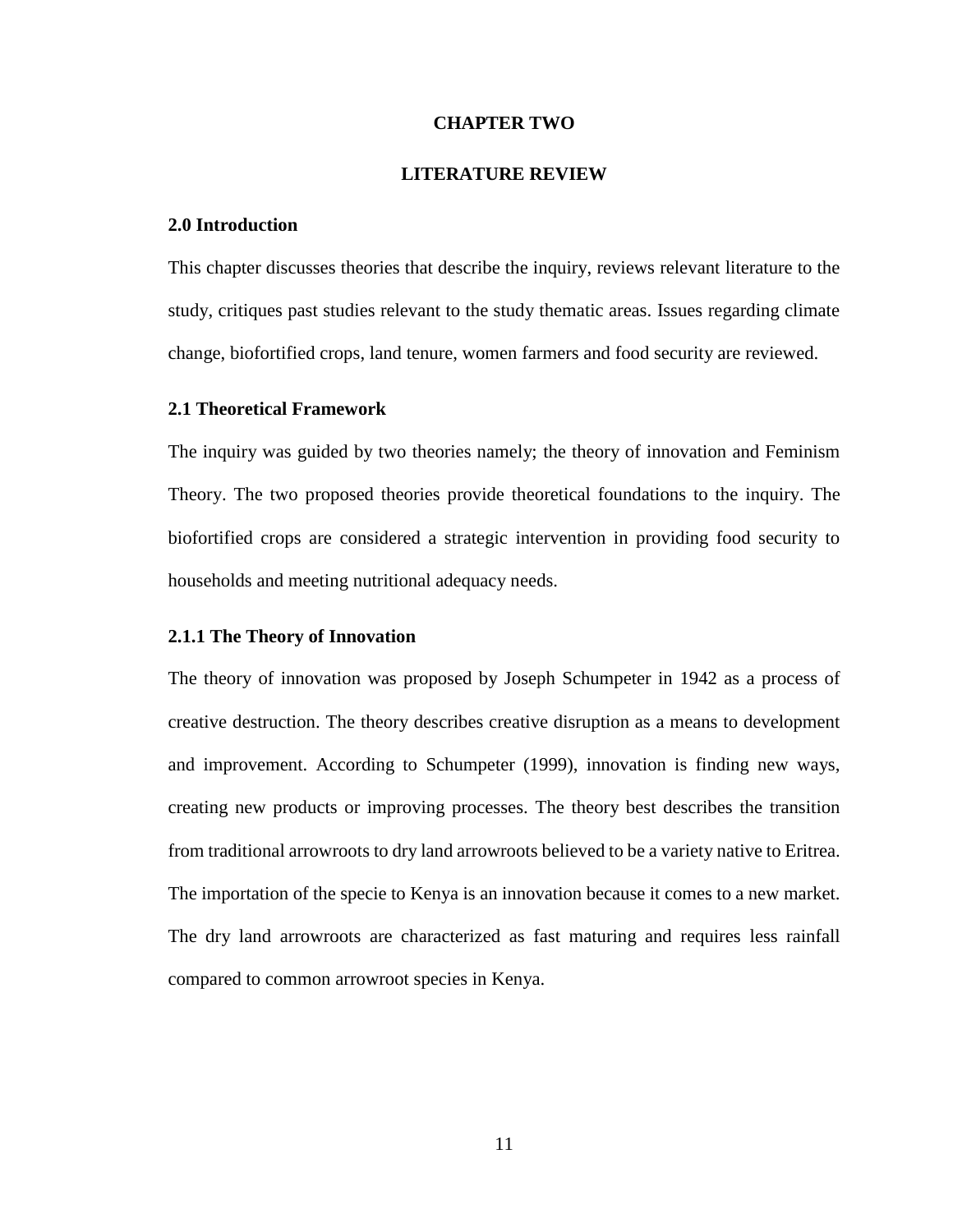Innovation is a strategy that is used to promote change and solve problems in society. The food insecurity and hidden hunger are serious challenges globally with reducing arable lands and increasing world population. The intervention using biofortified arrowroots to provide food and nutrition is a viable innovation. Biofortification involves adding micronutrients to crops enabling them to be vehicles for food security and nutrition security. Biofortification thus involves addition of Iron, Iodine, or Zinc to crops to address dietary deficiencies (Kimiywe, 2015).

The dry land arrowroots also called *Tacca Involurrata* is popularly grown in Eritrea and has been introduced in Muranga to solve the food insecurity. The theory sufficiently attempts to describe the motivation in switching to biofortified dry land arrowroots farming. The dry land arrowroots provide dietary needs and surplus for sale. The surplus is achieved through fast maturing species, and shortens the path to the market. Fast maturity and improved nutrition support Joseph Schumpeter's description of innovation. The theory of innovation can be used to explain change from traditional arrowroots to fortified dry land arrowroots.

Women farmers are vital players in innovation adaptation. Women farmers using their networks can bring about significant change in the community with regard to food security. Women farmers in Kenya can benefit from growing fortified arrowroots and experience food and nutrition security in addition to economic empowerment as demonstrated in Mwanga District, Tanzania (Muthoni & Wangui, 2013). The inquiry sought to confirm if dry land arrowroots influences to household food and nutrition security in Muranga County.

12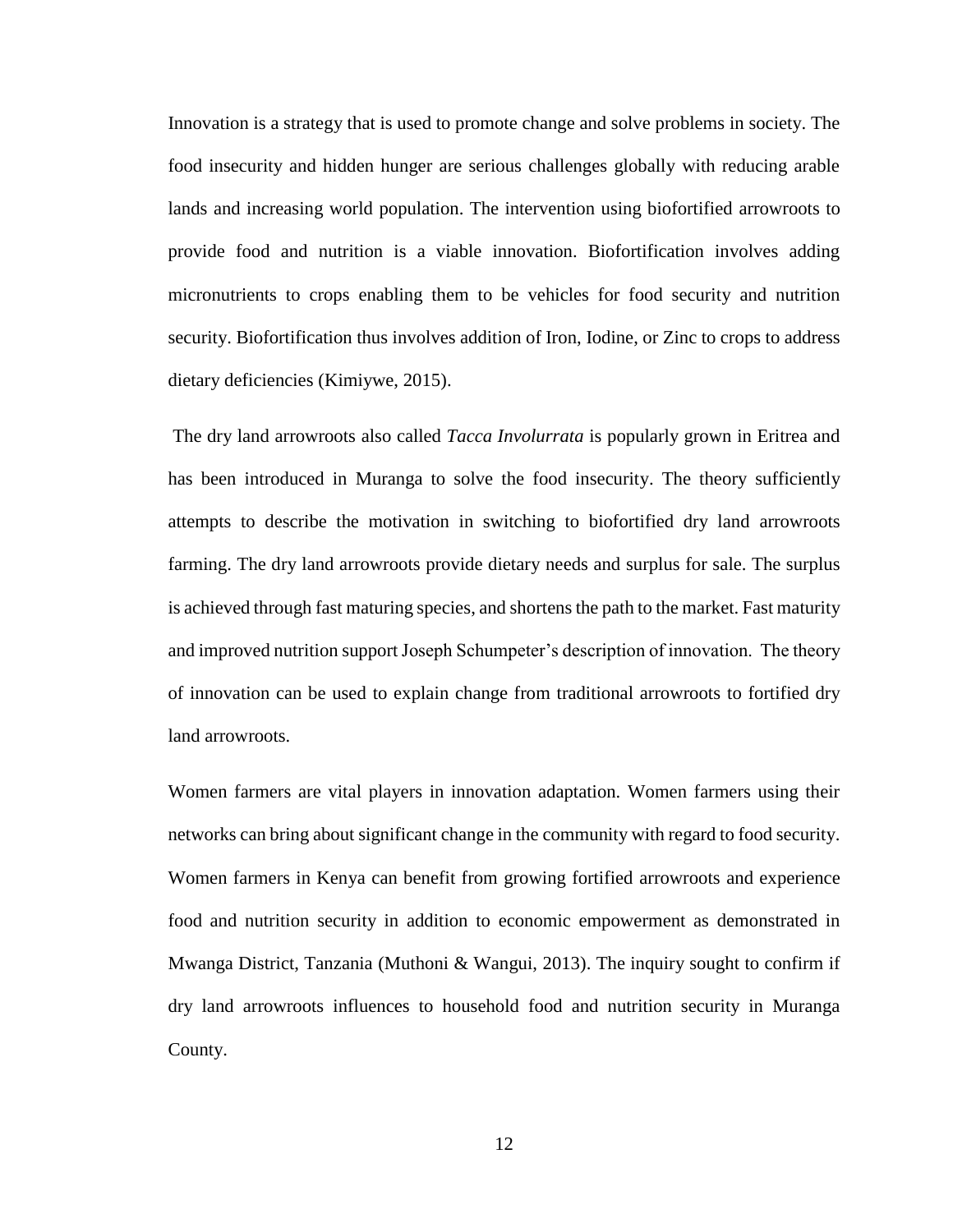The theory of innovation describes the transition to dry arrowroots farming and the benefits of innovation. The benefits of innovation are access to new products, markets and better products in this case improved crop, dry land arrowroots.

# <span id="page-25-0"></span>**2.1.2 Feminist Theory**

Feminist theory is described as a movement a philosophy guided by ideology of gender equality, and equal opportunities for women. Feminist Theory help shade light on forces that deliberately oppress, violate and practice inequality against female gender. The Feminist philosophy is multi-disciplinary from anthropology, sociology, economic and political thought in discourse. The theory presupposes that freedom is a necessity in the space where there is gendered labour distribution that reserves certain roles based on gender. Arendt thus suggests that freedom empowers women economically and politically both in public and private spaces. Hannah Arendt (1973) observed that feminist organizations have power in solidarity which is achieved in unity of purpose away from identity and race issues (Arendt, 1968). The feminism movements suffered in the past from the clash of ideologies and identity towards women empowerment. Feminist theory forms a significant basis of women to gain justice, freedom and social equality away from discrimination and abuse that women have experienced in society according to Dill and Kohlman (2012).

According to Ellen Dubois (1999) women have suffered untold injustice and rights violations by society mirrored on duties and resources allocations as dictated by society. Women remain strong economic contributors towards food production, caring for families and providing necessary labour for economic development**.**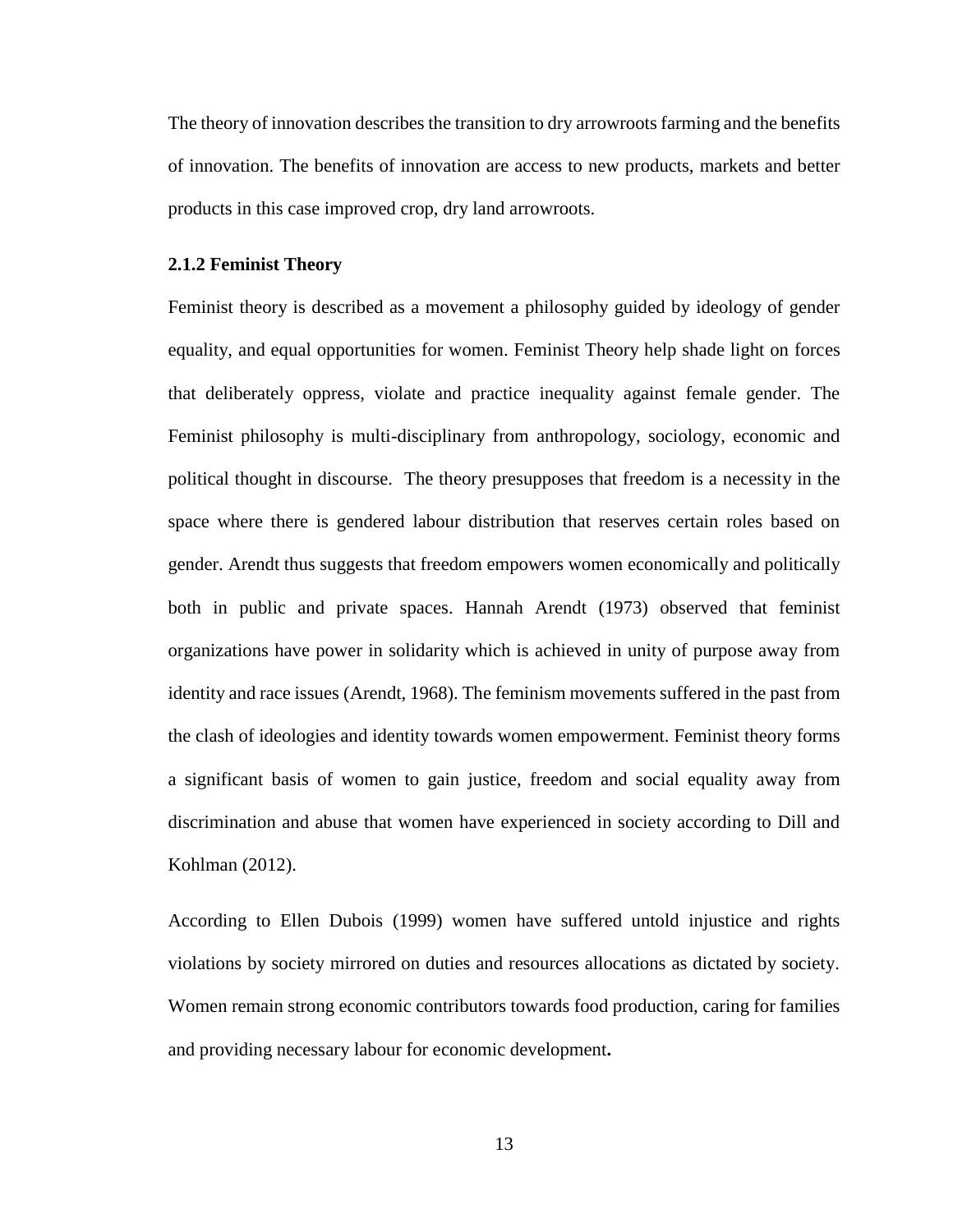According to Liam and Belinda (2015) in a study on gender and food security in Malawi there was glaring differences in the definition of gender. Gender according to the study is reviewed in regard to roles played by men and women at work and at home. This shows that gender differences and complexities is global and agrees with Arendt that gender in a way is describes division of labour.

The Feminist theory helps explain the gender contribution to food security and describe cultural roles in households. The feminist theory explains the role of women as a pillar towards food justice and food security. Therefore, women farmers in Muranga County roles are catalytic to households' economic empowerment towards food justice. The dryland arrowroots give hope to sustainable crop that meet farmers economic and sustenance needs.

#### <span id="page-26-0"></span>**2.2 Empirical Studies**

## <span id="page-26-1"></span>**2.2.1 Women in Agriculture**

According to Resurreccion (2013) Women are key players' in sustainable development which includes agriculture and environmental protection. Women provide labour and also produce food in majority of households directly contributing to food security and nutrition. Women have many roles in society as care givers, managers of local household resources and also economic players at the local level, where they grow crops and nurture their families (Muthoni & Wangui, 2013).

Women suffer ill health and are vulnerable to hunger and malnutrition as mothers and expectant mothers due to increased dietary needs in addition to demands for labor and food production in the households. The increased dietary needs include lactation and caring for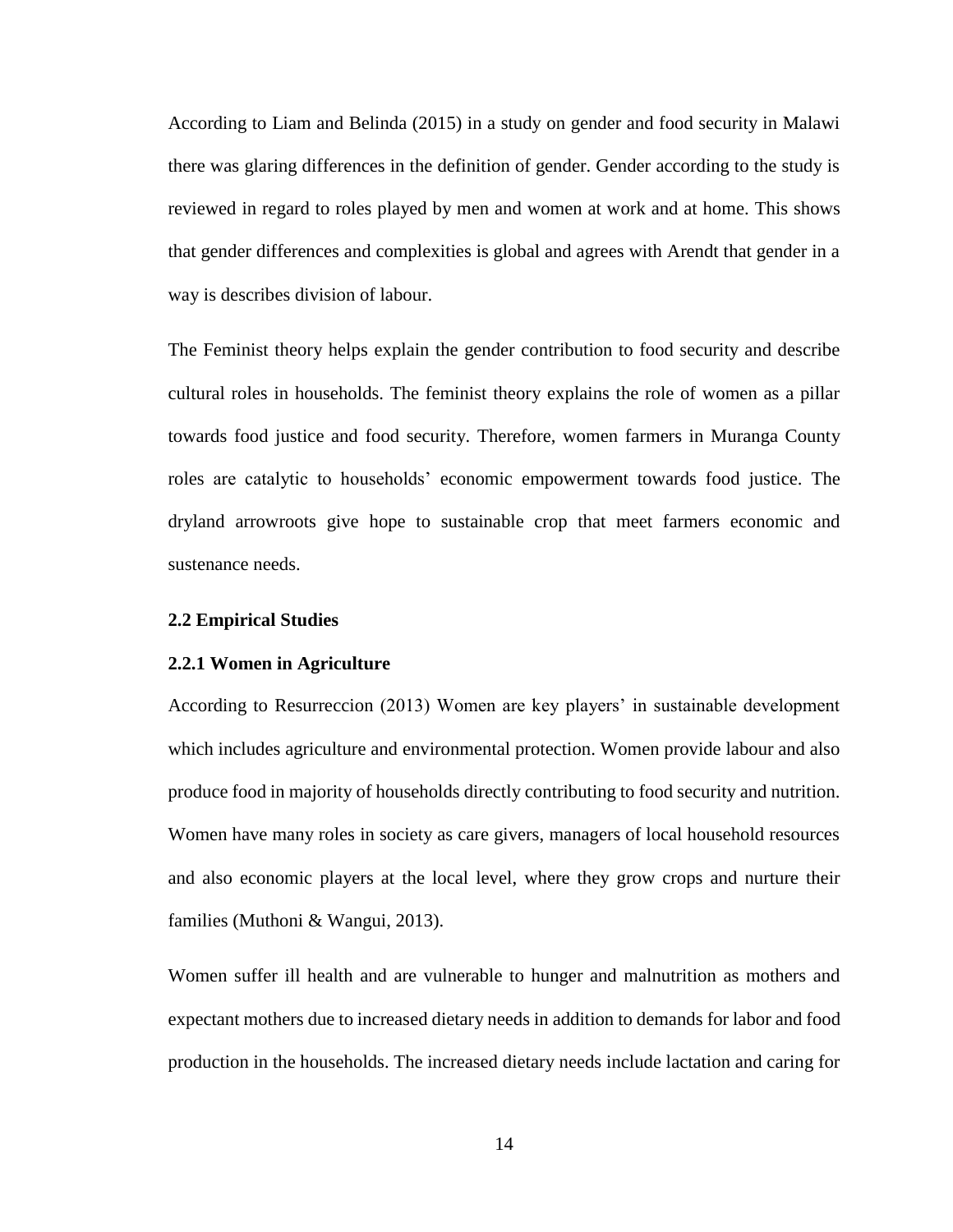unborn babies when faced with under nutrition and iron deficiency according to Kimiywe and Chege (2015).

Food and Nutrition Security is linked to human development issues. Sustainable development can be achieved through gender representation, poverty reduction and mitigating risks occasioned by climatic changes (Resurreccion, 2013).

In many studies there are reports of women being the significant food producers despite few owning lands. Land tenure systems tend to discriminate against women. Kieren *et al*. (2015) noted that less than 10% of women in Nepal, India and Thailand own land. Land is a necessary input in food production. The motivation to provide for family and households through provision of labour in producing food to cater for family needs is significant.

The economic contribution of women farmers in food production is scarcely noticed. The customary traditions have maintained land ownership in the hands of men, while women work the land. Empowering women to own land, access inputs, markets information and modern farming methods can greatly influence food security, nutritional security and economic empowerment of households (Muthoni & Wangui, 2013).

Access to education and technology has empowered women to access economic opportunities. Women experience challenges to improve their nutritional status as well as their children's nutritional status. Radhakrishnan and Solari (2015) pointed out the challenges experienced by women as inadequate employment opportunities and gender discrimination in wage payments. In addition, it was noted that women are disadvantaged in accessing information and lack of involvement in decision making. Women have less access to education and tend to drop outs earlier because of early marriages, culture or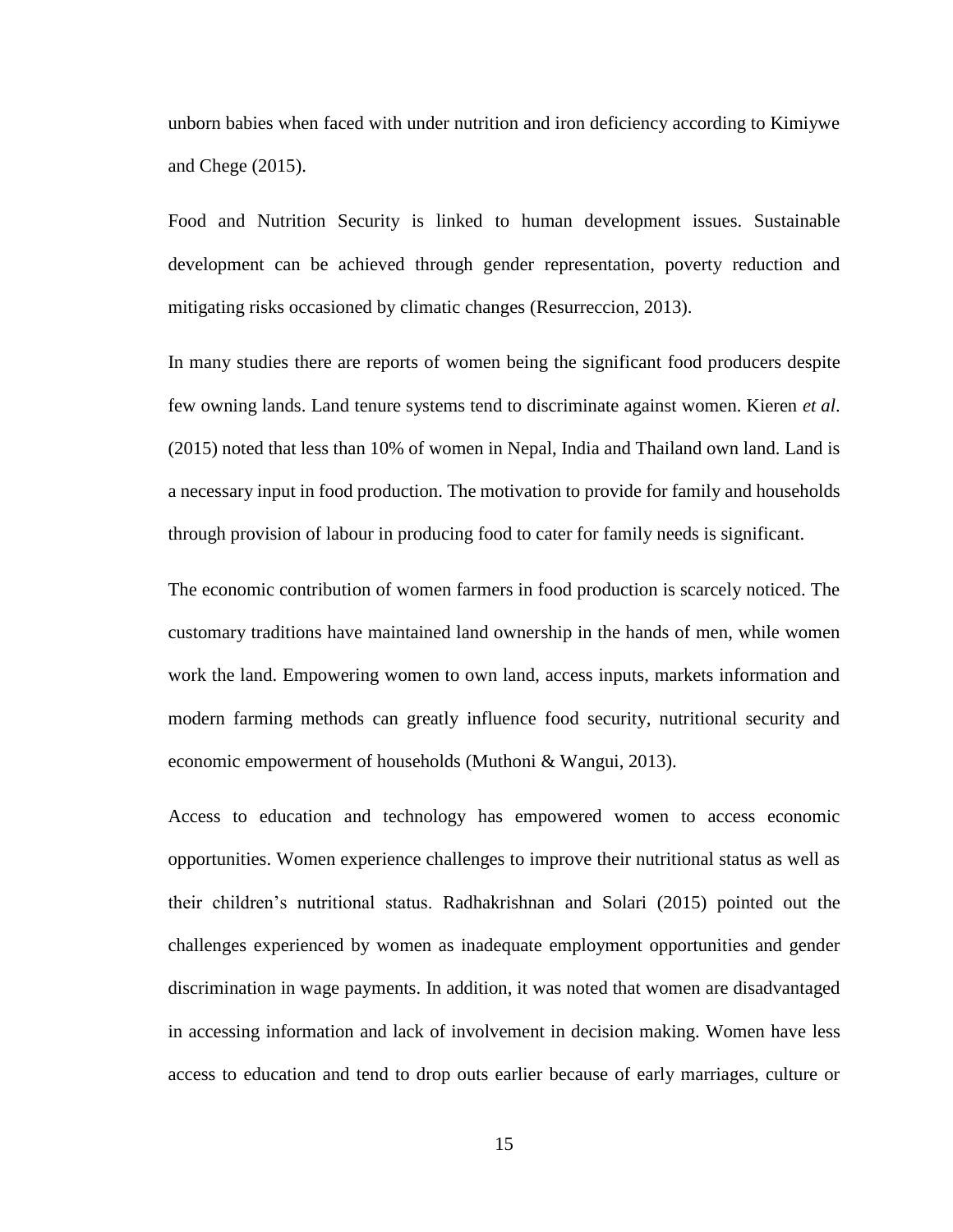adolescent pregnancies (Radhakrishnan & Solari, 2015). Generally, women suffer poor health and nutrition. The maternal demands contribute to increased mortality due to poor access to health care. The gender inequalities can be reversed through access to education and technology from evidence adduced by Radhakrishnan exploring South Asian women who immigrated to the United States overtaking their male counterparts from the same lower social strata.

Female workers have been the backbone of agriculture and food production in many third world countries due to economic migration of men in search of work. Women are taking up more and more responsibilities including farming and food production. The effects of Men economic migration are seen in Nepal where most households are led by women (Adikari *et al*., 2015). FAO proposes that Women can contribute to higher crop yields by 20-30% thereby reducing global hunger by 17% through improved production (2012). FAO proposes increased engagement of women on agricultural production from policy to implementation for better food production. Women empowerment has a significant effect on food production and household food security from a study in South Africa according to Shauranga, Mudhara and Bogale (2016).

Low food productivity puts a strain on women to seek financial resources to buy food to cover deficit from food production. The drive to seek employment results in lower wage jobs further marginalizing women economically. Women are innovative and learn through social networks that serve as a means of economic empowerment (Ogutu, 2015). The social networks counteract gender inequality, lack of access to household income and opens up economic opportunities like trading. In some communities' women work while their wages are given to their spouses as per cultural norms. Men and women have different spending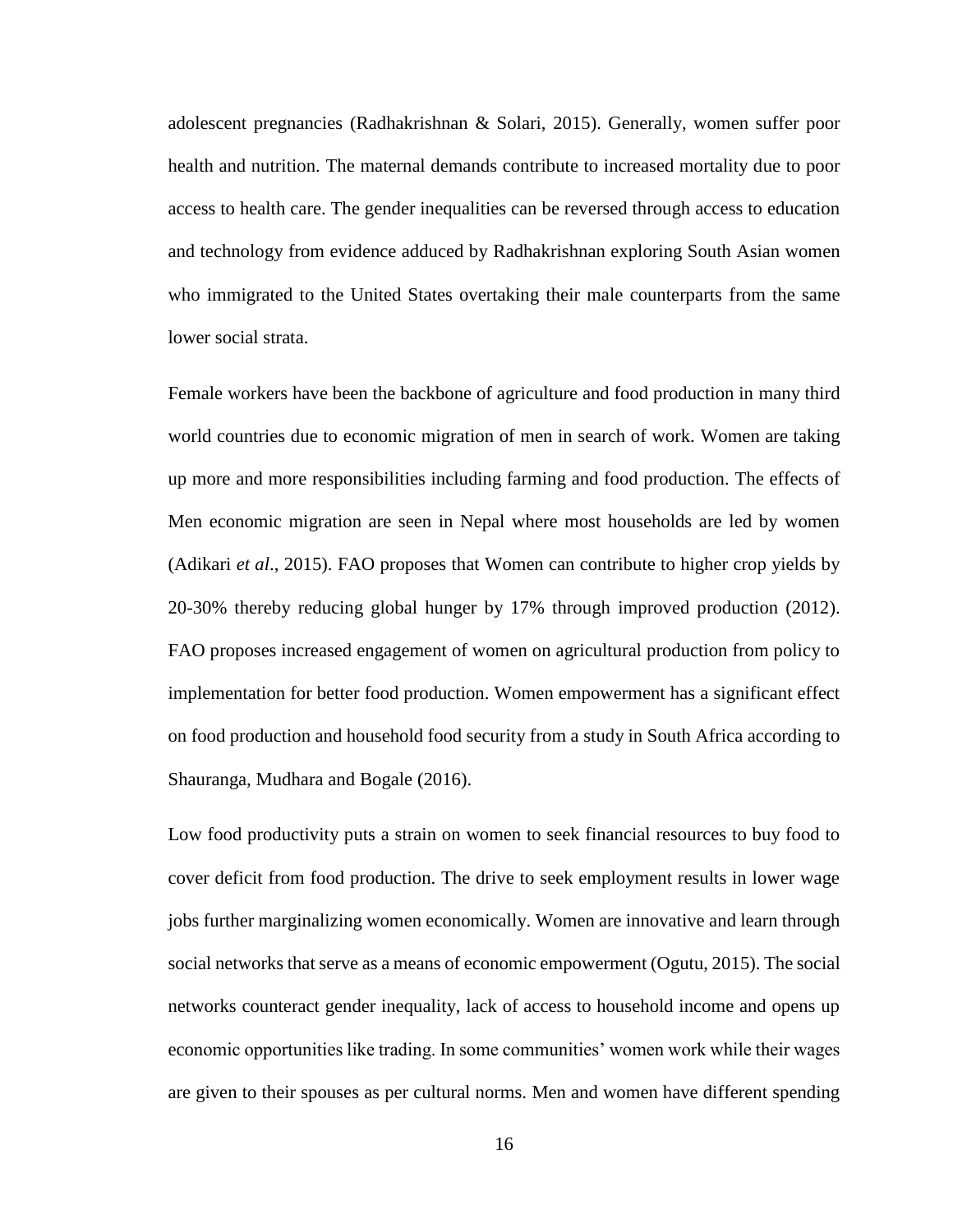habits. Men led households differ from women led households. Men prefer purchasing nonfood items leading to gender domination in budgets allocation. Women empowerment through budget resources tend to increase spending in nutrition and health often ignored by men (Radhakrisnan & Solari, 2015). It was further noted that women are better savers as a cushion for possible disasters like illnesses, drought or poor harvest.

The role of women in agriculture is not sufficiently documented. The rise of women led households provides an opportunity to understand the contribution of women in economic development and more specifically in food production. Women involvement in agriculture plays a pivotal role in enhancing food security and nutrition adequacy in the community. Generally, women take care of households' nutrition needs. The inquiry on dry land arrowroots in Muranga County provides an opportunity to evaluate its role in nutrition.

#### <span id="page-29-0"></span>**2.2.2 Gender, Climate Change and Food Security**

Gender and climate change adaptations from Uganda insights from Lakai, gendered perception of climate shocks and change affecting women and households Patti, Christafen and Elizabeth Bizion. A review on farm modeling which is a focus of climate change adaptations and mitigations demonstrate evidence of the effects of climate change on households coping with evolving scenarios.

Food security has evolved over time and remains a challenge globally. There are factors that have direct impact on food security; namely, technological advances, increased population and soil exhaustion have provided enormous challenges to food production. Furthermore, food security implies access and intake of adequate minerals and vitamins through consumption of foodstuffs. Food security is measured in regard to supply and demand of food crops; historically data on supply shortfalls threaten food security.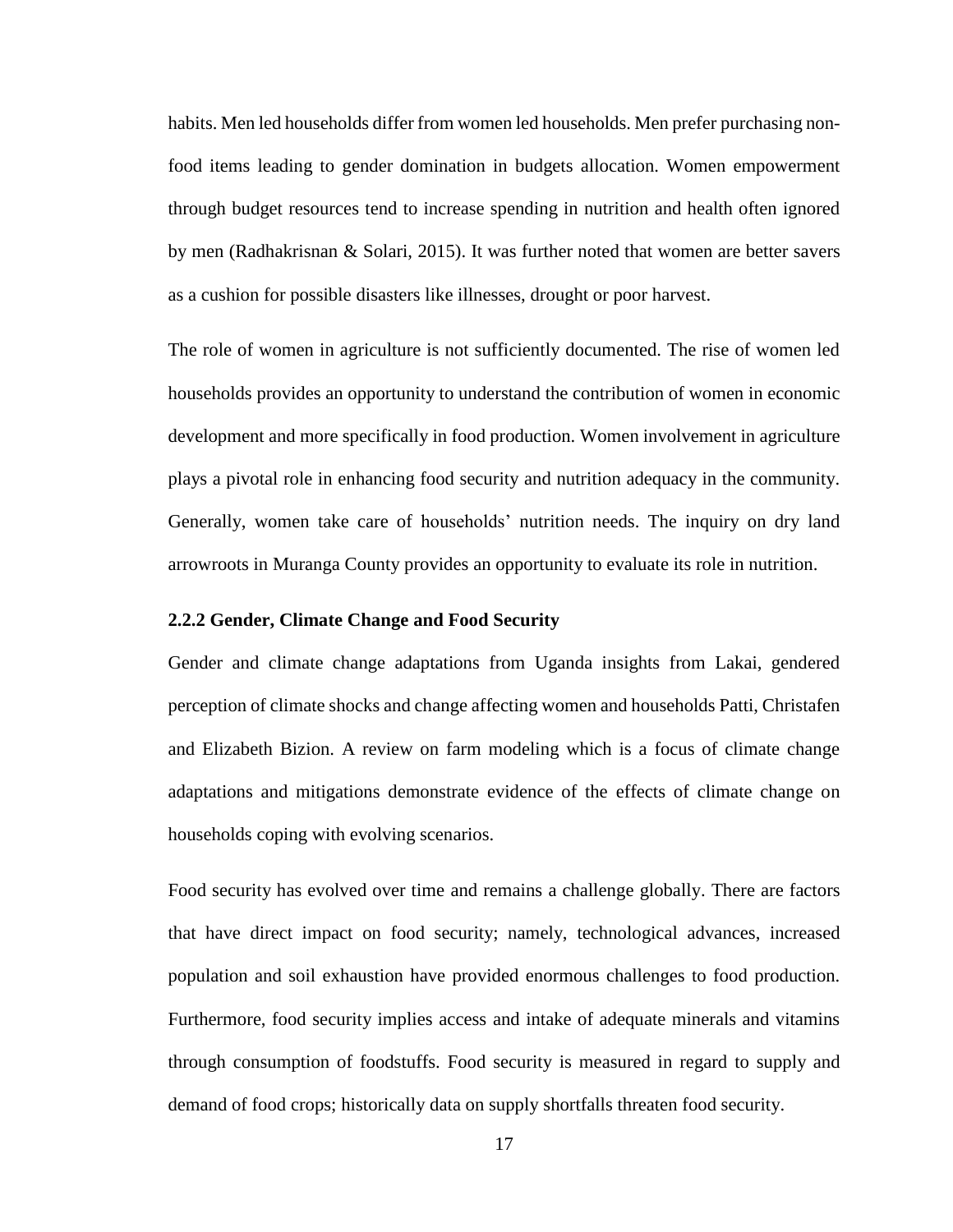Moreover, the aspect of hidden hunger broadened food security to include insufficient food intake and insufficient micronutrients intake in consumed food crops and incorporated application to community, local, household or at the individual level (Foster, 1992). Broadly, large populations in Asia and Africa are unable to derive nutritional micronutrients from diet due to insufficient content and lack of dietary variety leading to hidden hunger often manifested as anemia, malnutrition and general ill health (Kimiywe, 2015).

Food security is affected by production, distribution and demand patterns. In addition, a part from food supply it also includes nutritional adequacy which implies that it is not enough to have adequate food without deriving sufficient micronutrients from the consumed diet. The World Bank (1986) proposed definition of food security; summarized by Maxwell and Frankenberg (1992:8) as, access to health foods always. According to Food and Agriculture Organization, FAO (2000), Food Security can be sustained when all people receive foods that are nutritious, accessible and provide all dietary requirements commensurate with good health. Food is described as solids or liquids that people eat or drink for sustenance. Clean water forms part of vital daily food requirements

In brief, dryland arrowroots are tubers that are fast maturing, need little water and are more nutritious compared to traditional arrowroots making them a suitable choice in combating food insecurity and hidden hunger. Therefore, dry land arrowroots growing and production can contribute significantly is addressing hidden hunger.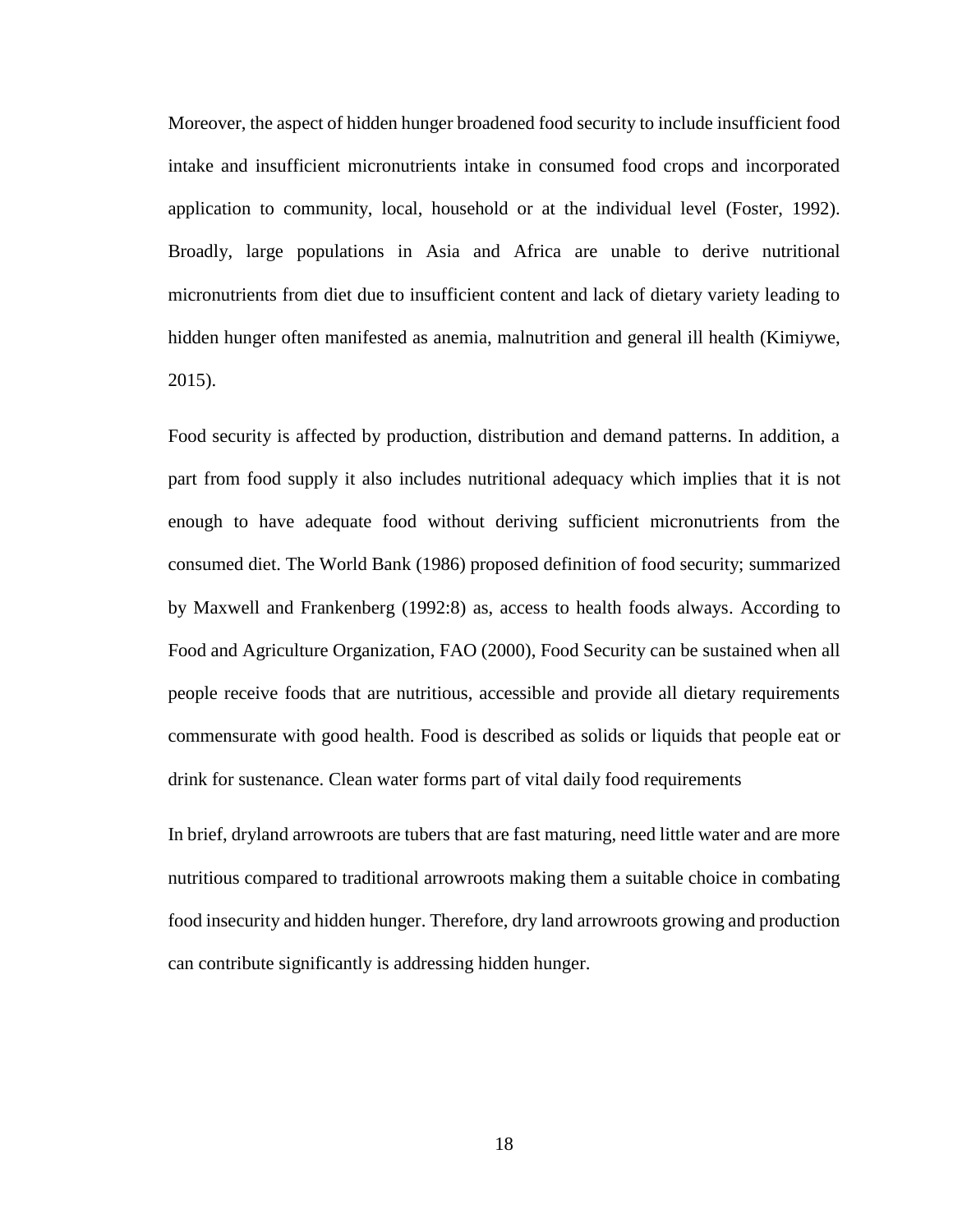Furthermore, in Tanzania, Muthoni and Wangui (2013) reported in a study that women in Mwanga region in Tanzania that despite limited access to land ownership and financial resources through their social networks and labour were able to contribute significantly to economic empowerment of households through farming arrowroots and other tubers.

In another study Kimiywe and Chege (2015) conducted an inquiry in Kitui to determine the influence of complementary feeding among children 6 months to 23 months. The study reported that diet variety which includes proteins, vegetables and tubers like cassava and arrowroots have significant effect on children growth, providing nutritional adequacy and meeting energy needs. Mwangi and Mundia (2015) in a study examining improving land use and productivity pointed out that cassava, arrowroots and sweet potatoes growing have great potential in sustainable food security in rain scare regions of Machakos in Eastern Kenya.

According to FAO, Nutrition Security requires adequate food, where adequacy is measured in terms of quantity, quality, safety, socio-cultural acceptability; the food needs to be available and accessible to individuals for consumption and utilization in the body to live a healthy and happy life at all times FAO (2012). Arema (2014) summarizes Nutritional security as adequate availability of nutritional components that make up a balanced food intake with regard to nutritional adequacy

According to Kamoni *et al*. (2016) revealed in a study that food intake alone does not constitute health. The researcher argued that lack of essential minerals and vitamins constitute hidden hunger that impedes health. The study explored the quality of nutrition among food products consumed among school going children as part of baseline survey study. The cases of malnutrition and anemia were recorded. An intervention study was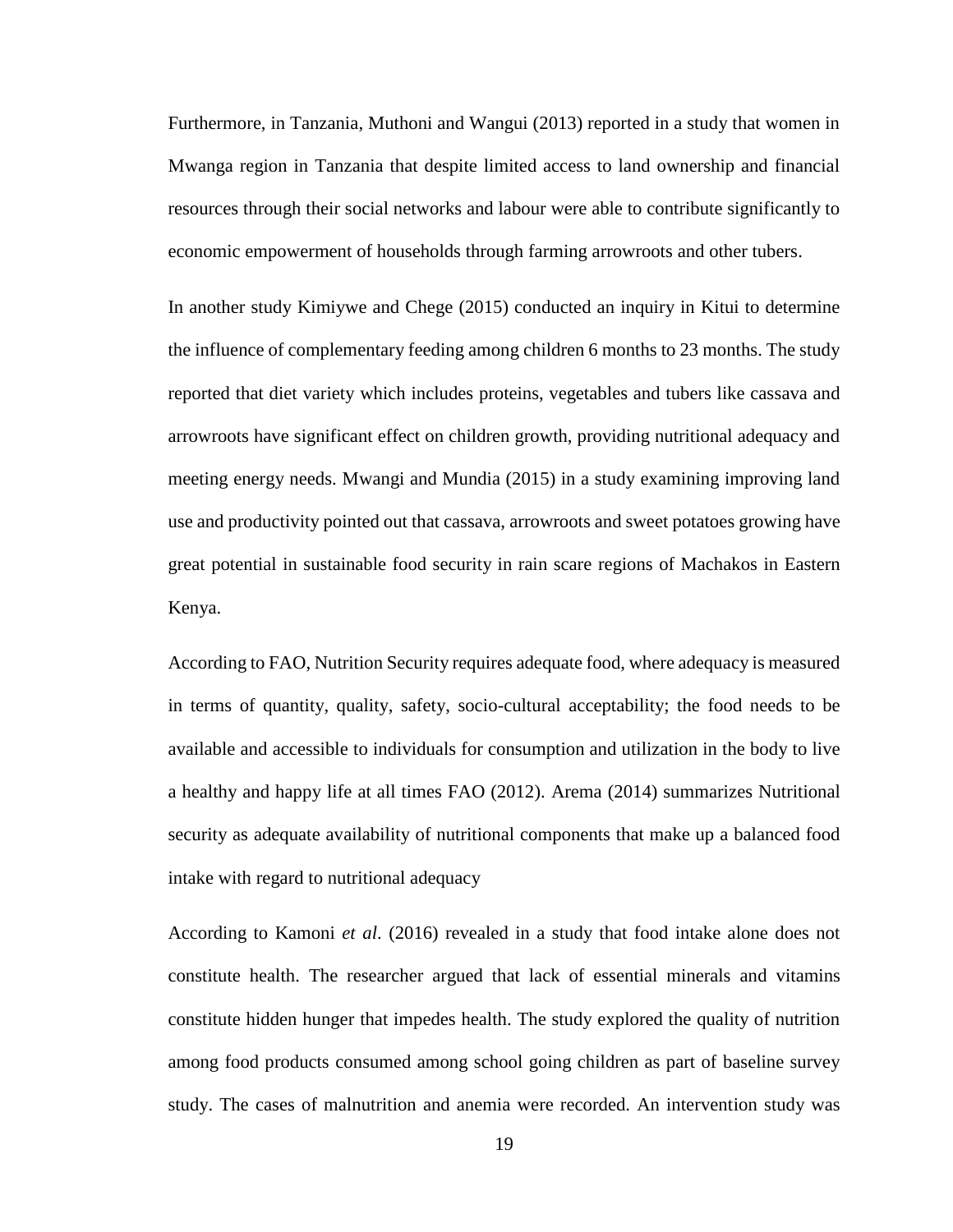conducted where respondents received fortified foods over the study period. The cases of malnutrition and anemia decreased from the study findings. The study findings demonstrated the significant role of nutrition on health achieved through diversified foods.

Gitau *et al*. (2013) asserts that food security can be achieved through the use of improved seed varieties, modern farming technologies, soil fertilization and bio-fortification. The interventions suggested have viable impact in increasing productivity per area cultivated. Arrowroots grown in fertile soils increase micro-nutrients embedded in fortified crops enriching consumers in their consumption. Soil fertility enhanced done through fertilizer application. Kimiywe (2015) reported that in Kenya in hidden hunger is estimated to affect between 2-4 million people. Hidden hunger can be addressed through biofortification motivated in increasing quantities of essential minerals and vitamins in food crops according to Saltzman *et al*. (2015).

Adequate nutrition is a basic human need. Human rights are defined as universal freedoms and entitlements that all humanity is guaranteed (Shestack, 1998). All people need to satisfy their regular nutritional demands; through consumption of food crops with nutritional adequacy, FAO (2012). Wessler and Zilberman (2014) posit that hunger and insufficient micro nutrients and severe health effects especially among children because of potential impact to cognitive development as well as physical health. Sustainable food and nutrition security are essential for long term health of citizens. Healthy citizens play a significant role in the economic prosperity of a nation.

Food security is a basic human right, which implies that Food insecurity and malnutrition are violations of human rights. There are several international conventions that support human rights. According to the International Covenant on Economic, Social and Cultural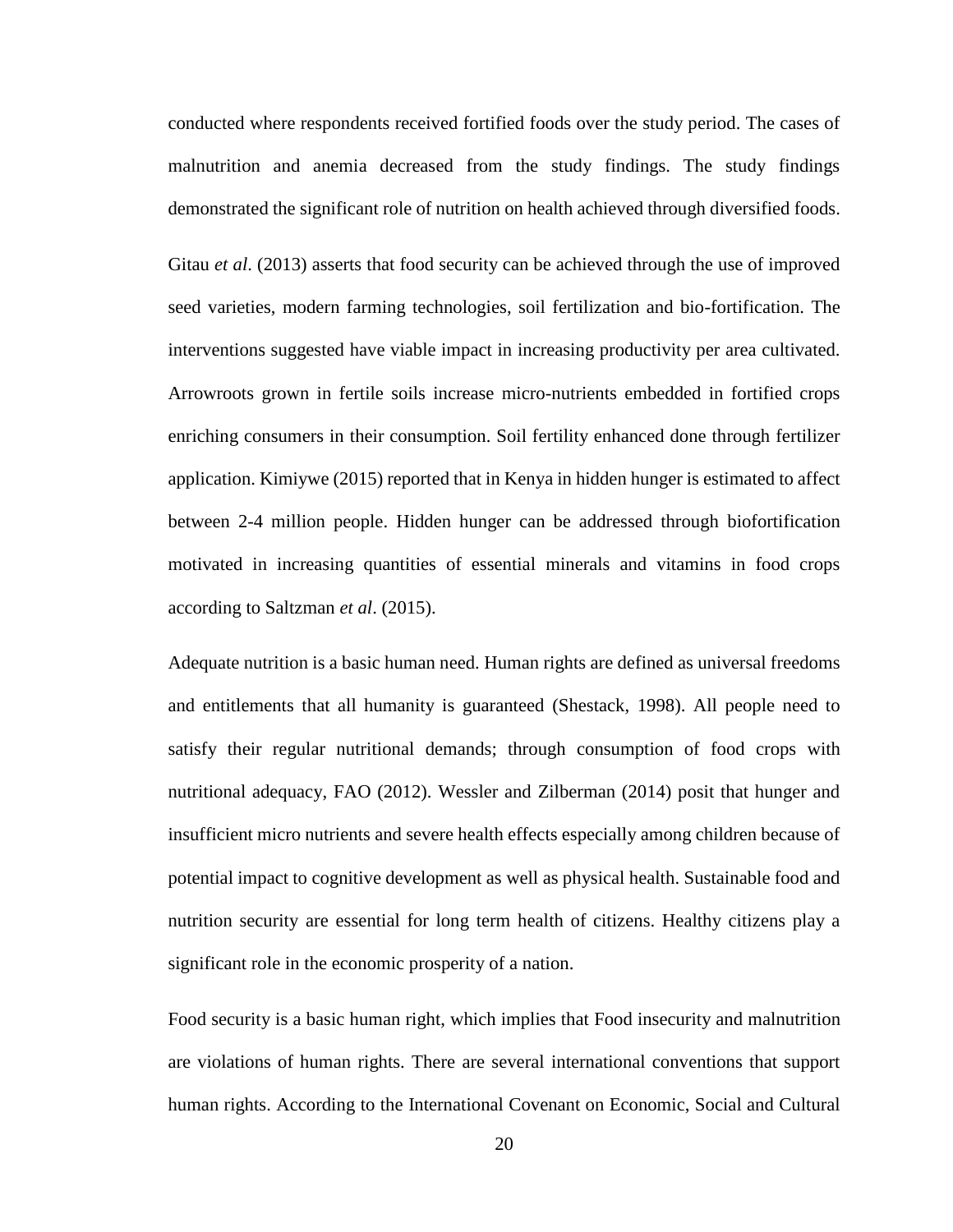Rights as part of the United Nations General Assembly in 1966 defined and formalized the right to food as a basic human right, which earlier had been mentioned in the Universal Declaration of Human Rights of the United Nations in 1948, and further re-affirmed in 1974.

Majority of the global population especially poor households suffer micronutrient deficiencies according to FAO (2012Studies show that food supplementation and biofortification as efficient strategies against hidden hunger. The World Bank report (2015) shows the results of food supplementation using salt iodization in Tunisia and Algeria demonstrate significant impact in reducing thyroid functions insufficiency in the population. Population health coverage with iodine salt supplementation estimated at100 percent (Tunisia) and 60 percent (Algeria). In Morocco, only 21 percent of households had access to iodized salt. The iodine deficiency remains a challenge in the Middle East and North Africa populations because of the essential role it (iodine) plays in thyroid functions (Doggui *et al*., 2017).

In the Middle East and Northern Africa (MENA) anemia is a common health problem. Studies show that anemia is independent of household income levels. Reports indicate that about 30 percent for non-pregnant women are anemic. The World Bank reports low treatment associated with lack of awareness (2006). The use of fortified crops especially the tubers like arrowroots, cassava and sweet potatoes have shown significant effect on reducing micronutrient deficiency in large populations without changing their lifestyles (Hounkonon, 2011).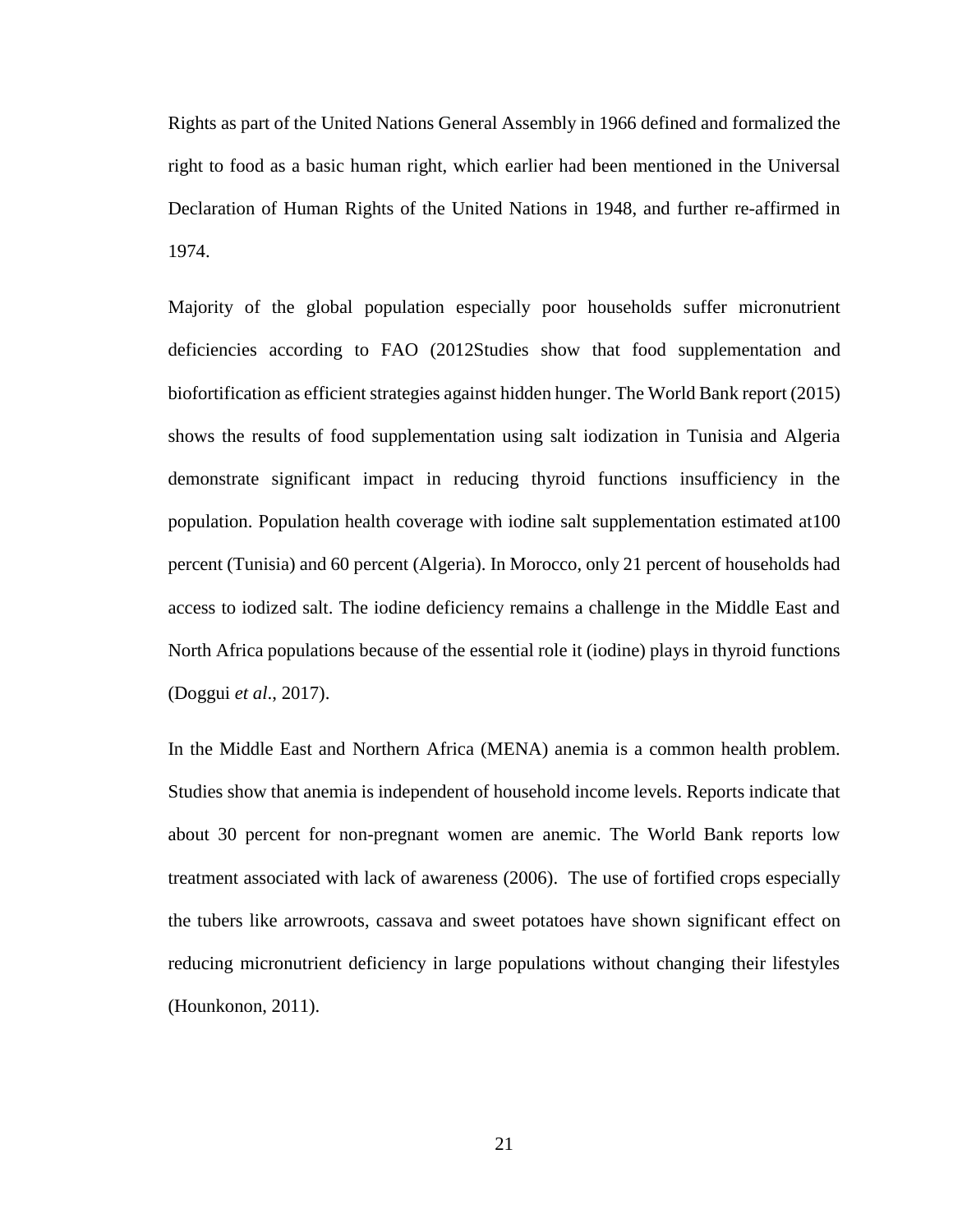The effect of climate change remains a grave concern globally due to its effects on the environment experience either through prolonged drought and increased flooding impact food production, (Nelson *et al*., 2014). Climate Change is described by the Regional Climate Change Index (RCCI) as the change or variation in air temperature, water precipitation, air quality and weather unpredictability. The rainfall patterns have become unpredictable significantly affecting farming. Climatic changes have been occasioned by deforestation due to demand for timber, farm lands, firewood and growing energy needs. Increasing carbon dioxide pollution is known to significantly increase global temperatures creating global warming according to Mwangi and Mundia (2015) cited in UNDP report (2015). Confalonieri *et al*. (2007) argues that Climate change is indirectly associated with increased cases of diarrhea and infectious diseases due to hygiene and sanitation effects occasioned by flooding and poor sanitation.

The concern for the environment and challenges of meeting immediate needs provides a dilemma to most vulnerable groups among small holder farmers. The need for their immediate survival and livelihoods creates a dilemma with rising energy needs, land demand and protecting the environment for sustainability, (Muthoni & Wangui, 2013). Deforestation defined as cutting down trees and forests to create room for farmland provide timber supply and meet growing energy needs. The demand for energy has negative consequences for the environment. Human activities for short-term sustenance contribute to forest destruction through burning of forests, charcoal and collecting firewood.

Thompson presupposes that efforts to stop deforestation may fail if attempts are not made to address the survival and livelihood needs of small-scale holder farmers (Thompson, 2006). Governments and international organizations need to create sustainable programs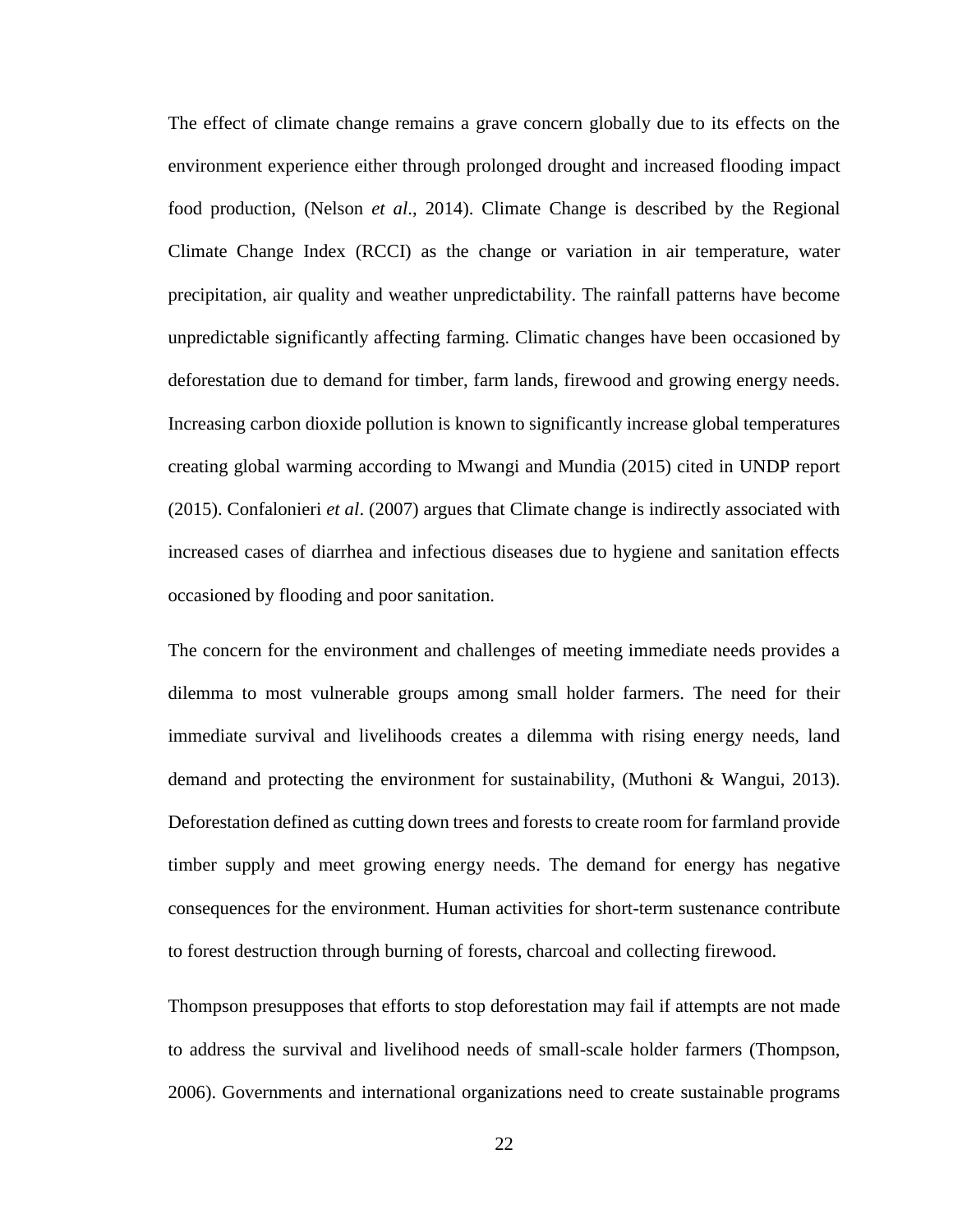to address hunger and malnutrition through addressing structural constraints driving food insecurity such as land tenure, extension workers, access to quality seeds and agricultural support services. The marginalization of female farmers, population growth and climate change all contribute to food insecurity.

The environment which includes forests, water sources and land are affected by varying weather patterns occasioned by global warming. The increased incidences of flooding due to rising global temperatures and prolonged drought have a negative effect on food production (Covic *et al*., 2017). McMichael *et al*. (2004) projected an increased burden of diarrheal diseases by 2-5% by 2020 due to climate change. The diarrhea diseases will affect the populations at the lowest economic status already burdened by diseases.

Food security demands predictable and sustainable sources of food crops which arrowroots and other biofortified crops offer because of low water demand, faster maturity and improved nutritional value, Hickey *et al*. (2012). Women are known to forage forests for firewood, food producers who are affected by continued climate change that influence agricultural process in food production. Women are recognized as agents of change in protecting the environment and ensuring sustainable exploitation of the environment for food production and energy needs (Resurreccion, 2013).

There are many studies on the role of women in climate change and food security. However, there is no consensus on whether women affect the environment or promote conservation with regard to climate change drivers and mitigations. There are arguments that support women activities in food production, and agricultural activities. Despite the obvious role of women in agriculture there are limited studies on the role of women in dry land arrowroots farming.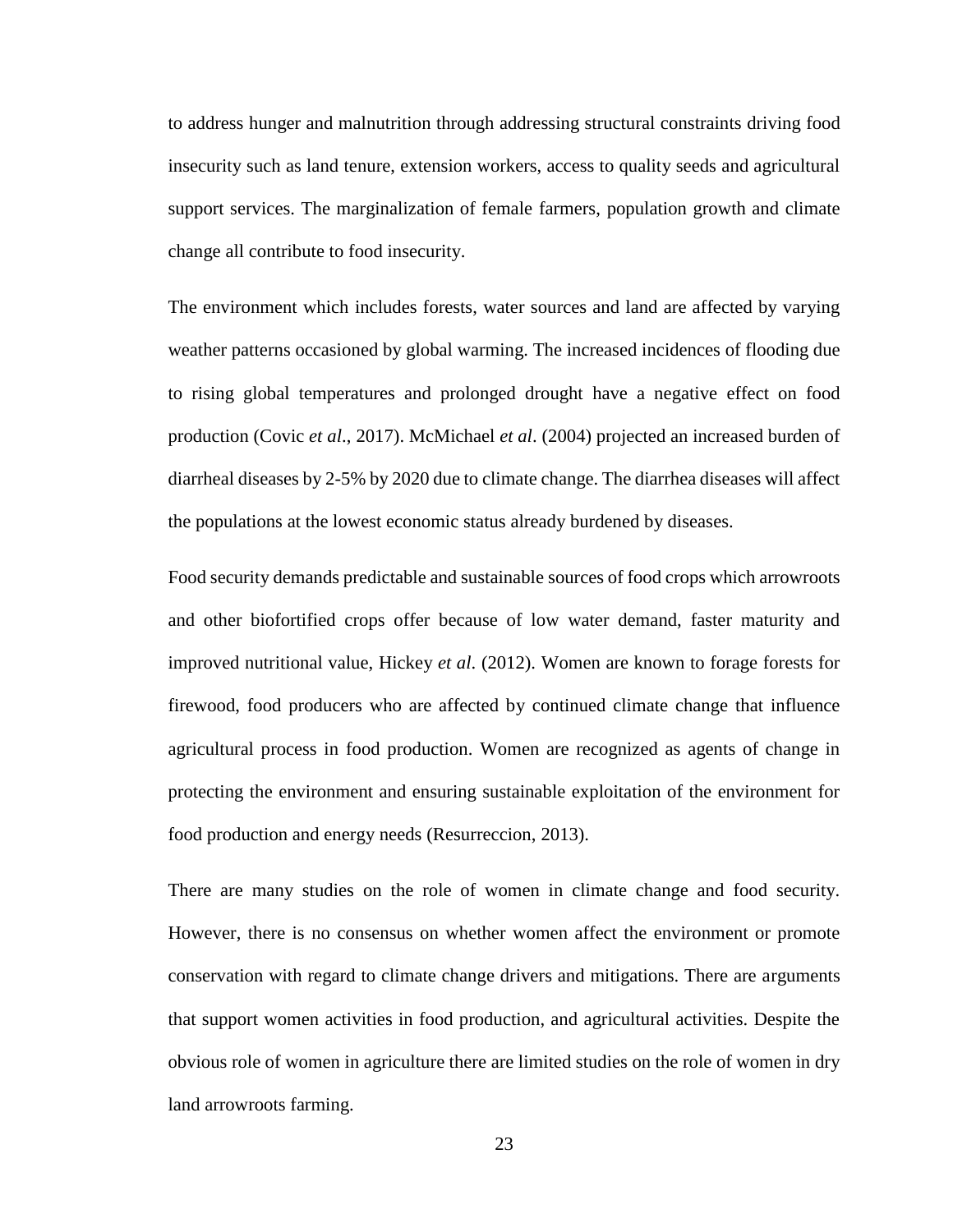### **2.2.3 Land Tenure System and Food Security in Kenya**

The land ownership system as currently constituted is a threat to food security in Kenya. Private land ownership with vast idle tracks of land and no economic or productive activity puts pressure land resources. Majority of small-scale farmers are men who hold titles while women till the land.

Moreover, the growing population is putting pressure on land causing scarcity and changes in land use thereby threatening food production (Ogechi & Hunja, 2014). According to Manji (2012), women are historically disadvantaged significantly with the land tenure system that reduces their ability to acquire credit to support farming activities. Land succession discriminated against the female gender contributing significantly to access to farm land for agricultural activities. In another study comparing land tenure system in Suba and Laikipia, Owoo and Boakye-Yiadou (2014) found no significant difference between women who own land titles and men with regard to food production. This implies that irrespective to land ownership food production output remains unchanged whether the land is owned by a woman or man. This contradicts previous believe that if women owned land, they would produce more agricultural produce. Therefore, a key determinant of economic progress and food security remains productive land use irrespective of ownership.

According to FAO/IFPRI (2008), an estimated one billion people live under extreme poverty; unable to achieve the required calorific measure of 2100 calories per day. Poverty contributes significantly to malnutrition due to insufficient consumption of dietary needs. The food deficiency measured in terms of quality and quantity occasioned by lack of financial resources to produce adequate food to meet food demand. Lack of resources to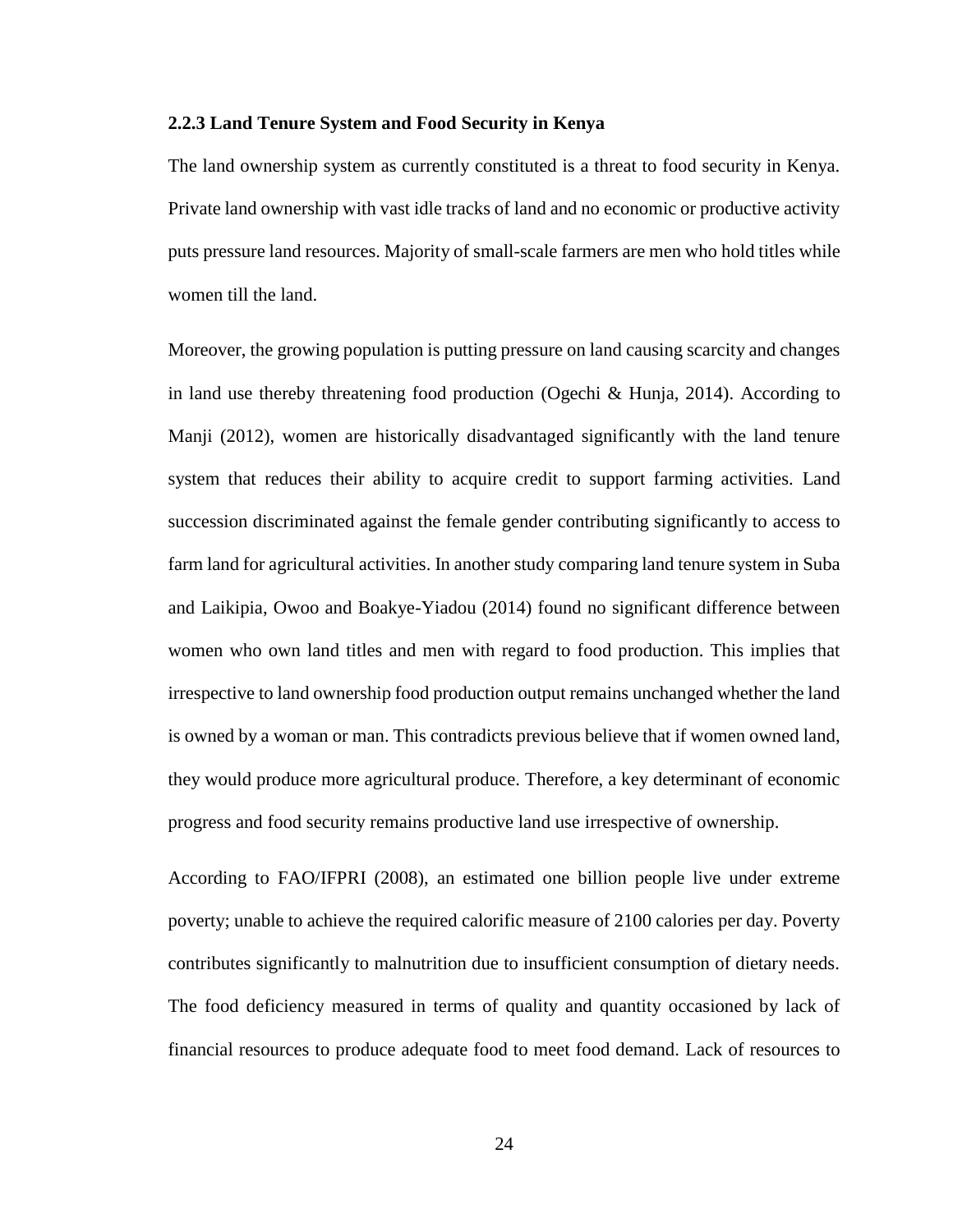produce food like arable land, farm inputs and water are contributory factors leading to food insecurity (Ogechi & Hunja, 2014).

Poor households suffer malnutrition, stunted growth, and anemia, all associated with dietary deficiencies and food insecurity (Kimiywe, 2015). Incidences of diarrhea contribute to health challenges due to reduced absorption of food and nutrients. Malnutrition and dietary diseases negatively affect household incomes. The poor tend to suffer malnutrition and poor health due to inability to access preventive health services, access to nutritious foods and lack of access to health information leaving them food insecure. Furthermore, HIV provides a health challenge where nutrition is concerned. Diseases like HIV, increases nutritional demand. HIV is associated with bouts of diarrhea caused by impaired nutrients absorption. Climatic changes pose a greater threat to food security because of the effects of drought and flooding have a direct effect on food production (Arema *et al*., 2014). The disruption of agricultural activities reduces food production leading to food insecurity.

Rapid Population growth threatens global food security. High population asserts pressure on local food production and imports to meet growing demand. The United Nations Population Division (2009b) noted a rapid rise in population in five decades from 1950- 2009 in the world. The population increased from 2 billion to over 6 billion in 2009 people. The global population is forecasted to grow to 9 billion by the year 2050. Population growth is projected to increase rapidly in Asia and Africa.

According to the United Nations (2012) Africa's population currently estimated at 1.3 billion people will increase to 2 billion people by 2050. Moreover, the Asia population expected to increase to 5 billion people from 4 Billion this will increase global food demand. The population growth increases food demand and causes wide gaps between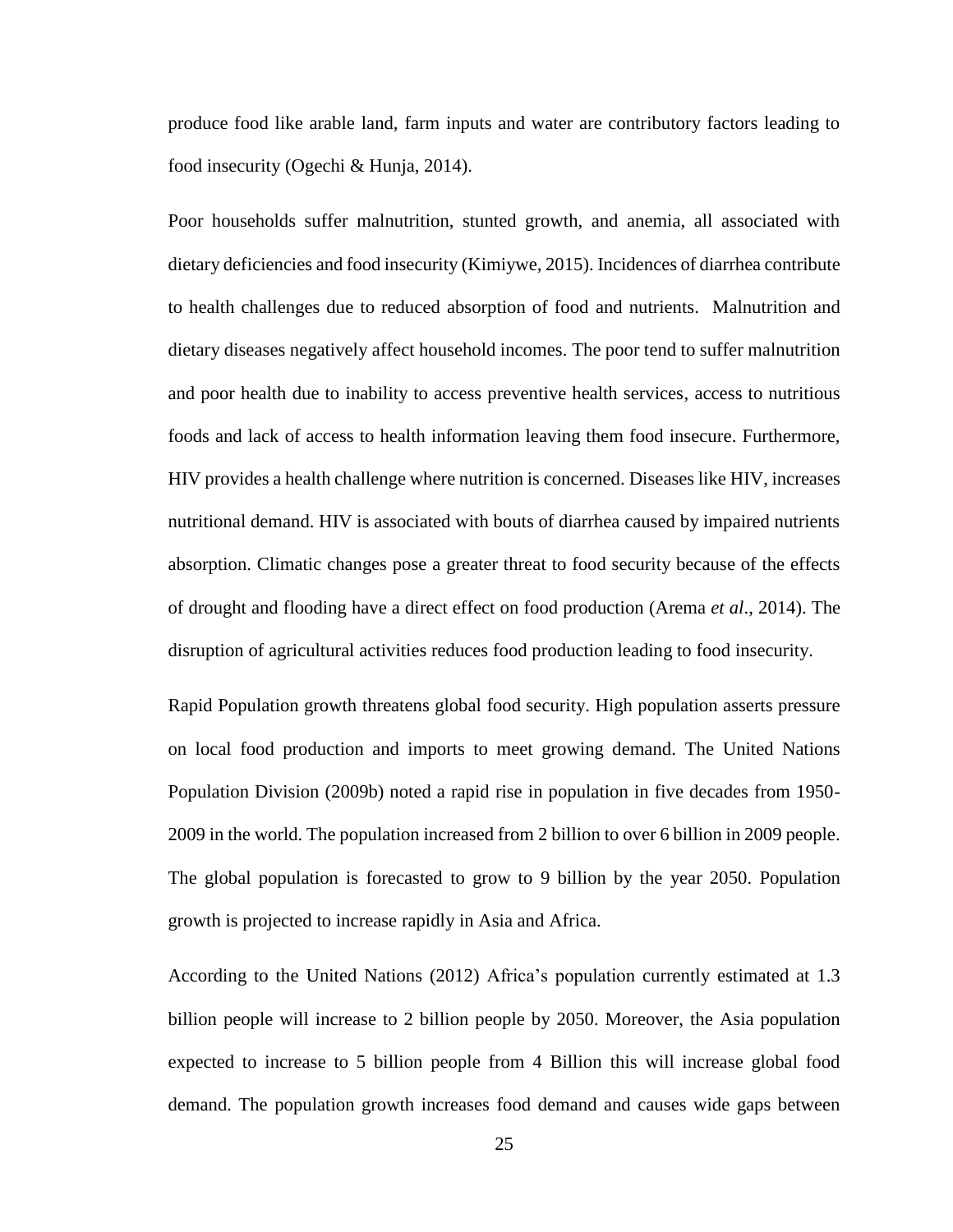production supply and food availably. The food production gaps are experienced more in sub-Sahara Africa. In sub-Saharan Africa, there is low food production per acre and food production. FAO laments low yields per acre in sub-Sahara Africa despite increase in land under cultivation (2009).

Fortified Arrowroots are a strategic crop that offers adequate nutrition and food security to households. Experiences in Tanzania, Mwanga region show that women who invested in growing arrowroots contributed significantly to food security, improved economic status and general households' health according to Muthoni and Wangui (2013). Adapting starchy fortified crops especially tubers have a great potential in improving food security and nutrition in sub-Sahara Africa based on the study findings in Mwanza, Tanzania.

In summary, poverty, deforestation, and climatic changes increase food insecurity. Poverty contributes significantly to deforestation to increase agricultural land and as a source of energy; tackling poverty can contribute to environmental protection and food security (De Soto, 2003).

## **2.3 Women in Agriculture**

Women farmers face various challenges economically, socially, politically and culturally. UNDP (2016) recognized women as the backbone of world economies through their economic productivity. Women are marginalized in earnings and productive labour. It is estimated that women constitute a significant contribution in the production of food in the world, according to Doss, Meinzen-dick, Quisumbing and Thesis (2018). The UNDP (2016) asserts that in food production women face challenges with the land tenure system that is traditionally exclusively men dominated. Women lacking title deeds in the past excluded them from accessing finances to acquire assets and therefore limiting their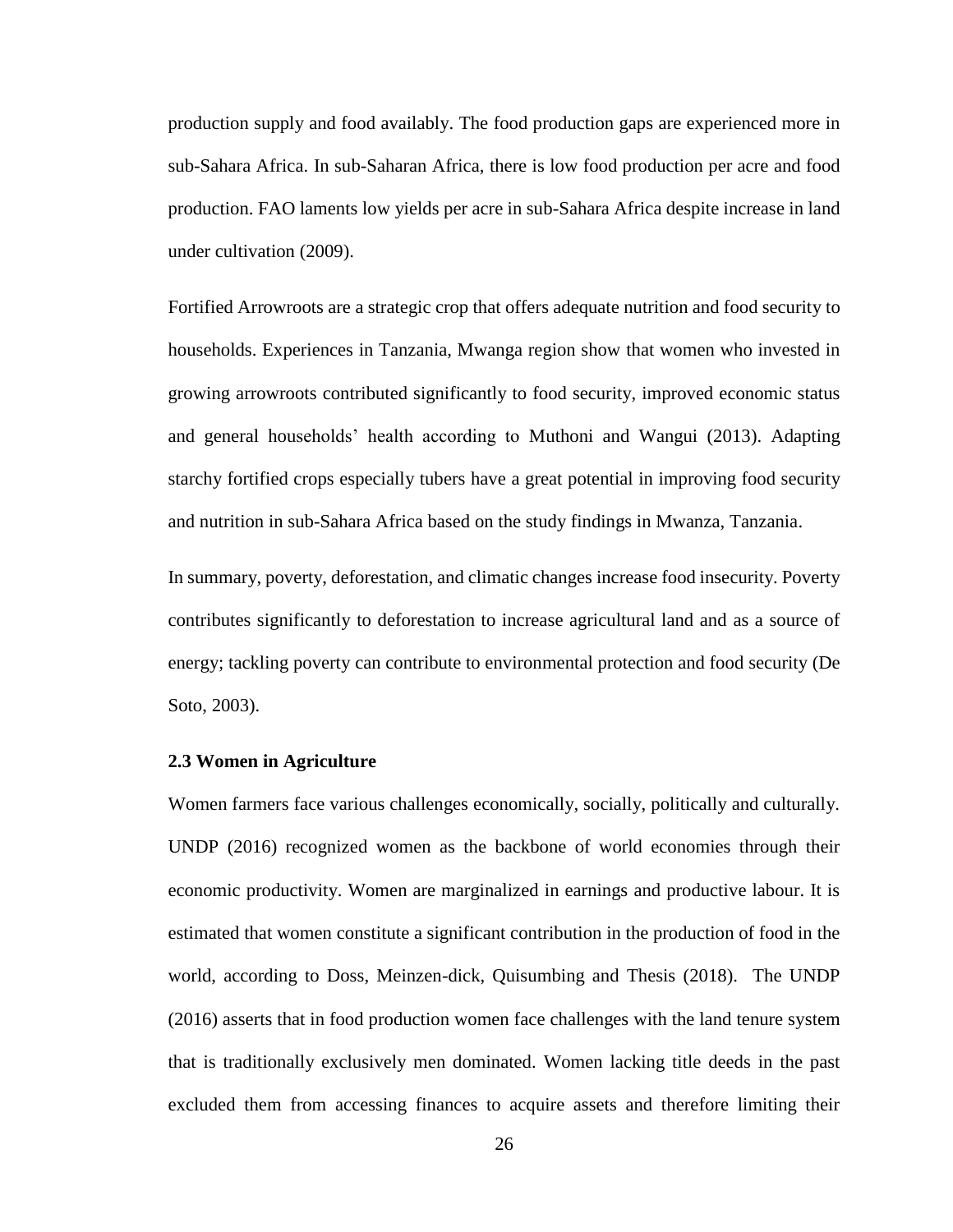personal growth according to Njiraini, Ngigi, and Barake (2018). Lack of information on markets and opportunities has forced women to form self-help groups for selfimprovement.

### **2.3.1 Crops Grown in Muranga County**

Muranga is a vast County with varying micro-climates due to large pockets of dry land areas. There is significant agricultural activity in Muranga from tea farming, coffee farming, maize, beans, bananas, horticulture as well as dairy farming in the more fertile land areas. The drier parts of the County suffer from inadequate rainfall, changing climatic patterns and unreliable rainfall according to the County Government of Muranga (2019). Literature shows that certain crops have been biofortified with micronutrients to make them nutritionally beneficial to consumers are adapted by women farmers. Among the crops that are fortified are arrowroots, Maize, Beans, Cassava and sweet potatoes. The study sets out to determine which fortified crops are grown by women farmers in Muranga County.

There exist many myths associated with gender commonly leaning towards women (Doss *et al*., 2018), this contributed to the perception that gender implies women. Countries like Tanzania, Uganda and Ethiopia most land is either owned by the man or jointly owned thereby offering women an opportunity to exploit land for agricultural purposes. Gender according to the people of Muranga represents the female gender. This corresponds with evidence from Malawi were any mention of gender automatically refers to women issues according to Dill and Kohman (2012).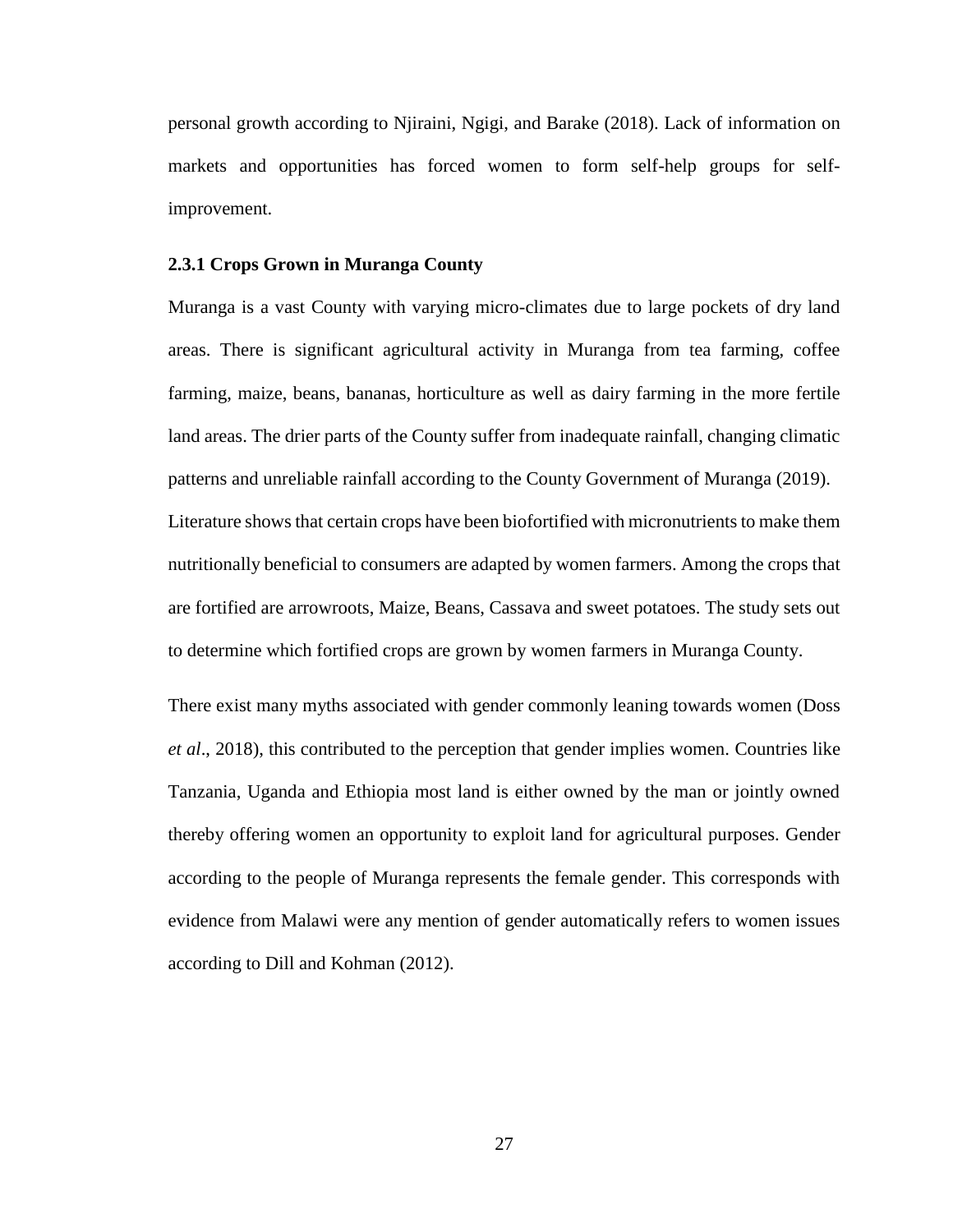According to Mageto and Gathiaka (2018) reported in a study of sweet potato farming and commercialization that poverty restricts farming when farmers operate individually. Successful farmers from a survey of 108 farmers in Mosocho Kisii belonged to a self-help group similar to merry-go round among women groups that acted as sources of information and peer support in agricultural production.

Biofortified crops like Dryland arrowroots according to evidence from Mwanga District Tanzania demonstrate that women who grew Fortified Arrowroots as a food crop were able to achieve significant food security and nutrition adequacy in addition to changing the economic status in the surveyed villages (Muthoni & Wangui, 2013).

Manji (2012) argues that women need equal access to land ownership and succession as a means to gain access to capital. The land ownership has significant effect to household food security when women are sole owners. Kamoni *et al*. (2013) posit that women involved in food production could benefit from supportive land tenure system that support women land ownership would have significant effects on food production.

### **2.3.2 Government Policy**

Government is an enabler and facilitator in society. Government policies have significant influence on citizens. Government policies are governance instruments that create order and guide administration. Munguti *et al.* (2014) recognized the role of government policy in motivating economic development. The ministry of health for a long time concentrated on treatment of diseases as a means of maintaining health instead of promotion of diseases prevention. Recent advances in science and technology has favored prevention medicine that promotes nutrition. Government policy therefore has become cognizant of the need to promote healthy foods production and consumption.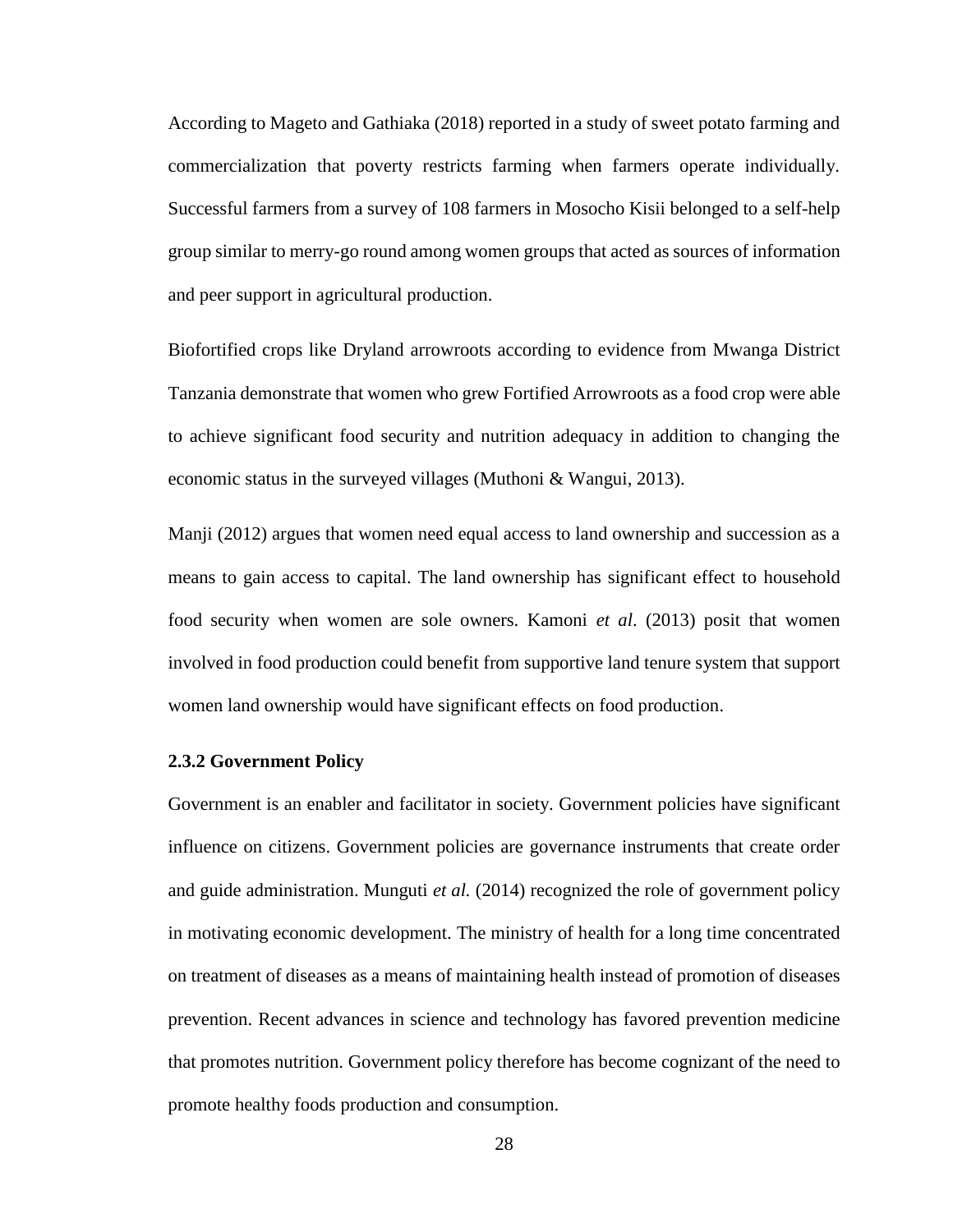## **2.4 Research Gap**

There is a gap in knowledge with regard to fortified tubers especially dry land arrowroots in Muranga County as an intervention for food security and nutrition. There is a gap on government policy on food security and nutrition. Security. Gap on biofortification. Dry land arrowroots farming provides farmers with fast maturing crop, an opportunity to enhanced productivity per acre cultivated and reliable crop for sustenance. Dry land Arrowroots provide farmers with a crop that can be commercialized for economic use.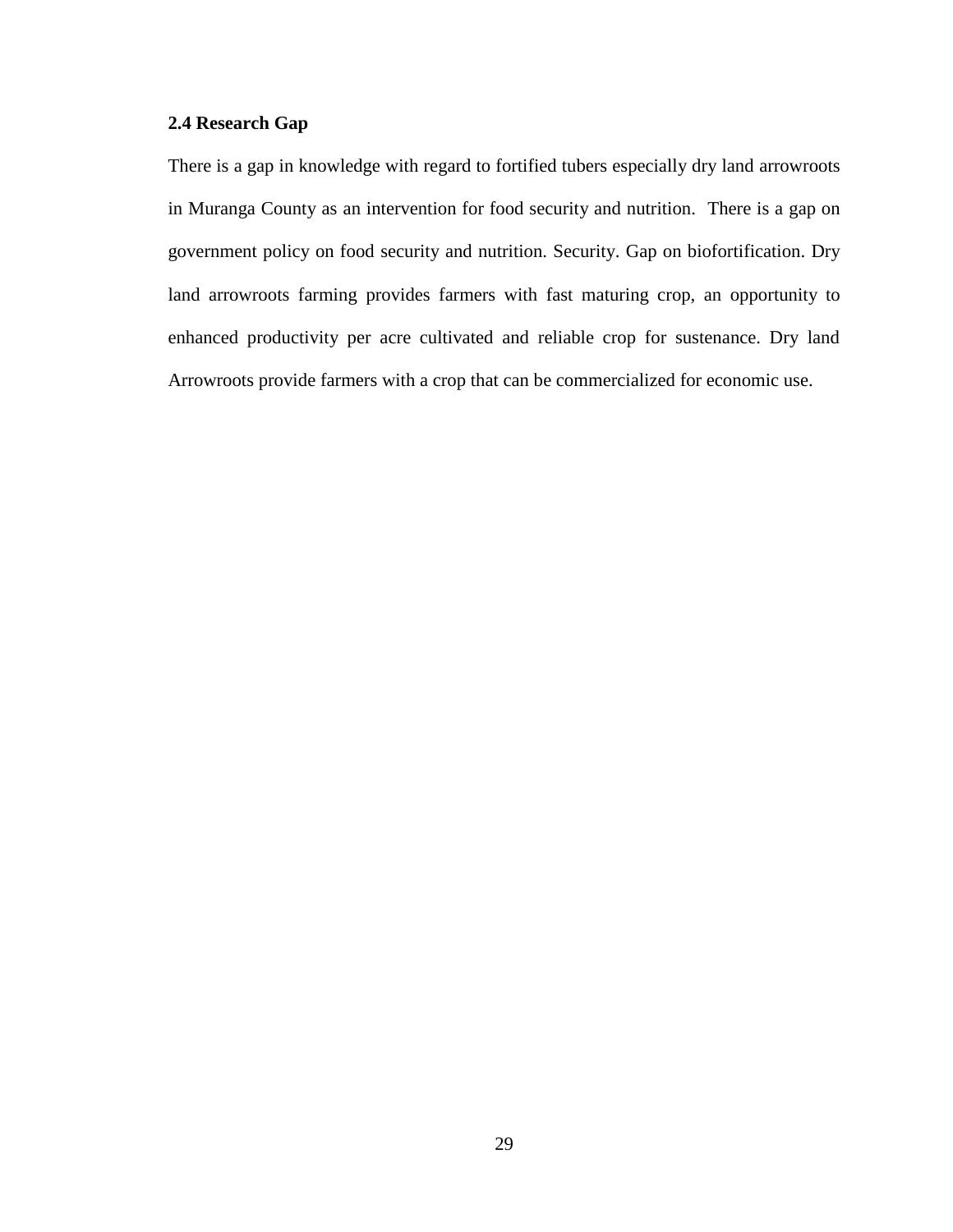### **CHAPTER THREE**

## **RESEARCH METHODOLOGY**

### **3.1 Introduction**

This chapter enumerates the roadmap the researcher took to realize the research objectives. It includes discussing the study design, research procedure, data collection, discourse analysis and reporting.

### **3.2 The Study Area**

The study targeted women farmers in Muranga County. According to Muranga County (2019) the total land area is 2558 kilometers squared. The area geographically described 00 34' South, 107' South and longitudes 360 East and 370 27' East. Muranga County is surrounded by Nyeri County to the North, Embu County to the North East, Kirinyaga County to the West, Kiambu County to the South, And Machakos County to the East.

The study was done in four sub-counties in Muranga County which are considered to be semi-dry though farming still takes place there. These sub-counties are Kagema (population of 80,447), Mathioya (population, of 82,914), Gatanga (population of 187,989) and Maragwa renamed Muranga East (population of 110,311). The women population reported in the Population and household census Kagema (40,862), Mathioya (47,359), Gatanga (93,548) and Maragwa (Muranga East)-50,645 (KPHC, 2019). The majority of residents are engaged in small scale farming, Muranga County consists of pockets of dry regions making it a suitable choice as an area of study.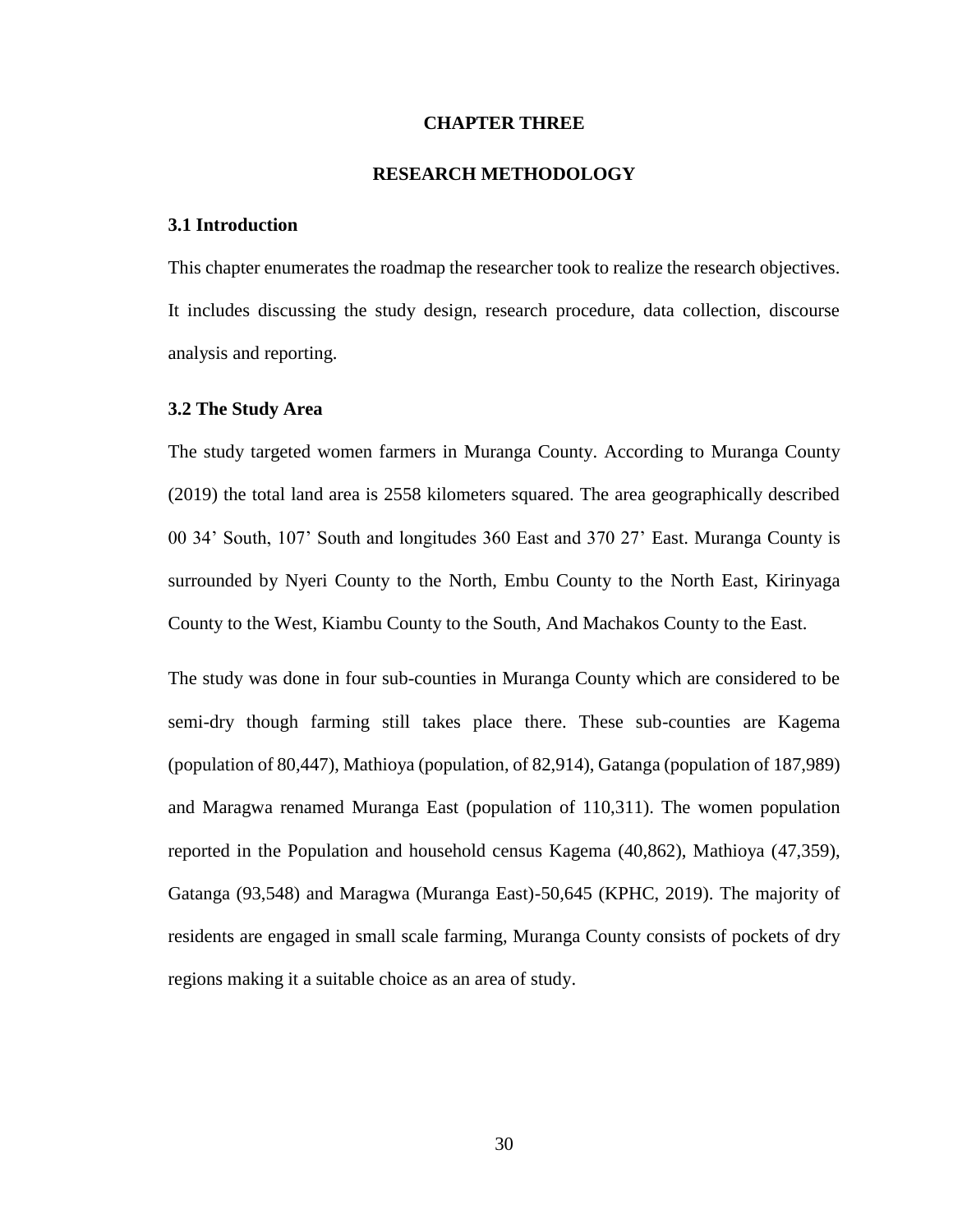### **3.3 The Research Design**

This study approach adopted a descriptive survey study design. A study design generally needs to provide a roadmap to the process that involves observation, collection and analysis of data to allow drawing conclusions from study findings. The study design deployed qualitative and quantitative techniques in data collection. Qualitative techniques are described as non-numeric data collection that helps measure feelings, behavior and attitudes (Cooper & Schindler, 2014).

According to Schindler and Pamela (2014) qualitative and quantitative approaches allows collection of relevant data for analysis. The qualitative data help gain depth and getting deeper insights on the subject of study. The qualitative data described in prose using thematic areas. The use of qualitative data collection method gives the researcher latitude to ask questions for clarity and gather more relevant vital information data for analysis.

Qualitative methods allowed the researcher to measure attitudes, experiences and expectations on dry land arrowroots farming among the study population. The data reflected the feelings of the women farmers, the county government officials and women groups engaged in dryland arrowroots farming. The feelings of the people with regards to acceptance and the transformation experienced with the introduction of biofortified dryland arrowroots farming in Muranga County among women farmers.

## **3.4 The Study Population**

A study population constitutes elements united under a common characteristic of interest to a researcher according to Cooper and Schindler (2014). The study surveyed women farmers in Muranga County with purposive targeted sampling towards areas with many dryland arrowroot farmers from four sub-counties (Kangema, Mathioya, Gatanga and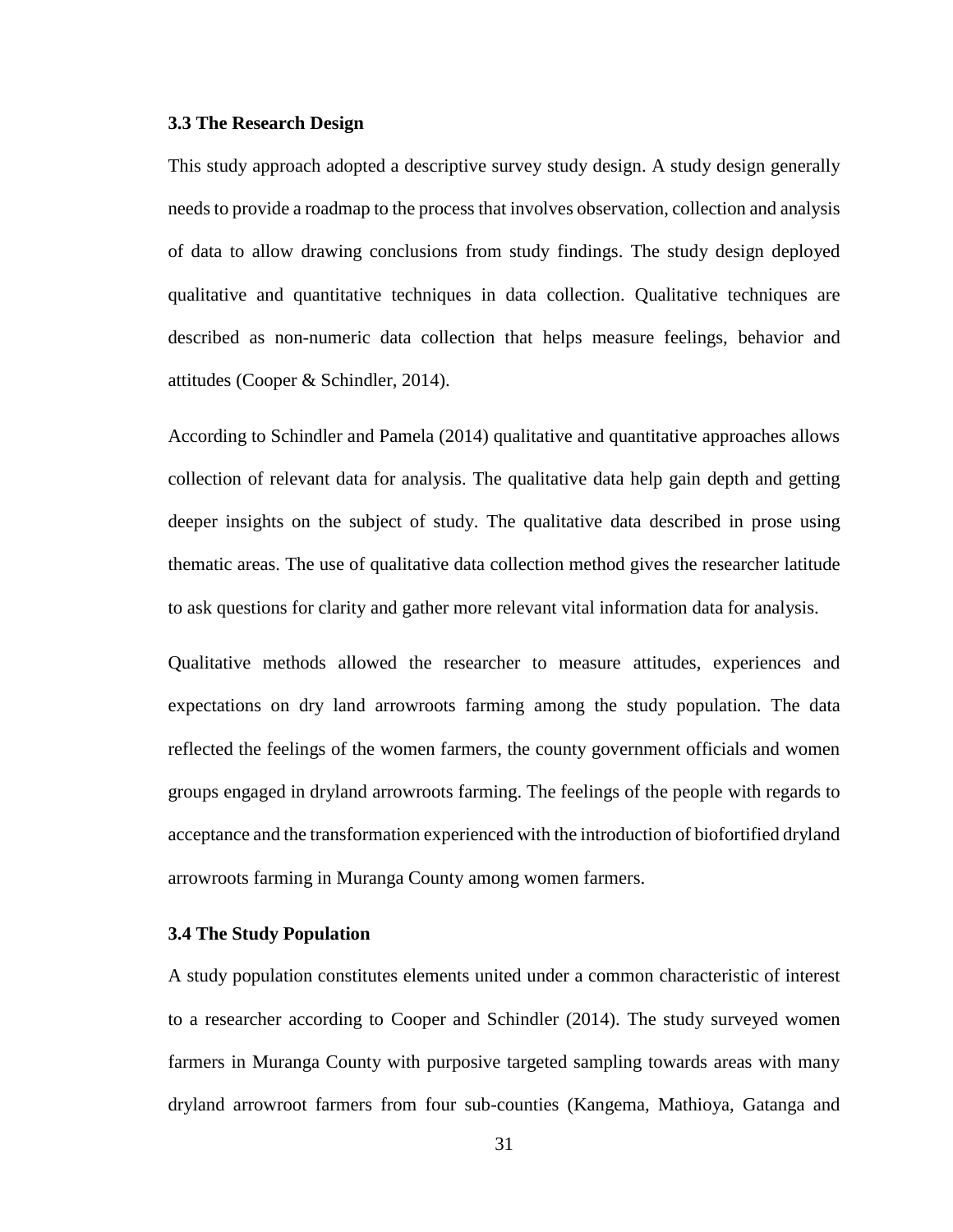Maragwa) within Murang'a County. The research study was carried out covering the women farmers engaging in dry land arrowroot farming in order to determine food adequacy and nutritional needs contributed by dry arrowroots farming.

## **3.5 Sample and Sampling Procedure**

The study deployed purposive sampling to collect data as objectively as possible from the target population of women farmers. The study selected sub-counties in Muranga that are considered ASAL areas. Women groups, sub-county agricultural officers were part of the sample population. For the purpose of this study, the researcher utilized stratified sampling technique to select 120 dry land arrowroot farmers from across the four targeted subcounties.

According to Kenya Population Households Census, the number of Households in Muranga County is 318,105 and are widely dispersed covering the whole county considered a densely populated (2019). Hence, the entire target population was divided into different subgroups or strata represented by Kangema, Mathioya, Gatanga and Maragwa Sub –Counties where representative samples from women farmers, government officials and key informants were purposively determined and respondents randomly selected the final sample of 120 dry land arrowroot farmers from the four sub-counties.

## **3.6 Research Instruments**

The researcher used semi-structured questionnaires, a camera and notes taking and meeting minutes to collect data for analysis. Discussions with key informants this included County government officers in the ministry of agriculture, agriculture extension officers, land officers, and local administration and women leaders to provide relevant data for analysis.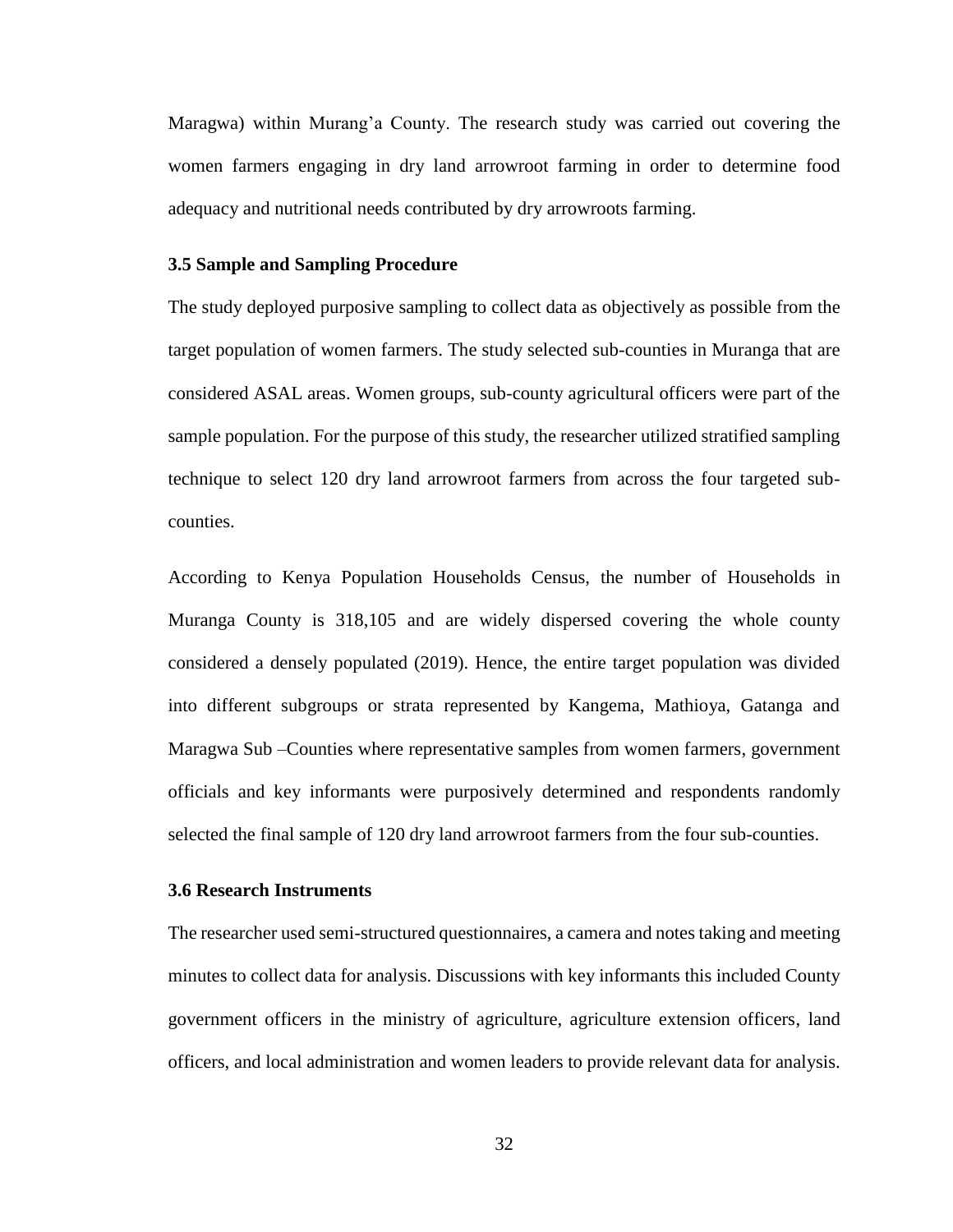### **3.6.1 Questionnaire**

The questionnaires had semi-structured questions to guide data collection; were used to collect qualitative data among women farmers representing households in the target population. The researcher used secondary data sources to collect secondary data from reports, journals and magazines that provided background information from government records.

### **3.6.2 Key Informants**

In this study Key informants were Ministry of Agriculture Official, County government officers and women leaders. During the study, the women farmers refer to people with knowledge and who come to educate and improve their farming knowledge and practice. The study used key informants as sources of reliable data necessary for the study. The key informants were the County government agricultural officers at the County level and subcounty level in the selected study area. The land officials at the county offices also formed part of the key informants. The women group leaders formed another significant key informant group providing information about dryland arrowroots farming in the Muranga County. The key informants among the selected women groups were represented according to age groups 18-35 years (youths), 36-50 years (middle aged) and over 60 years (considered retired) this was informed from the characteristics of the women groups some have been in existence much longer than the other. The more aged women groups belong to elderly women. The researcher interviewed a land officer, the local chiefs, and agricultural officers in the selected sub-counties.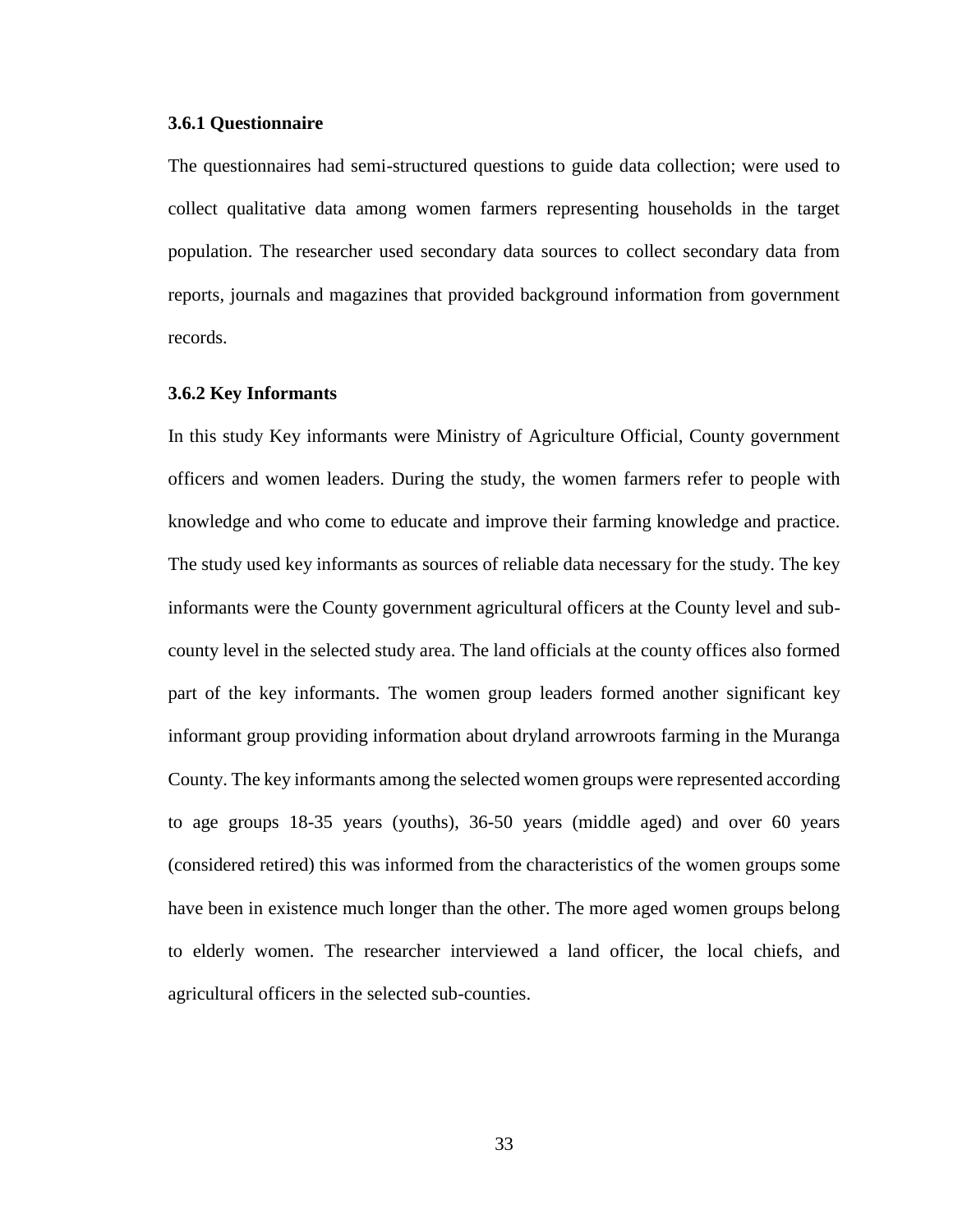### **3.6.3 Focused Group Discussions (FGD)**

Described as a unit consisting of 6-10 people facilitated by a moderator, over a short period of time usually not exceeding two hours; the purpose is to exchange ideas, observe feelings expressions and collect data for analysis according to Cooper and Schindler (2014). In the study Focus groups refer to women farmers engaged in dry land arrowroots farming and self-help groups.

The researcher used women groups with organized structures among the women farmers' self-help groups comprising between 6-12 women for focused group discussions to collect qualitative data for analysis. The women leaders in selected sub-counties were requested to reach out to their members and share their experiences with dryland arrowroots farming before and after describing experience with dry land arrowroots farming.

Focused groups discussion helped collect data for analysis. The focus groups picked for the study were women groups. The discussions used the focused group discussions guide outline to aid data collection. A Camera was used as a data collection tool from activities of the respondents observed from the field. The pictures were processed, coded and labeled.

### **3.7 Data Collection Procedure**

Once the study sample was determined questionnaires were issued to the targeted respondents as identified by the researcher assisted by local leaders. The researcher explained the purpose of the research and requested respondents to give required information and ask questions when in need for clarity.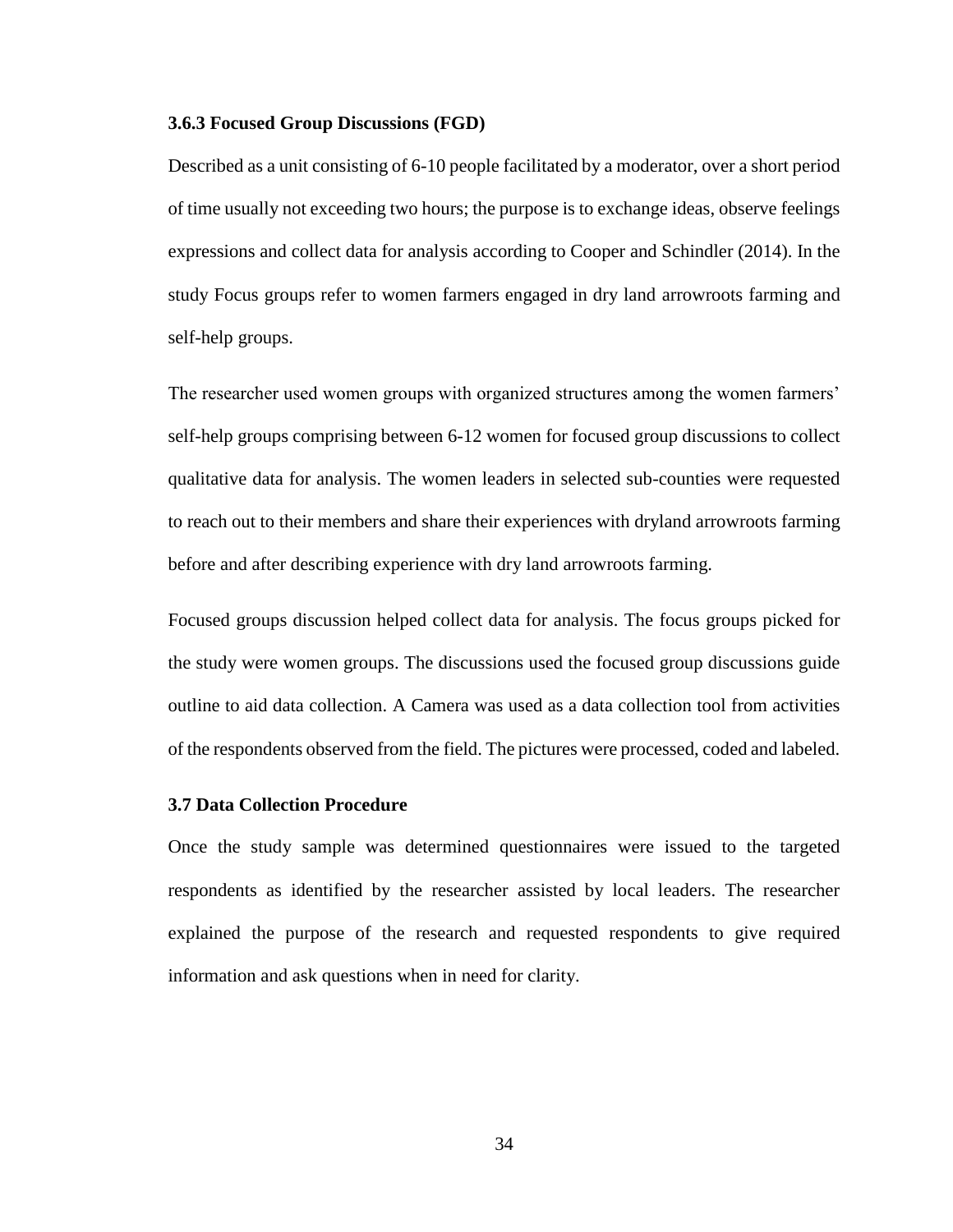The focused group discussions were organized small groups of 6-12 members, where guided discussions were conducted by the researcher to collect information from women farmers, county officials and government officers. Twelve focused group discussions were conducted with women leaders, sub-county agricultural offices and local administration representing the four chosen sub-counties.

The researcher took notes, pictures for records and analysis. The minutes formed part of the data collected. The notes and minutes were collected and stored in research enveloped labeled in a way that helped the researcher to collate the data for analysis. The labeled envelops were kept for analysis. The labeling was to assist the researcher recall the study group and location.

## **3.7.1 Data Collection Methods**

The data collection methods refer to the techniques used to gather qualitative and quantitative data. The Data collection methods used included focused group discussions, use of key informants' interviews, use of questionnaires, and a camera. According to Mugenda and Mugenda (2003) describes sampling technique as a procedure that entails selecting a specimen of a group of items to represent the population as part of the study.

### **3.7.2 Qualitative Data Collection**

The Qualitative Data Collection involved asking respondents questions that allowed them to describe in detail their experiences, allowing the researcher to measure attitudes, how women farmers felt about Arrowroots farming, views on nutrition value and role of women farmers.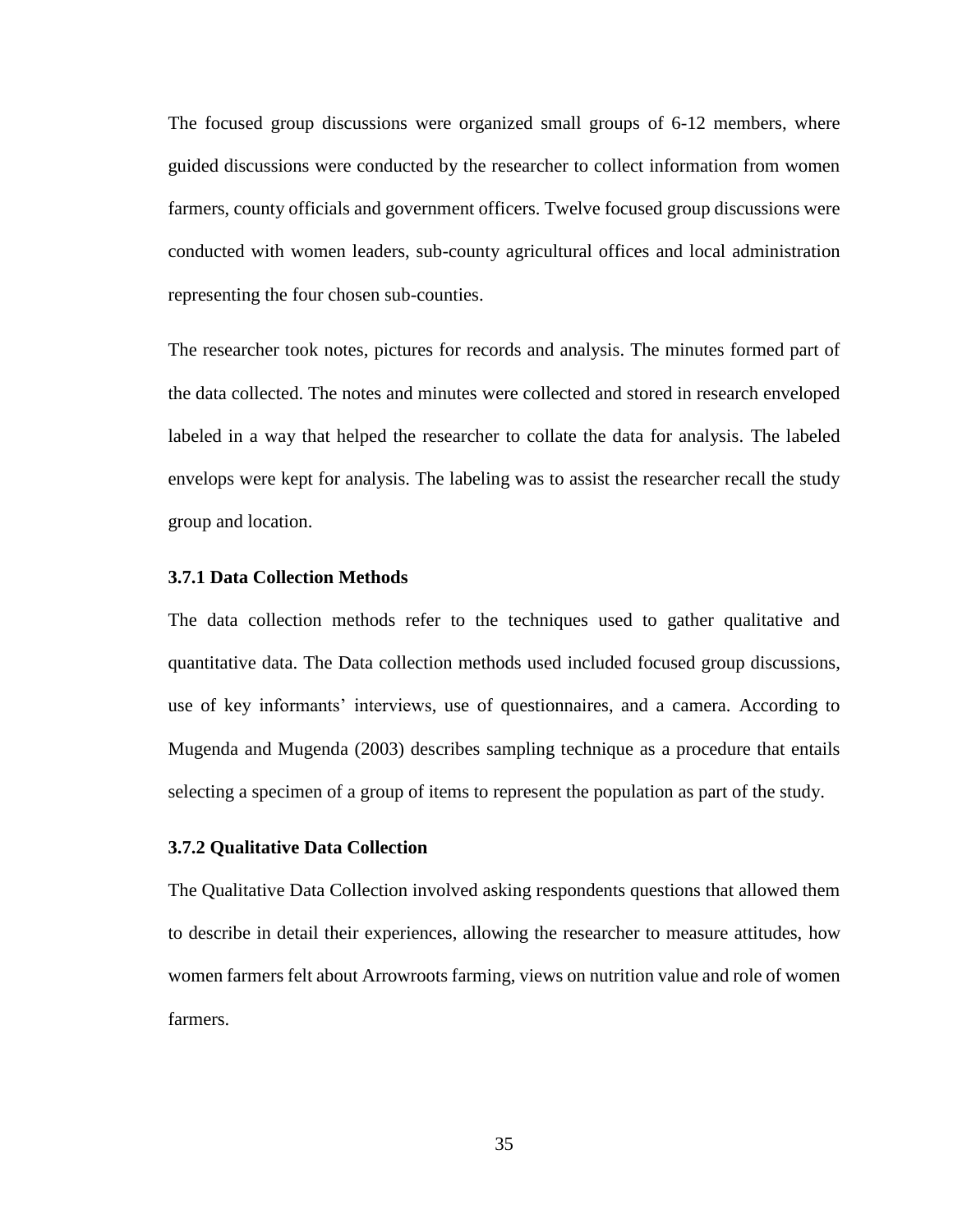### **3.7.3 Quantitative Data Collection**

The qualitative data collection involved asking individual and groups' questions and pictures were also taken. The data collected was numerical/ mathematical in nature. The data could be presented in graphs, tables to allow analysis. Examples of quantitative data collected were ages of respondents and number of years in dry land arrowroots farming.

#### **3.8 Data Analysis**

According to Pearman (2014), data analysis describes the procedure that includes the act of organizing collected information, in an orderly manner, cleaning and organizing and analyzing to deduce information from main components in a way that the findings can be easily and effectively communicated.

Upon completion of data collection from 120 respondents, the researcher reviewed all the questionnaires for completeness and readiness for analysis. The collected quantitative data on demographics, age classified from 18-35 years, 36-50 years and above 51 years. The information on age was to find out the distribution of women farmers in Muranga County. The background information on education, and farming activity helped describe the data collected from the questionnaire. The data was coded and entered into the computer for computation of descriptive statistics. The Statistical Package for the Social Sciences (SPSS Version 23.0) software was used to run descriptive statistics such as percentages, mean and standard deviation that help describe the data statistically. The information was important because it would allow forecasts and possible generalization. The Likert scale was used to measure trends, agreements and disagreements with Statements to collect respondents' views. The analysed data was then presented in the form of frequency tables, figures and in terms of mean and standard deviations.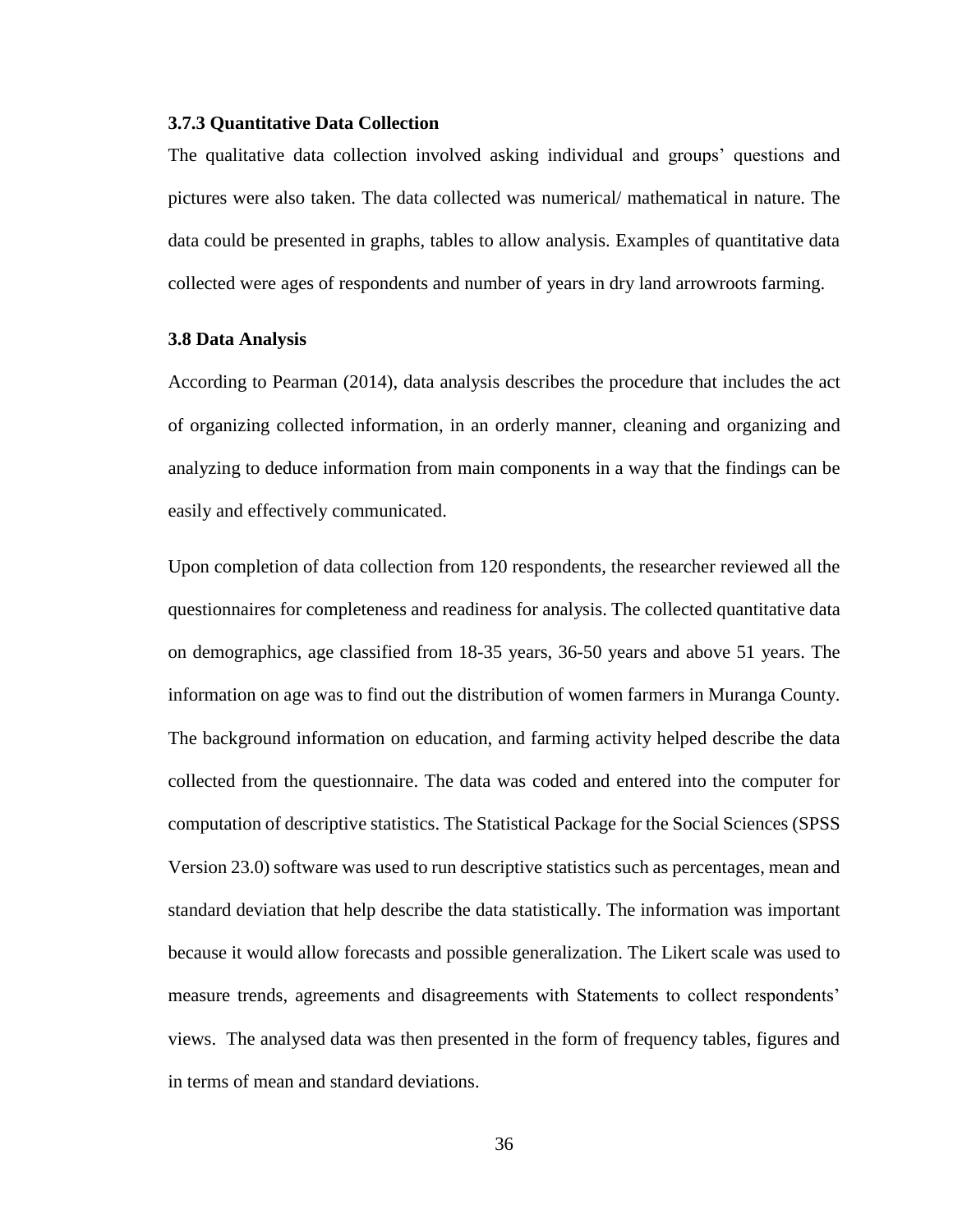On the other hand, qualitative data aimed at understanding attitudes towards dry land arrowroots farming, role of women farmers in cultivating arrowroots, their views on nutritional values and their perspectives on arrowroots. The views regarding time before dry land arrowroots were introduced and the situation during the study. The collected qualitative data was analysed thematically where responses with similarity collated together into similar categories

### **3.9 Ethical Considerations**

The researcher obtained an approval letter from the University of Nairobi with permission to conduct research. The researcher ensured that the study was carried out according to the highest dictates of ethical conduct in research which includes confidentiality and professionalism. The researcher, guided by the best practise in research undertook the following measures: respondent consent was sought before administering the questionnaires, whereby the researcher engaged the respondents and explained the reason why the study was being undertaken.

The researcher assuring respondents the research was useful to the community and findings can help policy directions that are important to society but for now it serves academic purpose the researcher assured respondents highest confidentiality and all information collected remained anonymous. While administering the questionnaires, the respondents were received warmly and purpose of the inquiry explained. The researcher maintained a professional engagement throughout the data collection processes. The researcher emphasised the voluntary nature of their participation. The participants were assured of confidentiality and anonymity during the study and afterwards.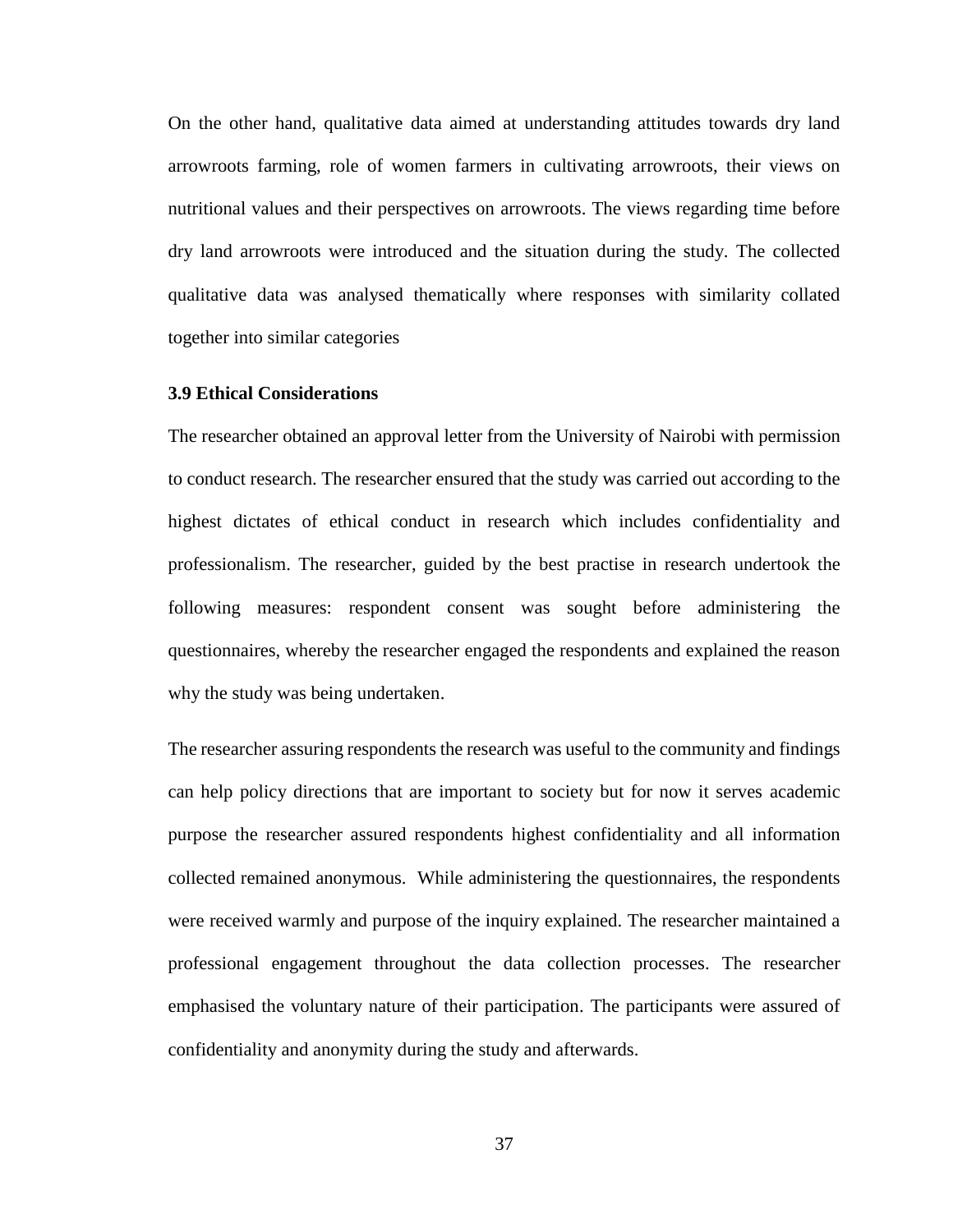### **CHAPTER FOUR**

### **DATA ANALYSIS, PRESENTATION AND INTERPRETATION**

### **4.1 Introduction**

This chapter presents data analysis, presentation and interpretation of the study findings on the role of biofortified crops in mitigating food security in rural households in Muranga County with focus on dry land arrowroots farming.

This chapter presents the study findings followed by detailed discussion to derive meaning from study results. The findings were intended on answering the study's research questions. The study used quantitative data where Likert scale questions were adopted. Qualitative data obtained was grouped together and analysed in prose form.

### **4.2 Study Response Rate**

The study targeted 120 dry land arrowroot women farmers. There are significant participation in food production by women farmers; from across the four targeted subcounties (Kagema, Mathioya, Gatanga and Maragwa) within Murang'a County. In addition, the researcher targeted 12 focus groups three each from each sub-county in Murang'a County which were visited at different times.

However, out of the 120 respondents who were targeted for data collection among women farmers; the Researcher was only able to administer and collect a total of 100 fully filled questionnaires cumulatively which represents a response rate of 83.3 %. The researcher was able to gather information from all the twelve focus groups. The response rate was perceived reliable for the purpose of data analysis as Mugenda and Mugenda (2003) pointed that for generalization a response rate of 50% is adequate for analysis and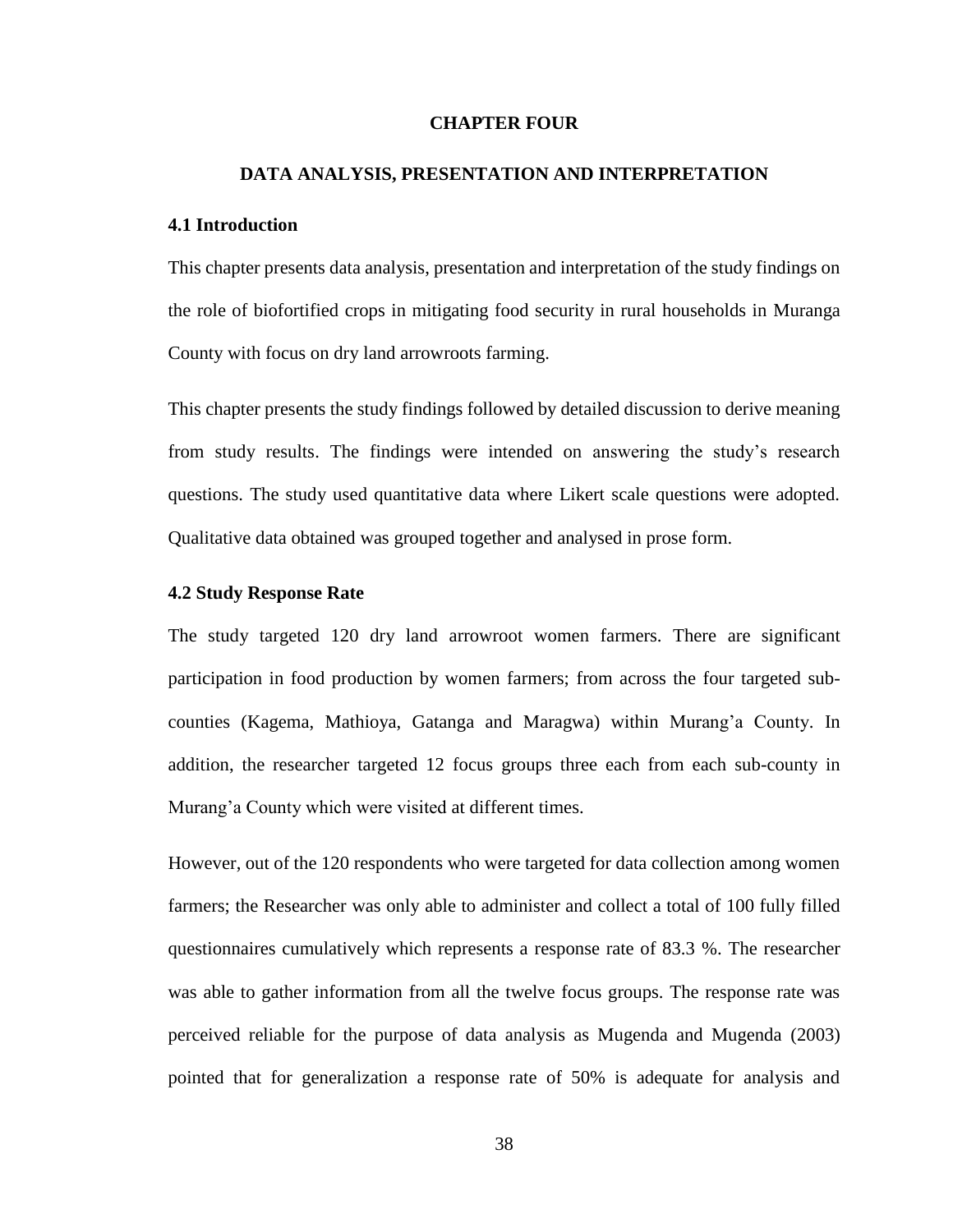reporting. A response rate of 60% is good, while and a response rate of 70% and over as excellent. The response rate of 83.3% returned filled questionnaires and 16.7% nonresponse.

### **4.3 Demographic Information of the Respondents**

This section describes study respondents; it provides vital information on demographics, age, and gender. The information helps the researcher generate meaning from the general information of those who participated in this study in the form of their gender, age, educational level and the number of years they had been cultivating dry land arrowroots.

### **4.3.1 Respondents Age**

Researcher requested respondents to reveal their age by giving a range that is representative to the age groups of interest namely; youth (18-35 years), 36-60 and above 60 years. The results are as presented in Table 4.2 below.

| Age            | <b>Frequency</b> | <b>Cumulative Frequency</b> | % Percentage |
|----------------|------------------|-----------------------------|--------------|
|                |                  |                             |              |
| 18 to 35 years | 19               | 19                          | 19           |
| 36 to 60 years | 59               | 78                          | 59           |
| Above 60 years | 22               | 100                         | 22           |
| <b>Total</b>   | 100              |                             | <b>100</b>   |

**Table 4.1: Respondents Age**

According to the study findings presented in Table 4.1, it was established that majority (59%) engaging in dry land arrowroots in Muranga County are aged between 36 to 60 years, 22% are aged above 60 years, 19% are aged between 18 to 35 years, 13% are aged between 21 to 35 years while 6% are aged below 20 years. From the study results, it is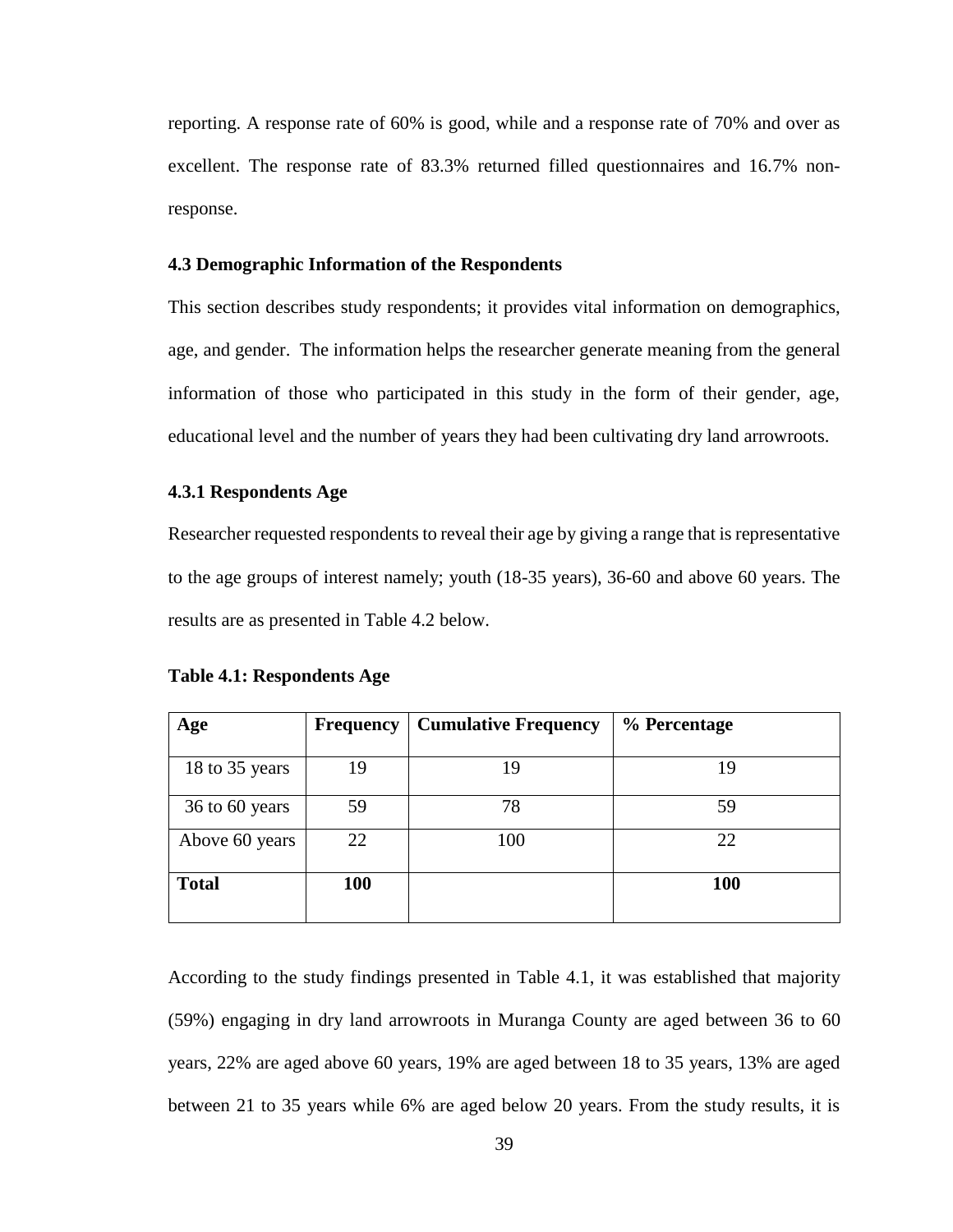clear that majority of those engaging in arrowroots farming in Muranga County are past their youthful age above 35 years. This can be attributed to the fact that most of the youth in the area are focused more on seeking formal employment as opposed to engaging in arrowroots farming which many youths in the area terms as tasks for older people, this corresponds with Ntale, Litondo and Mphandes (2014) study findings on agriculture agribusiness is a popular activity among rural households. The elderly with previous work experience with land assets are able to exploit opportunities in their environment.

## **4.3.2 Highest Educational Level**

Respondents were further asked to reveal the highest education level they had attained. This information would help the researcher if there is any relationship between education and arrowroots farming.



Results are presented in **Figure 4.1**.

**Figure 4. 1: Highest Educational Level**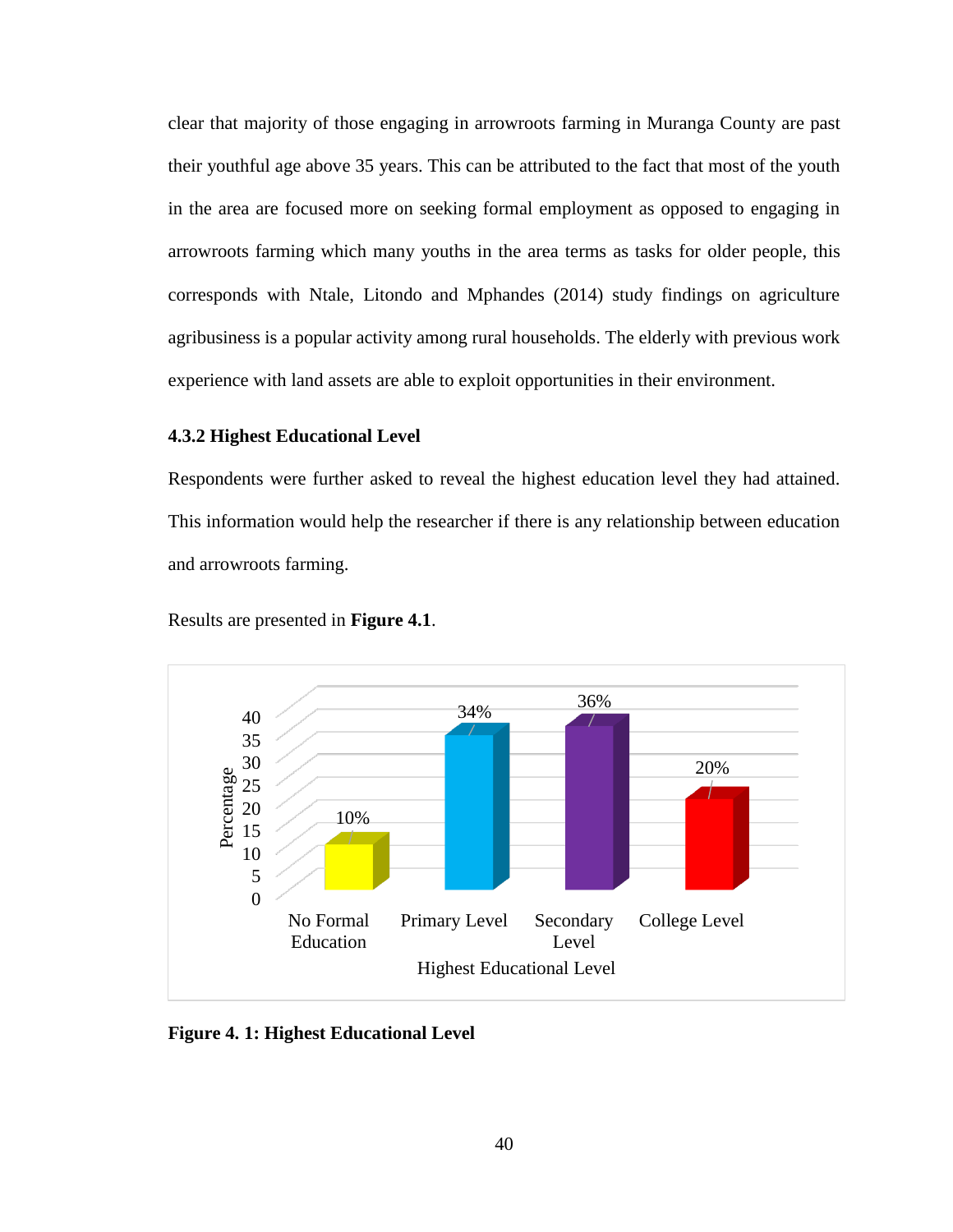Based on the study results obtained, the data show that 36% of respondents had attained secondary school as the highest educational level, 34% had primary school education as their level of education, and 20% had college education as their highest level of education while 10% of respondents indicated that they did not have any form of formal education. The study results indicate that majority of those engaging in dry land arrowroots farming in Muranga County are literate as shown by the high percentage of those participants who have formal education.

## **4.3.3 Number of Years Cultivating Dry Land Arrowroots**

The study also requested respondents to declare the number of years they had been cultivating dry land arrowroots. The results are presented in Figure 4.2.



### **Figure 4. 2: Number of Years Cultivating Dry Land Arrowroots**

According to the study results in Figure 4.2, it was found out that majority, 56% of those who participated in the study had been cultivating dry land arrowroots for above 10 years, 23% had less than five years since starting to cultivate dry land arrowroots while 21% had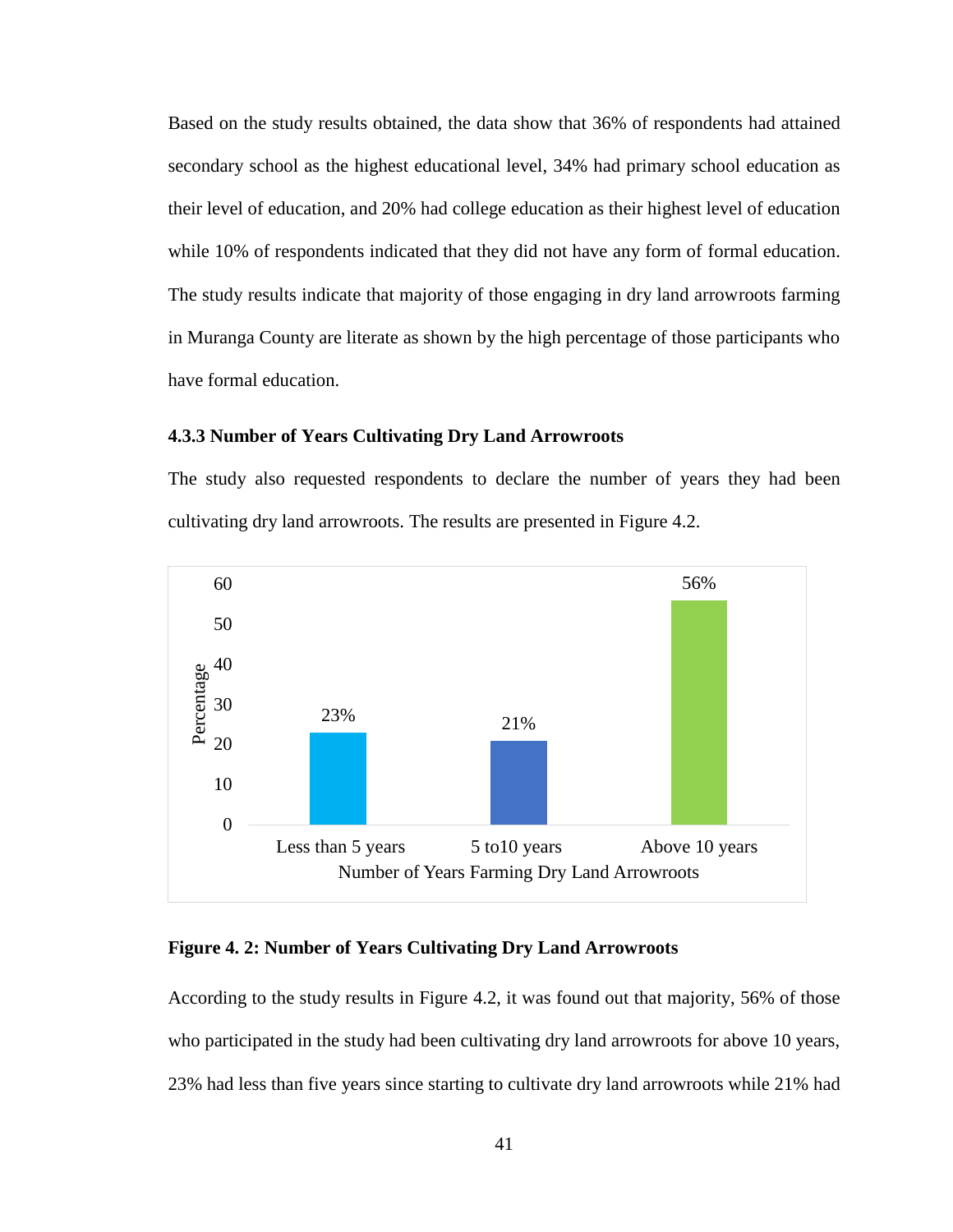been cultivating dry land arrowroots for between 5 to 10 years. This indicates that farming of dry land arrowroots as a strategy to achieve food security the area is not a new undertaking given the high number of respondents who have been cultivating it for more than 10 years. Arrowroots are predominantly a food crop in Central Kenya historically and adoption shows from the high frequency of many years of cultivation. The study findings are in concurrence with Bouis, Eozenon and Rahman (2011) that demonstrated in a study the correlation relationship between food prices and income relationships in a population. The dry land arrowroots are a source of food, nutrition and income in Muranga County as expressed by respondents. Arrowroots have developed a niche market in towns for breakfast competing with wheat products. The growing market of arrowroots can explain the increase sustained production over the years.

### **4.4 Type of Food Crops Grown**

Respondents were requested to indicate the type of food crops that they usually grow in Muranga County. Based on the study results, majority of respondents indicated that there are a number of food crops grown within Muranga County which include maize, beans, cassava, yams, millet, among others. A woman narrated how life was difficult in Muranga; more than 10 years ago when they received visitors from Nairobi paid them a visit. "*The traditional arrowroots took a long time to mature. I was in women's group meeting when we received visitors who educated us on dry land arrowroots farming. At first, I was hesitant but I decided to try because I was tired on sleeping hungry. Today am stronger and can work better.*" However, respondents indicated that given the unpredictable rainy season in their area, significant populations of people have shifted to cultivation of fast maturing fodder crops especially dry land arrowroots. Another respondent reported, "*I have*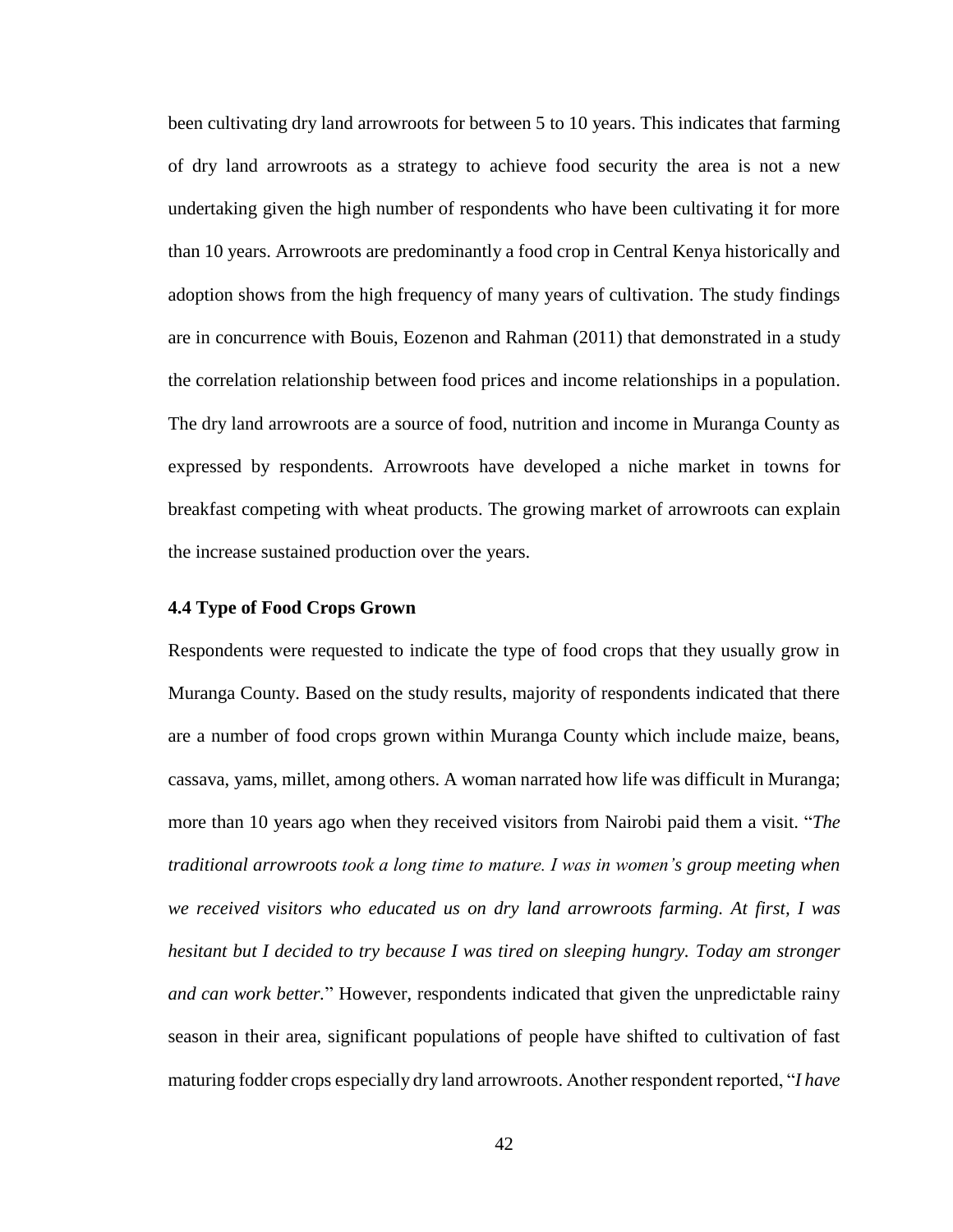*enough to feed my family and have surplus to sell at the market. The dryland arrowroots have changed my life. The money I get I pay school fees for my grandchildren*. *The children are also healthy and stronger*" The study results agree with Haas *et al*. (2017) who did a study in Rwanda on the contribution of fortified crops improved health and nutrition using fortified arrowroots

### **4.4.1 Hunger Situation Now and Before Dry Land Arrowroots**

The researcher also sought respondent's perception on hunger situation in the region now and before they started growing dry land arrowroots. The respondents indicated that they grew many crops namely maize, beans, and Irish potatoes in addition to arrowroots. One respondent indicated that "*dry land arrowroots have reduced the occurrences of my family members sleeping hungry. I am happy because the new arrowroots mature quickly and are bountiful.*" Majority of respondents indicated that with dry land arrowroots, they are assured of their food security since the crop matures faster than the normal arrowroots and also requires less water to grow. In addition, respondents indicated that dry land arrowroots are tastier and filling and their large yield size gives ample food for the family. The study results correspond with Gitau *et al*., (2016) who argues that scarcity of minerals and vitamins associated with hidden hunger has significant problems to health and wellness. The respondents' commented that dry land arrowroots, tastes better and motivates production and consumption.

## **4.5 Contribution of Dry Land Arrowroots on Household Food Security**

Respondents were asked to show their extent of agreement or disagreement to the below statements relating to contribution of dry land arrowroots on household food security. Results presented in **Table 4.2**.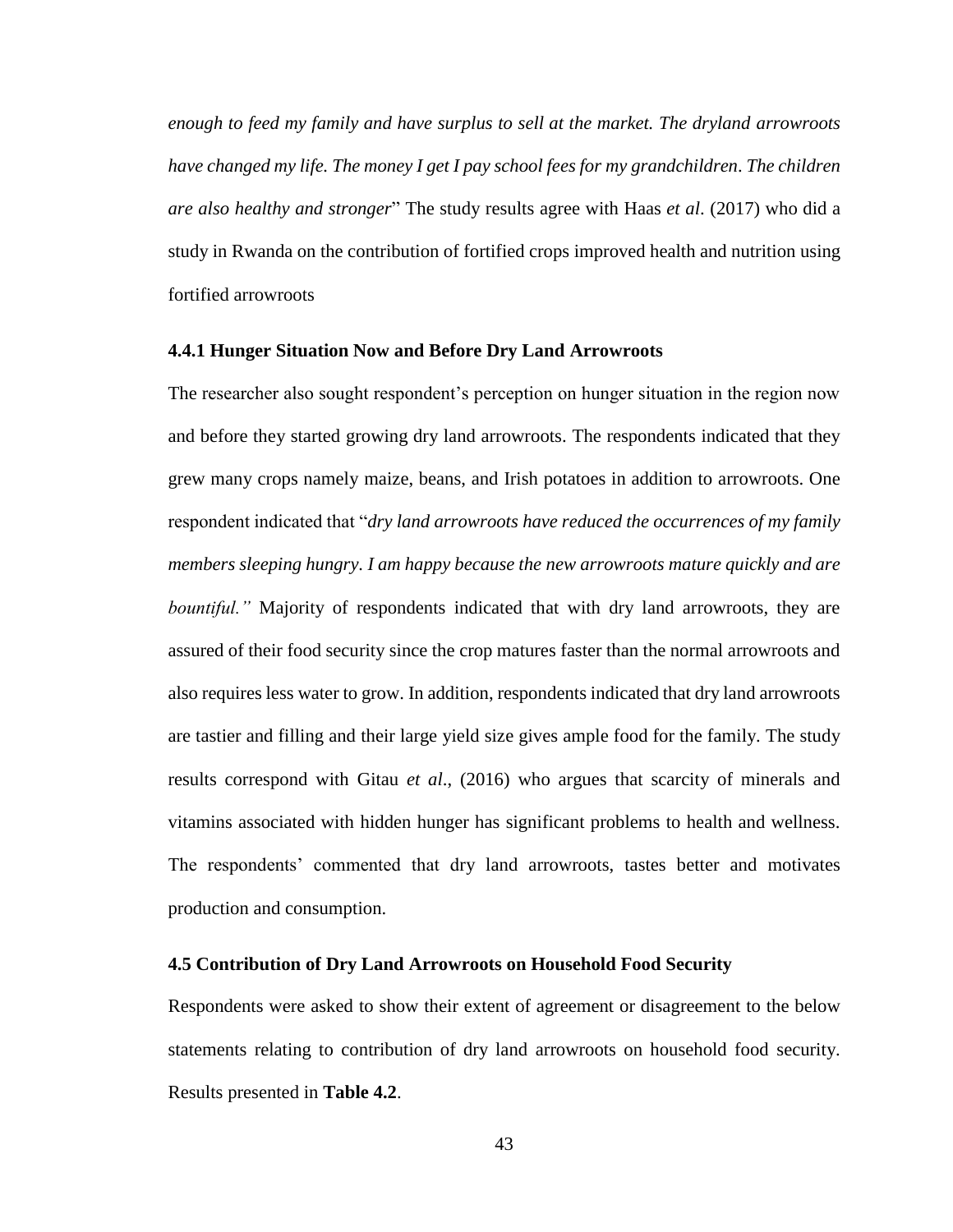| <b>Statement</b>                                                  | N   | <b>Mean</b> | <b>Std. Dev</b> |
|-------------------------------------------------------------------|-----|-------------|-----------------|
| Food security; people never go without food. They have access to  | 100 | 3.96        | 0.95            |
| food that meets their needs. Do you agree with the statement?     |     |             |                 |
| In your family do you have adequate food in terms of quality and  | 100 | 3.86        | 0.83            |
| quantity essential for good health? Do you agree?                 |     |             |                 |
| Nutritional security: The good food that keeps people health.     | 100 | 3.89        | 0.76            |
| Fewer cases of anemia and malnutrition                            |     |             |                 |
| In your family does your daily diet intake constitute nutritional | 100 | 3.93        | 0.88            |
| security in terms of food quality and quantity necessary for      |     |             |                 |
| health? Do you agree with the statement?                          |     |             |                 |
| From your perspective are there cases of reduced school           | 100 | 3.52        | 0.13            |
| performances.                                                     |     |             |                 |

**Table 4. 2: Contribution of Dry Land Arrowroots on Household Food Security**

The study results in Table 4.2indicatethat, respondents strongly agreed that food security is achieved when people don't miss food or never go hungry/food health? Throughout the year, mean score of 3.96. This implies the respondents moderately agree with the statements on food security.

In addition, the study established that respondents strongly agreed that a healthy life is achieved with fewer cases of nutrition related diseases in the community like anemia and malnutrition by the mean score of 3.93. Further, the study established that respondents agreed that nutritional security is when people gain good food that provides for good health. The good food entails balanced dietary needs with sufficient amounts of energy, micronutrients and vitamins necessary for health. Nutrition security is achieved through consumption of good healthy foods according to respondents as shown by the mean scores of 3.89 and 3.86 respectively. Lastly, it was established that respondents moderately agreed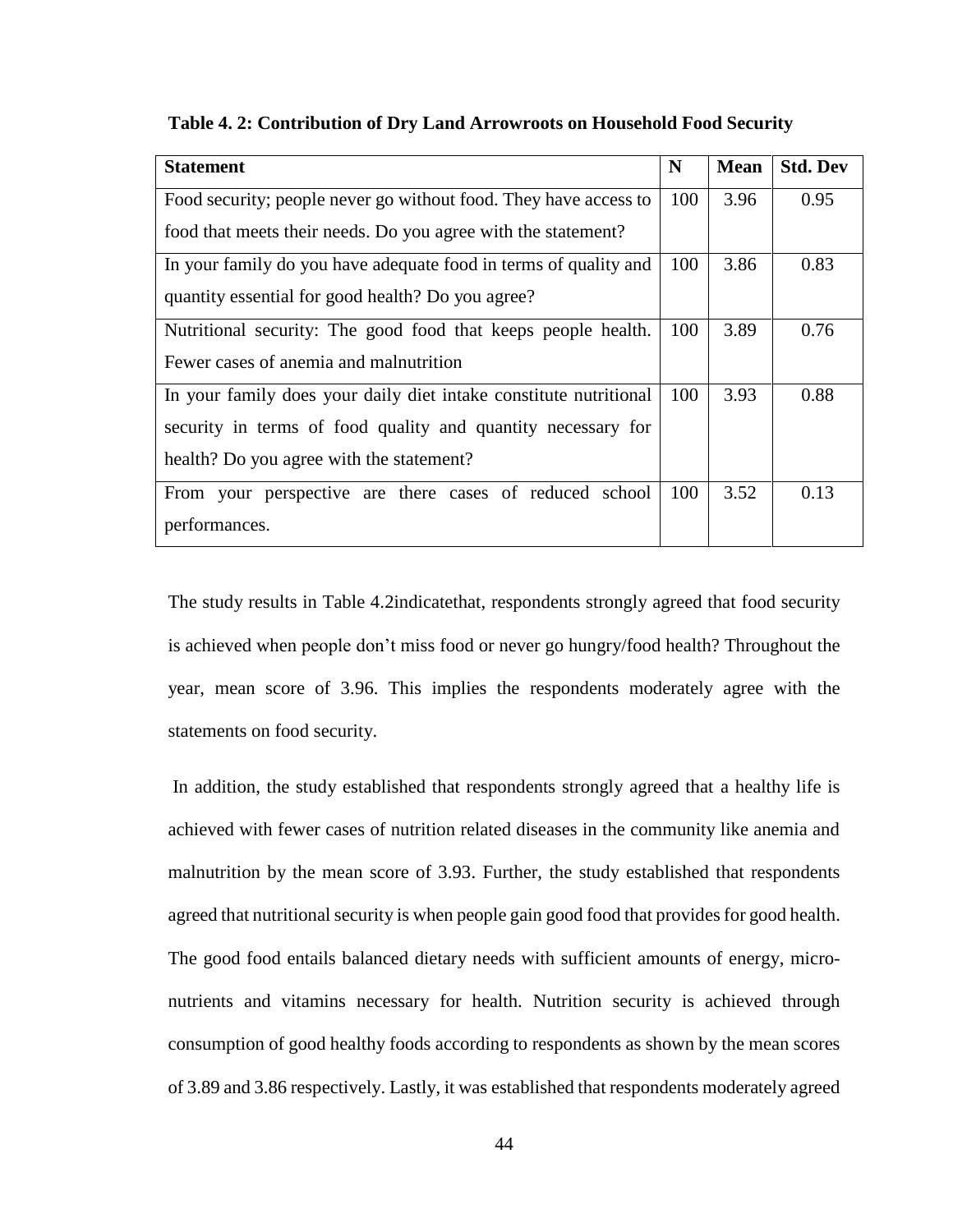that prolonged hunger leads to physical and cognitive deficits in the long term affecting economic and human development as illustrated by the mean score of 3.52. Fortified Arrowroots farming contributes significantly to food security and nutritional needs of the respondents studied.

## **4.6 Challenges Faced by Women Farmers in Accessing Dry Land Arrowroots**

Respondents were requested to indicate the extent of agreement to the below statements relating to challenges faced by women farmers in accessing seedlings for dry land arrowroots for planting in Muranga County. Results are presented in Table 4.3.

| <b>Statements</b>                                             | N   | <b>Mean</b> | <b>Std. Dev</b> |
|---------------------------------------------------------------|-----|-------------|-----------------|
| Do you own the land that you farm?                            | 100 | 3.79        | 0.49            |
| It is easy to get dry-land arrowroots seedlings.              | 100 | 4.05        | 1.18            |
| Seedling propagation is accessible to most farmers, with more | 100 | 3.92        | 1.026           |
| seedlings I can increase my acreage                           |     |             |                 |
| The county government and agricultural officers assist in the | 100 | 3.91        | 1.23            |
| arrowroots farming                                            |     |             |                 |
| Acquiring seedling require a big budget                       | 100 | 3.95        | 1.07            |

**Table 4.3: Challenges Faced by Women Farmers in Accessing Dry Land Arrowroots**

The study results in Table 4.3, it was established that, respondents strongly agreed that lack of titles reduces women's ability to get credit to access farm inputs like fertilizer, seedlings and farming equipment's. Lack of credit affects capacity of women economic development. The women experience a challenge in accessing dry land arrowroots seedlings, which prevent them from achieving food security as shown by the mean score of 4.05. The study found out that respondents strongly agreed that women in Muranga with access to seedlings are able to cultivate large farms with arrowroots. Women have limited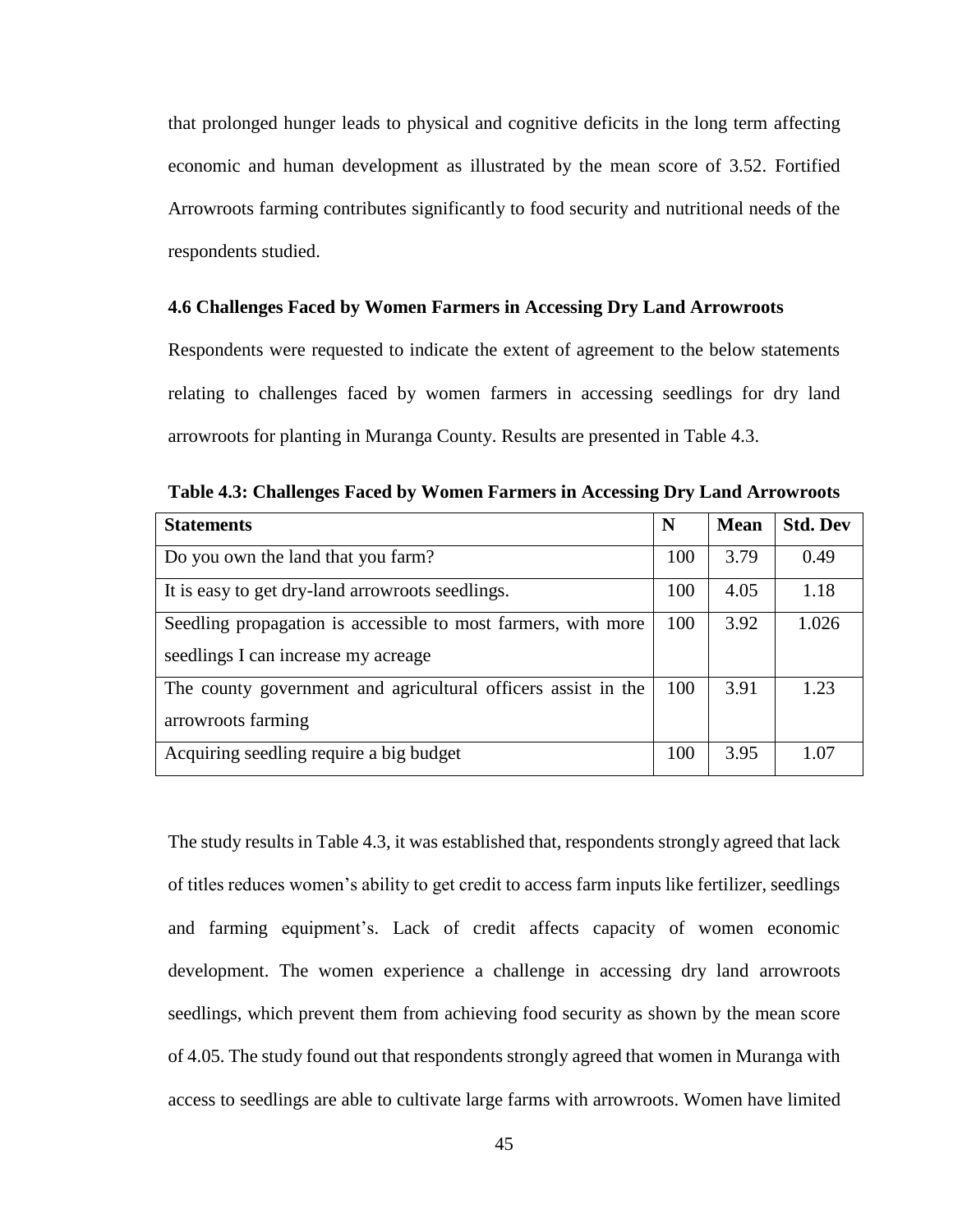access to government advisory services. The women farmers lamented that they are rarely visited in their farms except during large farmers meetings do they find agricultural extension officers. The women farmers reported that getting dryland seedlings require a large sum of money because a seedling costs five shillings. The study confirmed that have limited access to financial support to access seedlings and

## **4.6.1 Role of Women in Household Food Security through Arrowroots farming**

Respondents were asked to declare the extent of agreement to the below statements relating to the role of women in household food security. Results are presented in Table 4.4.

|  |  | Table 4.4: Role of Women in Household Food Security-through arrowroots farming |  |
|--|--|--------------------------------------------------------------------------------|--|
|  |  |                                                                                |  |

| <b>Statements</b>                                                | N   | <b>Mean</b> | <b>Std. Dev</b> |
|------------------------------------------------------------------|-----|-------------|-----------------|
| Women are leading food producers; they grow food consumed        | 100 | 3.65        | 1.15            |
| by their families and majority of the households                 |     |             |                 |
| Women are active players in food production, meeting energy      | 100 | 3.79        | 1.49            |
| needs and conservation needs.                                    |     |             |                 |
| Women grow food to feed their families and sell excess           | 100 | 3.75        | 1.12            |
| produce. Women suffer access to farm inputs that directly affect |     |             |                 |
| food production.                                                 |     |             |                 |
| Women farmers are savers of income through women                 | 100 | 3.93        | 1.83            |
| groups/self/help groups, and that play an active role in         |     |             |                 |
| managing household risks during disasters.                       |     |             |                 |

According to the study results depicted in Table 4.4, the study established that respondents strongly agreed that women are better at saving incomes generated compared to men, and tend to manage household food needs during droughts and other natural disasters as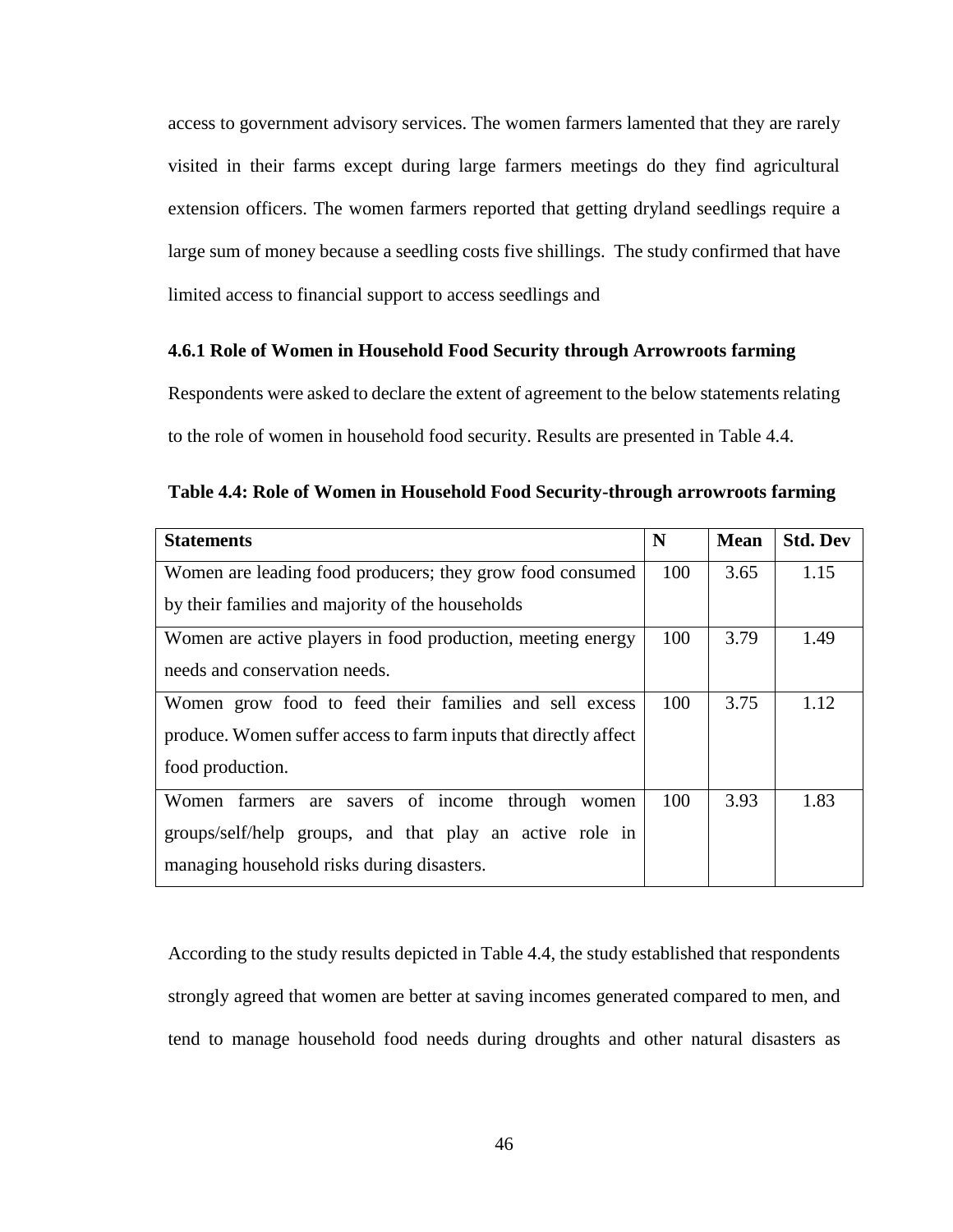indicated by the mean score of 3.93. In addition, the study found out that respondents agreed that women are the main managers in food production, and energy utilization.

Further, it was established that respondents moderately agreed that women are active food producers as farmers and laborer's playing a role in feeding their households as indicated by the mean score of 3.65. The study results conform to Ogutu (2015) who argues that women groups accord women social capital. The women groups provide social networks for learning and social insurance against life challenges. The respondents intimated that the women groups helped popularize dry land arrowroots farming. Women organize themselves to offer labour by pooling collective capital that they control. This shows that women control capital in terms of labour capacity and availability of its mobilization. Women groups in the past rarely received farm visits for knowledge exchange. The Selfhelp provides women with a platform to gain through trainings and capital from members' contributions.

In addition, respondents indicated that women lack farm inputs, technical support, and access to quality seedlings and markets for their dry land arrowroots crop. One respondent lamented that "*arrowroots that are long maturing take too much land resources where land is scare, hence, we prefer to grow faster maturing crops that assures them income and food"*.

## **4.7 Discussion of Study Findings**

On the question on food crops grown in Muranga County, the study established that there are a number of food crops grown within Muranga County which include maize, beans, cassava, yams, millet, among others. It was also established that given the unpredictable rainy season in their area, a significant number of people have shifted to cultivation of fast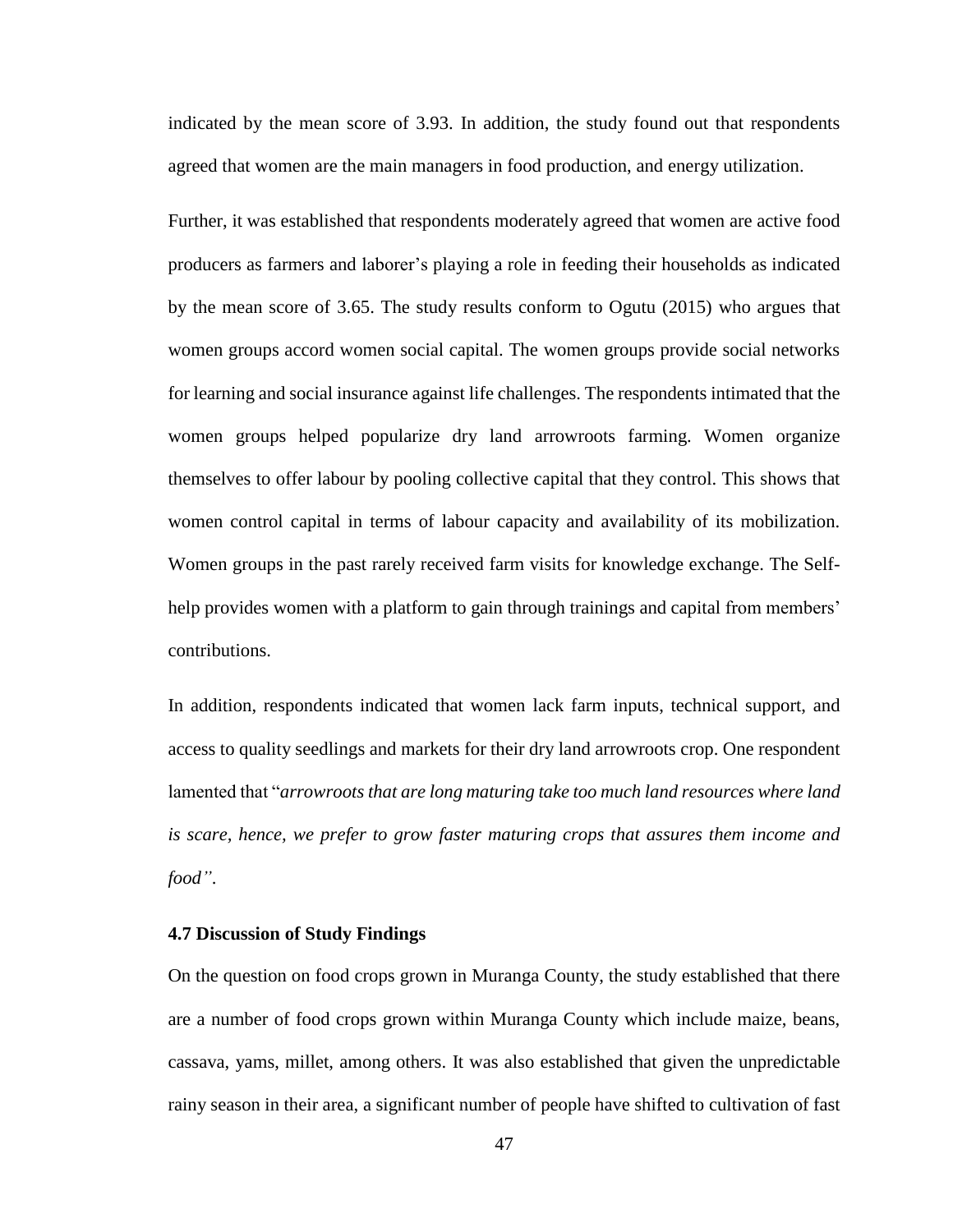maturing fonder crops especially dry land arrowroots which matures fast, are tasty and produce bumper harvest. The dry land arrowroots can meet communities mineral and vitamin needs from crop biofortification. One respondent indicated that "*ever since I started growing dry land arrowroots my family never sleeps hungry because we have enough food".* The study results agree with Haas et al, (2017) who did a study in Rwanda which demonstrated improved food security has a positive impact on health. The consumption of biofortified bean crops improved food access and nutrition security.

On the hunger situation now and before dry land arrowroots, the study established that with dry land arrowroots residents of Muranga County assured of their food security since the crop matures faster than the normal arrowroots and also requires less water to grow. The fast maturity enables farmers to have several crops in a year. The shorter maturity period allows food surplus generation. In addition, fast maturing food crops are essential for food security and fighting hidden hunger. This agrees with Gitau *et al*., (2016) who argues that hidden hunger is a significant problem where people consume food to fight hunger at the expense of nutritional value. Children consuming biofortified crops experienced fewer cases of anemia's among school going children from pre intervention and post intervention with fortified food crops demonstrate better health and nutritional security.

On the contribution of dry land arrowroots on household food security in Muranga County, it was found out that respondents strongly agreed with a mean score of 3.96 food security can be guaranteed when all people receive sufficient, safe and nutritious food which meets their daily dietary needs. In addition, the study established with a mean score of 3.93 that respondents strongly agreed that only if people can satisfy their food requirements using balance food diversity to achieve health. Moreover, the study results reported mean scores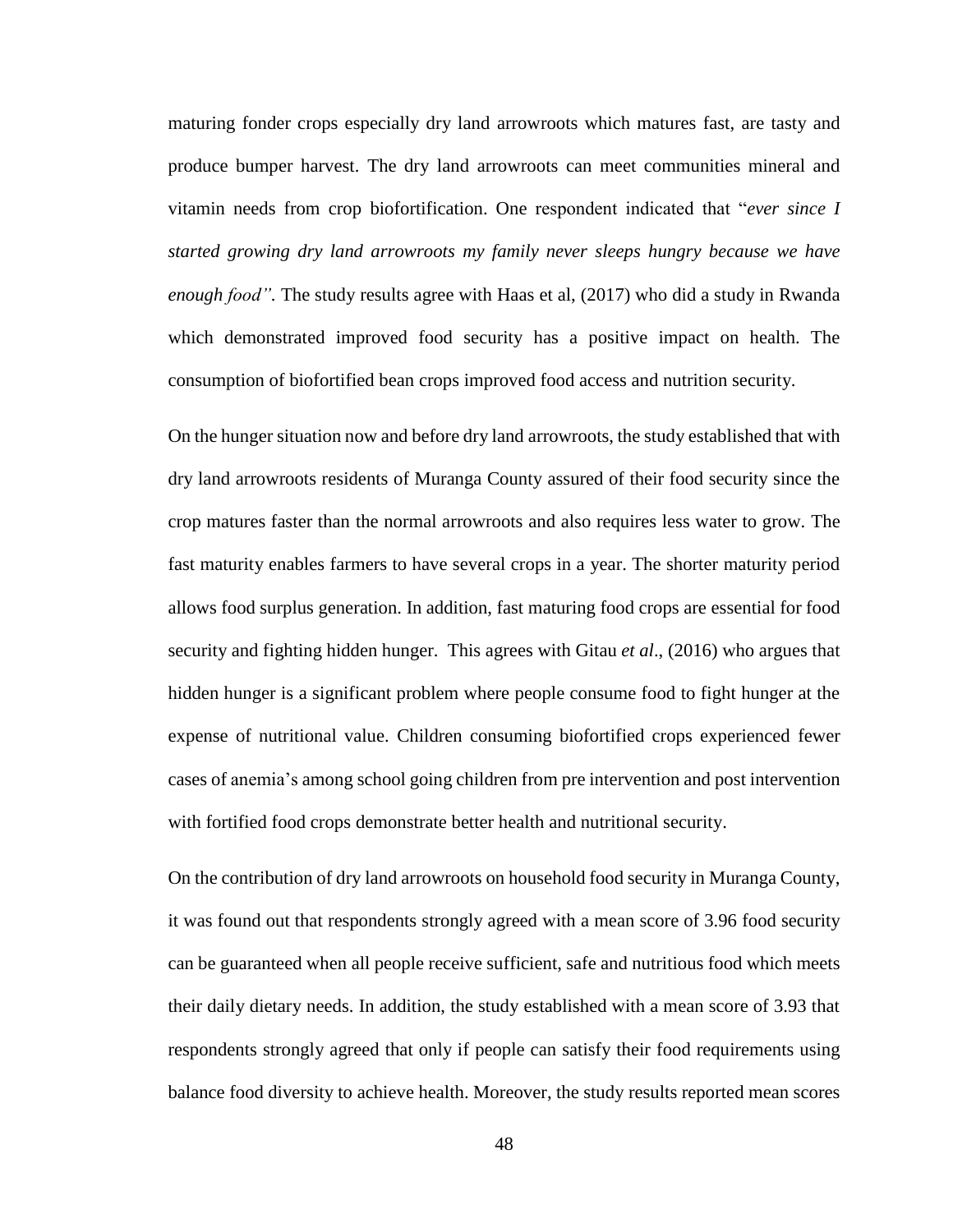of 3.89 and 3.86 that respondents agreed that nutritional security is ability to get good food for good health.

On the challenges faced by women farmers in accessing dry land arrowroots seedlings in Muranga County, the study established that respondents strongly agreed with a mean score of 4.05. On the issue of land tenure relationship with food security is inconclusive Owoo and Boakye-Yiadow (2014) in a Study demonstrated that land owners and food production are not collerrated. However, the poor benefit from access to land for food production (Ogechi &Hunja, 2014). Lack of titles as a sign of land ownership limits the capacity of women to access financial support from financial institutions.

The study found out that respondents strongly agreed with mean scores of 3.95, 3.92 and 3.91 that many women in developing countries lack control over the household income and budgets because they work in own farms and produce is consumed within the family with very little surplus. The lack of income possibilities tends to limit women's as well as income generation opportunities. Women naturally are more vulnerable and are affected by hunger and malnutrition especially by iron deficiency and undernourishment during pregnancy and lactation. Women experience challenges in accessing financial and also face inequities in accessing farm inputs such as seeds and fertilizers, technology, market information, knowledge, skills and advisory services. The study findings agree with Manji, (2012) who posit that land for many years has been passed on to male heirs disregarding daughters leaving women powerless in making decisions regarding food security and longterm investments.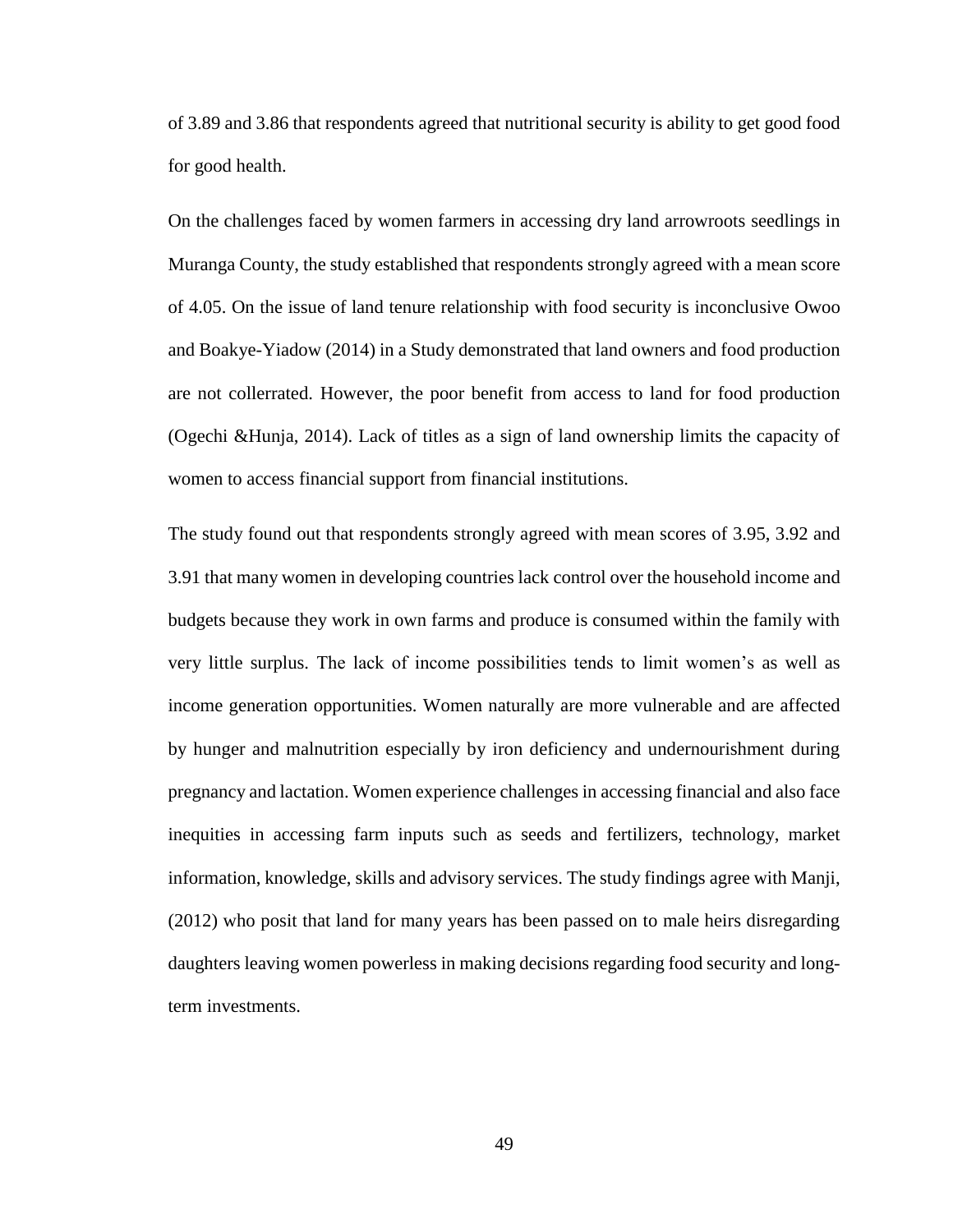On the role of women in household food security in Muranga County, the study established that respondents strongly agreed with a mean score of 3.93 that women Save part of their incomes as security for emergencies and potential difficulties. Women participate in selfhelp groups in this case women farmers groups for information, education, savings and self-growth. Women support each other against risks thus improving the household's food security in times of natural disasters, such as drought as indicated by the mean score of 3.93. In addition, the study found out that respondents agreed with a mean score of 3.79 and 3.75 that women are the main managers of natural resources and also that women are responsible to their families and societies well-being. It is evident women play a significant in motivating household food security.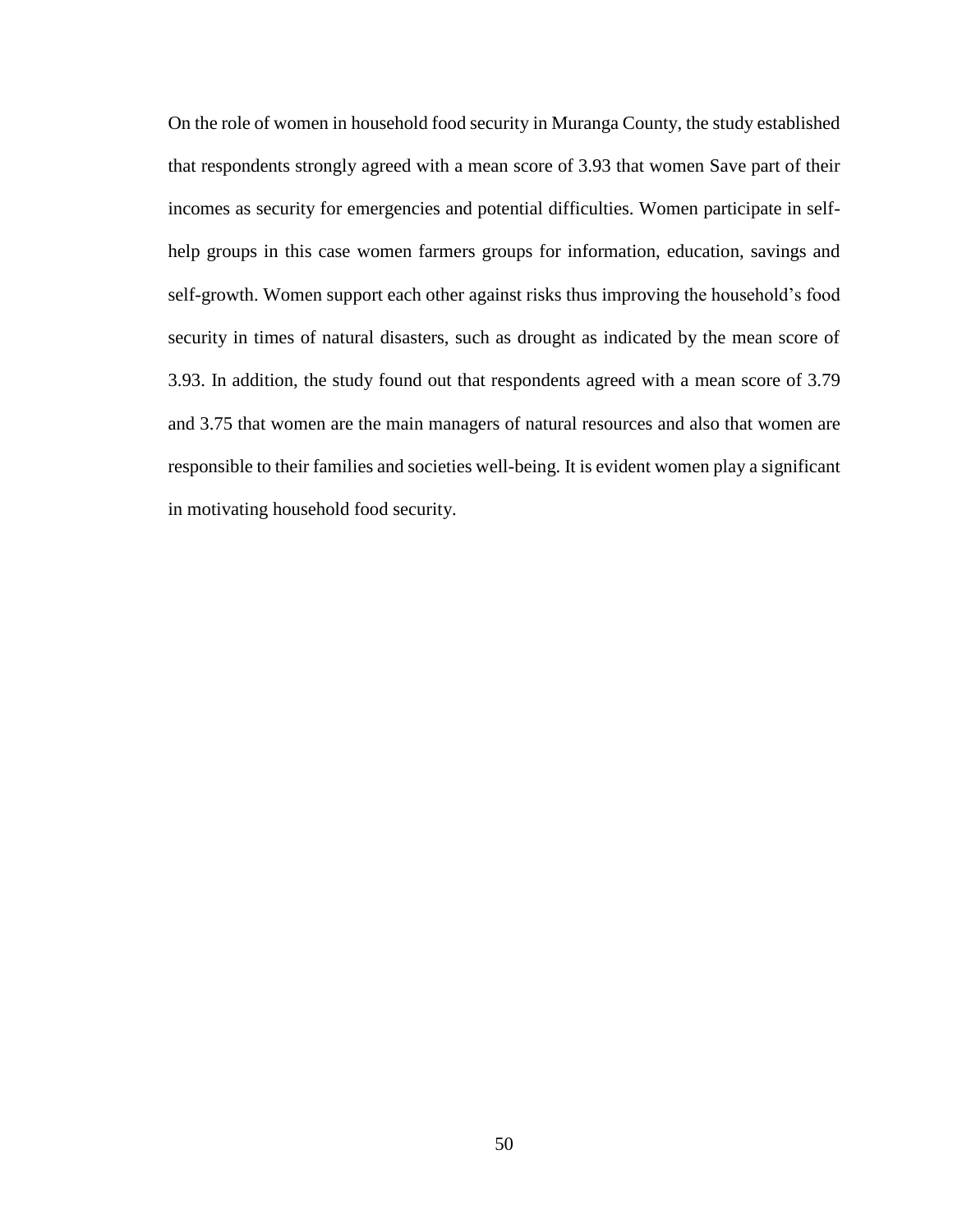### **CHAPTER FIVE**

### **SUMMARY, CONCLUSION AND RECOMMENDATIONS**

### **5.1 Introduction**

This chapter presents a summary, conclusion and gives recommendations made on the role of fortified crops on household food and nutritional security in Murang'a County. The chapter is therefore structured into summary, conclusion, recommendations and suggestions for further areas of study.

### **5.2 Summary Study Findings**

On the objective of the type of food grown in Muranga County, The study found out that there are a number of food crops grown within Muranga County which include maize, beans, cassava, yams, and millet, among others. It was also established that given the unpredictable rainy season in their area, many people have shifted to cultivation of fast maturing fodder crops especially dry land arrowroots.

On the objective of contribution of dry land arrowroots on household food security in Muranga County, the study established that food security can be achieved when all women farmers have access to good quality seedlings of dry land arrowroots that can ensure adequate food production and nutritional adequacy throughout the year. The farmers can also benefit from support of agricultural extension officers for better farming methods.

On the objective of challenges faced by women farmers in accessing dry land arrowroots in Muranga County, the study established that lack of land ownership based on historical land tenure discriminates and excludes women towards access to financial loans to finance farming activities like buying inputs, and dry land arrowroots seedlings. The women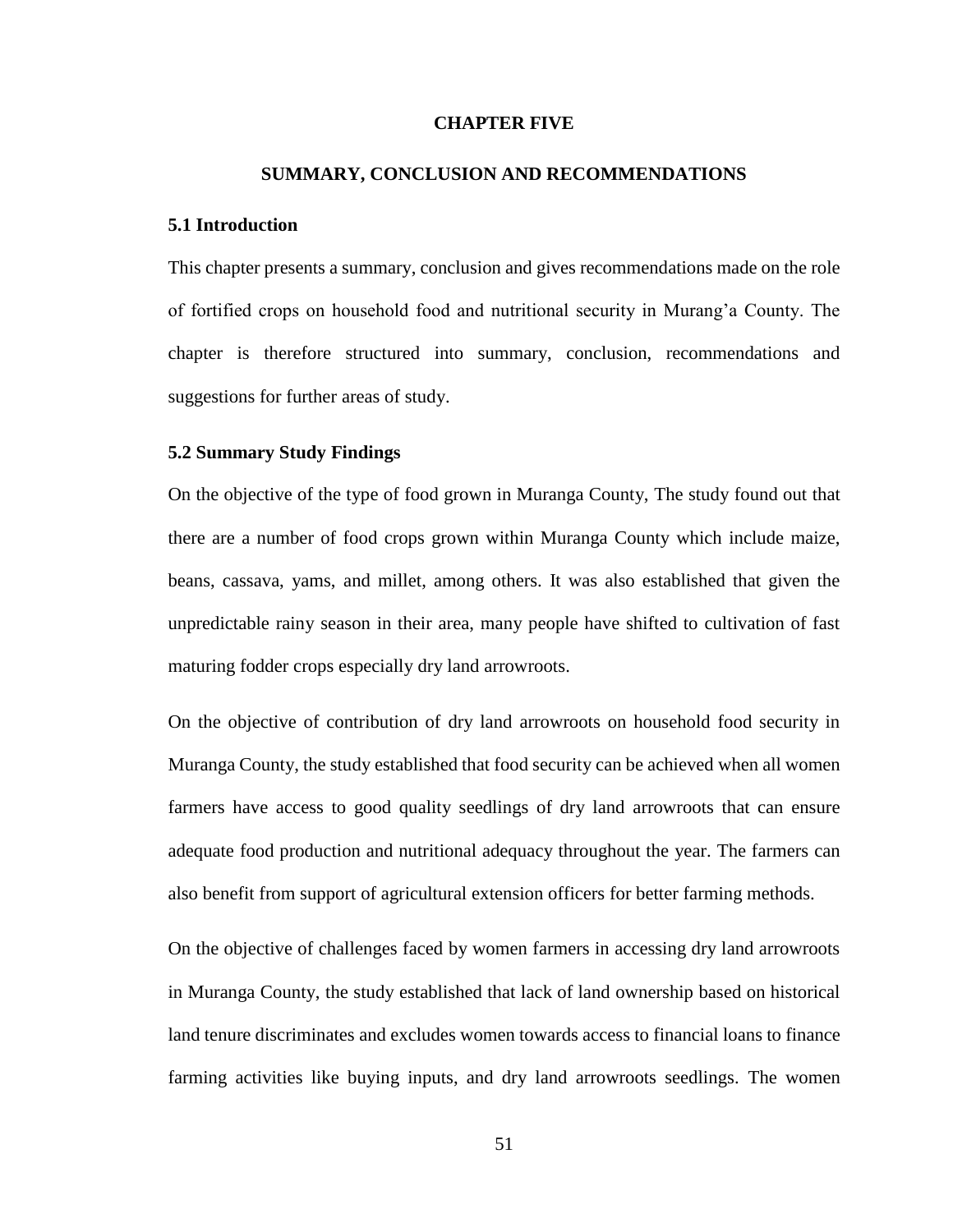farmers can benefit from land ownership and financial support against titles as collateral to support farming activities financing.

### **5.3 Conclusion**

On the first objective, the study concluded that despite the parts of Muranga in which this study was undertaken being considered as semi-dry area, It was also concluded that, the reason why many farmers in the area have shifted to cultivation of dry land arrowroots is a promising food crop in terms of food security.

On the second objective, it was concluded that food security can be achieved in the consumption of biofortified crops like dry land arrowroots.

On the third objective, the study concludes that women farmers can support food production and ensure food security through access to farm inputs and access affordable credit necessary for financing farming operations.

### **5.4 Recommendations**

Based on the study findings, the study recommended the following:

- Women farmers need to be encouraged to adopt dry land arrowroots farming needs to be considered as a potential intervention in mitigating food insecurity.
- Women farmers need to be supported to acquire dry land arrowroots seedlings to enhance dry land arrowroots production as a source of food as well as income generation at the local level in the community.
- Women need support in seedling propagation and training on modern farming methods to enhance food production and food security in the community.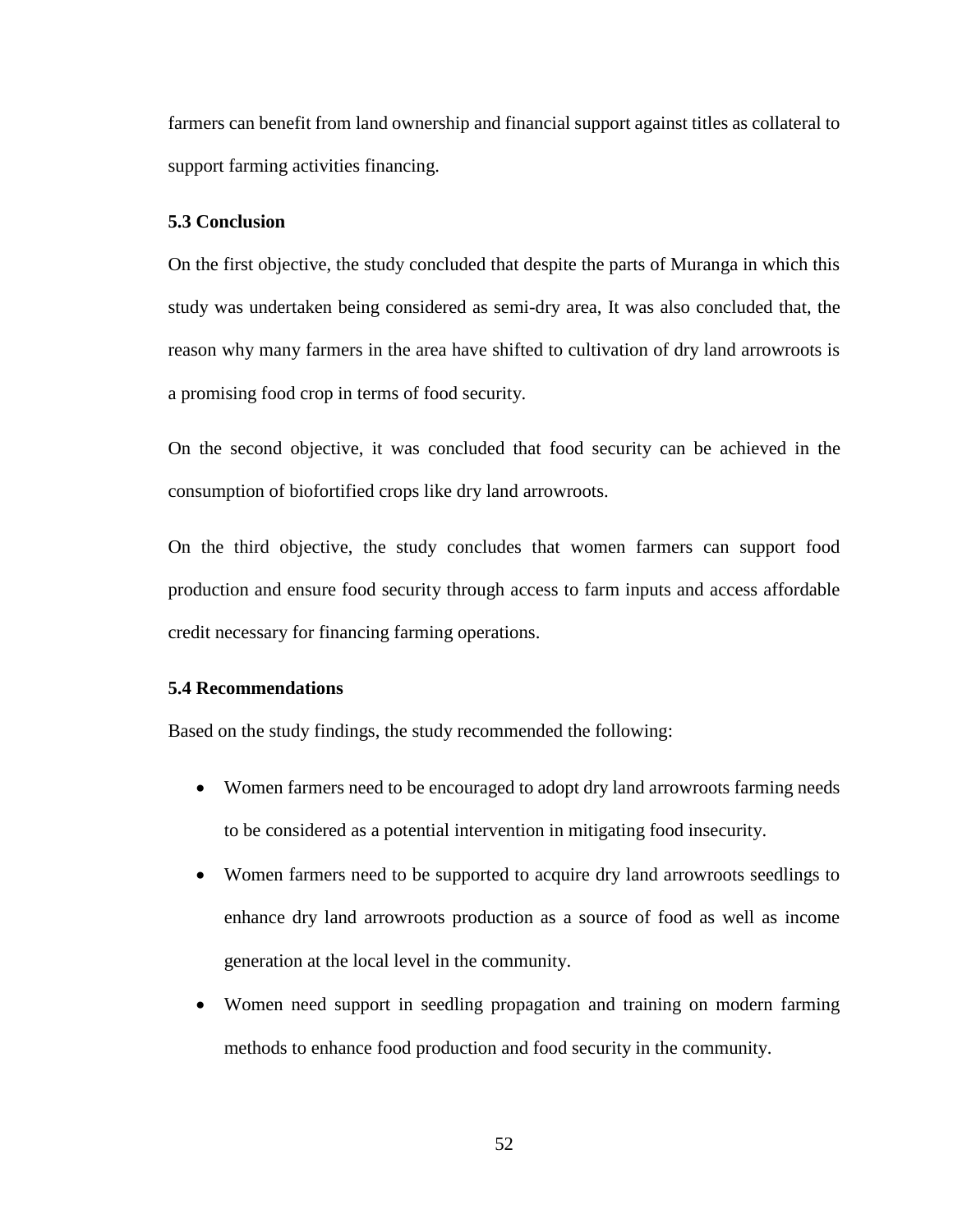- Biofortified food crops are essential in mitigating food insecurity therefore efforts need to be made to support biofortified food crops like dry land arrowroots.
- Government policy need to adopt biofortified crops like dry land arrowroots farming as a strategy to achieve food security in Kenya among Arid and semi-arid lands.

## **5.5 Implications for Policy, Theory and Practice**

The success in dry lands arrowroots farming in Muranga and its contribution in transforming the lives of women farmers by providing economic empowerment, food security and food justice demonstrate the suitability of the fortified crops in transforming lives in the community. The findings are suitable in guiding government policy in arid and semi-arid agriculture.

### **5.6 Areas of Further Research**

The main aim of this study was to examine the role of fortified crops on household food and nutritional security in Murang'a County. Therefore, the results that were obtained cannot be generalized in all counties in Kenya. Thus, the study recommends that further study in other counties to allow generalization of study results.

Studies ought to be undertaken examining how adoption of drought resistant biofortified food crops helps in alleviating food insecurity among communities living in arid and semiarid areas in Kenya.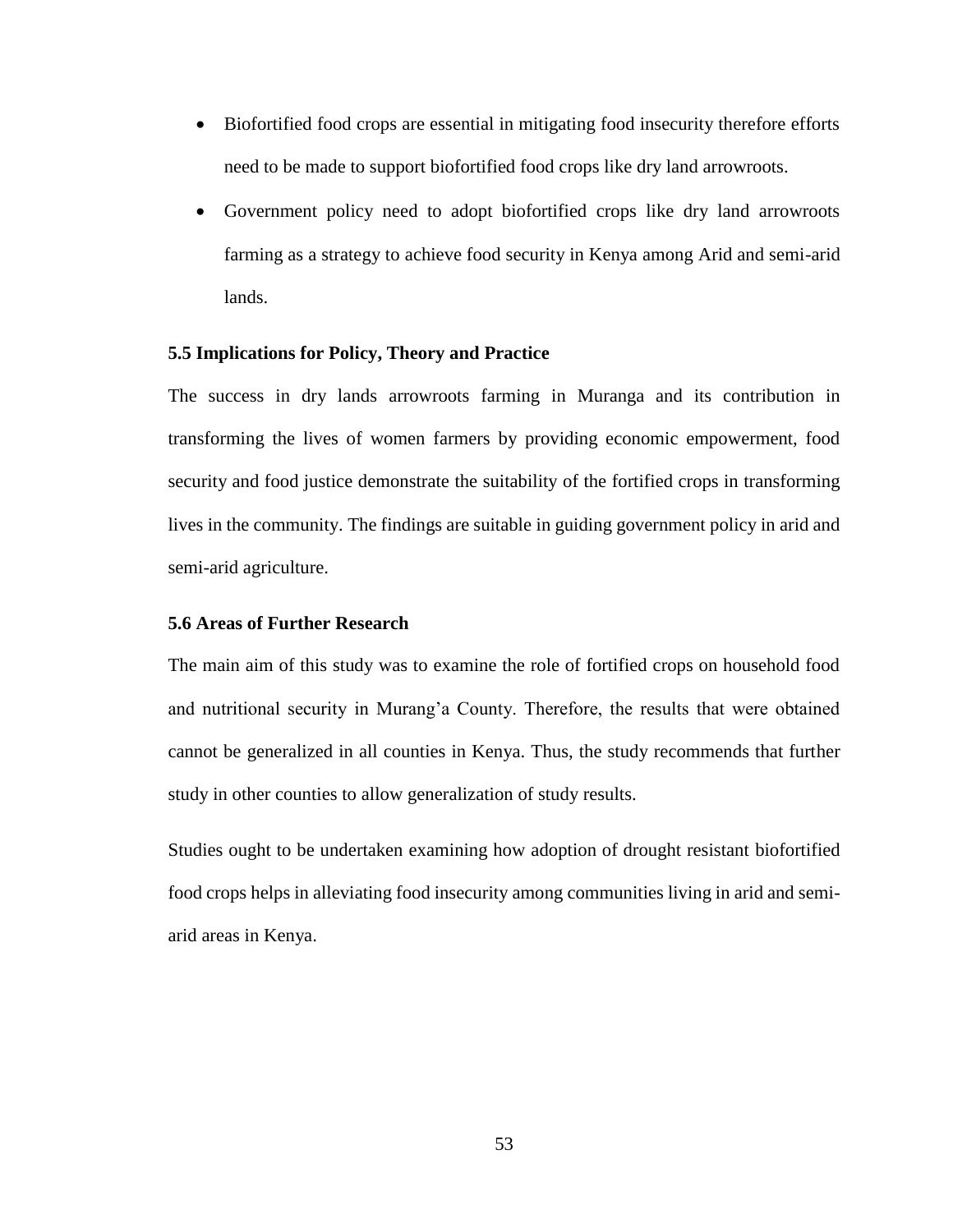### **REFERENCES**

- Adhikari, J. & Hobley, M. (2015). Everyone is Leaving, Who will Sow in our Fields. The livelihood Effects on Women of Male Migration from Khotary and Vdapur Districts Nepal to the Gulf Countries and Malaysia. *Journal of the Association for Nepal and Hamilaya Studies* 35 (1), 1-15.
- Arema, A., Fielder, S.J. & Castleman, T. et al., (2014). Food Security in the Context of HIV, Towards a harmonious definition and indicators. *Aids Behavior Journal* 18, S476-S489.
- Arendt, H. (1973). *The Human Conditions*. Chicago University, University of Chicago Press.
- Arendt, H. (1988). *Between Post and Future. Six Exercise in Political Right*. New York, Merdi Books.
- Bouis, H., Eozenou, P. & Rahman, A. (2011). Food prices, household income, and resource allocation: *socioeconomic perspectives on their effects on dietary quality and nutritional status*. Food Nutritional. Bull. 32(1):14–23.
- Bouis, H.E. & Saltzman, A. (2017). Improving Nutrition Through Biofortification: A Review of Evidence from Harvest Plus 2003 through 2016. *Global Food Security*, 12, p. 49-58.
- Bryan, E., Ringler, C. & Okoba, B. et al. (2013). Adapting Agriculture to Climatic Change in Kenya: Household Strategies and Determinants. *Journal of Environment Management* 114, 26-35.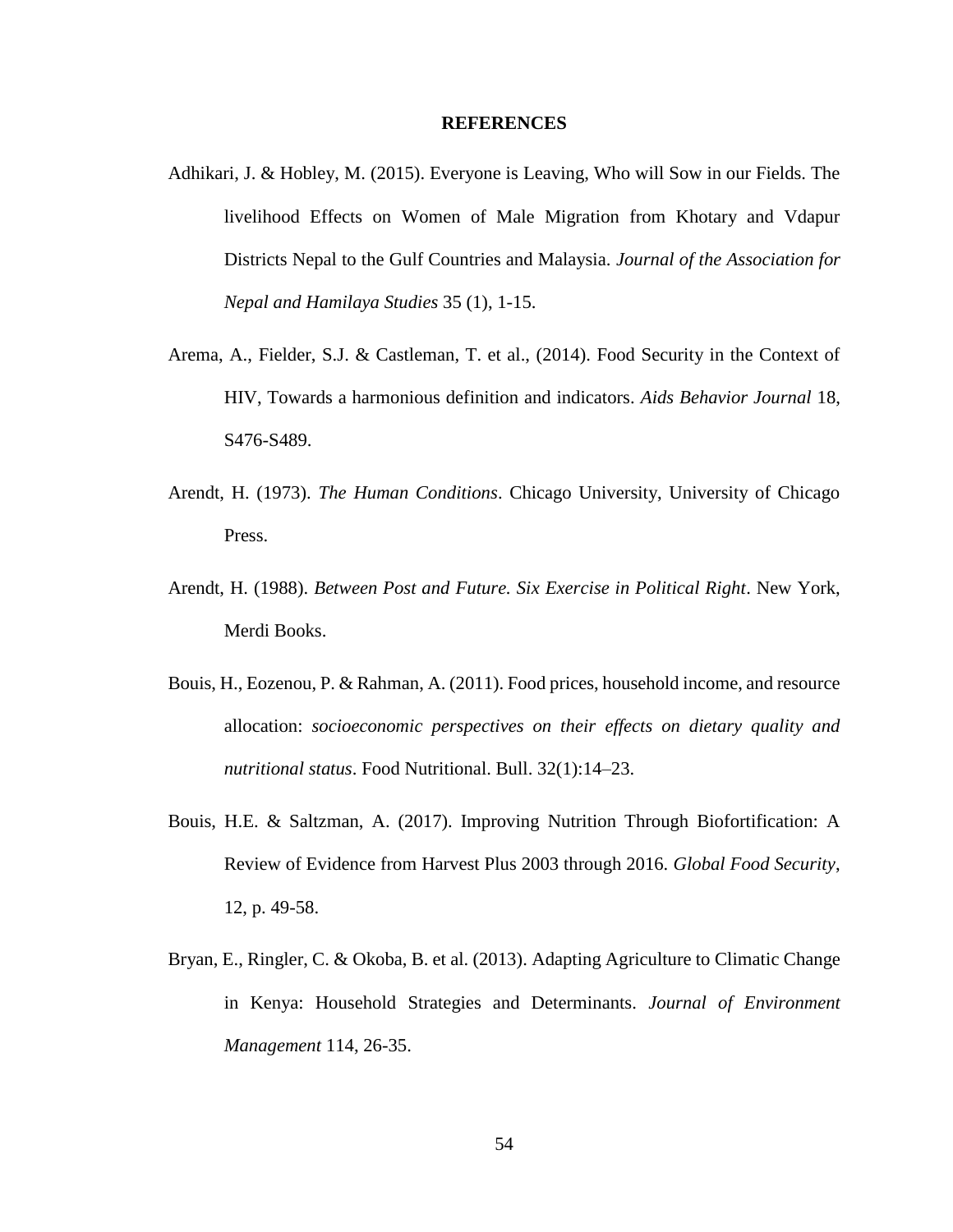- Codex Alimentations, (2015). Propose Draft definitions for Biofortification for FAO/WHO food Studies Programme.
- Cooper, D.R. & Schindler, P.S. (2014). *Business Research Methods* (14<sup>th</sup>). New Delhi, McGraw Hill Publishing Company.
- Covic, N., Low, J. & Mackenzie, A. (2017). Advocacy for Biofortification: Building Stakeholder Support, Integration and Regional and National Policies and Sustainable Momentum; *African Journal of Food and Agriculture Institutional Development* 17 (2), 12116-12129.
- Dill, B. & Kohlman, M. (2012). Intersectionality: a transformative paradigm in feminist theory and social justice. In Hesse-Biber, S. N. *Handbook of feminist research: Theory and praxis* (pp. 154-174). Thousand Oaks, CA: SAGE Publications, Inc. doi: 10.4135/9781483384740.
- Doss, C., Meinzen-dick, R., Quisumbing, A. & Theis, S. (2018). Women in Agriculture, *Global Food Security*, 16, 67-74.
- Garcias-Casal, M.N. & Penas-Rosa, J.P. (2017). Stable Crops Biofortification with Vitamins and Minerals, Conclusions for a Public Health Studies. *Annals in New York Academy of Sciences.*
- Gitau, G.N., Kiminye, J.O. & Waudo, J.N. (2016). Quality of Nutrition Education and the importance of Hemoglobin levels of school going pupils of Muranga County, Kenya. International *Journal of Applied Nutrition and Health Sciences* 4 (1), 155- 173.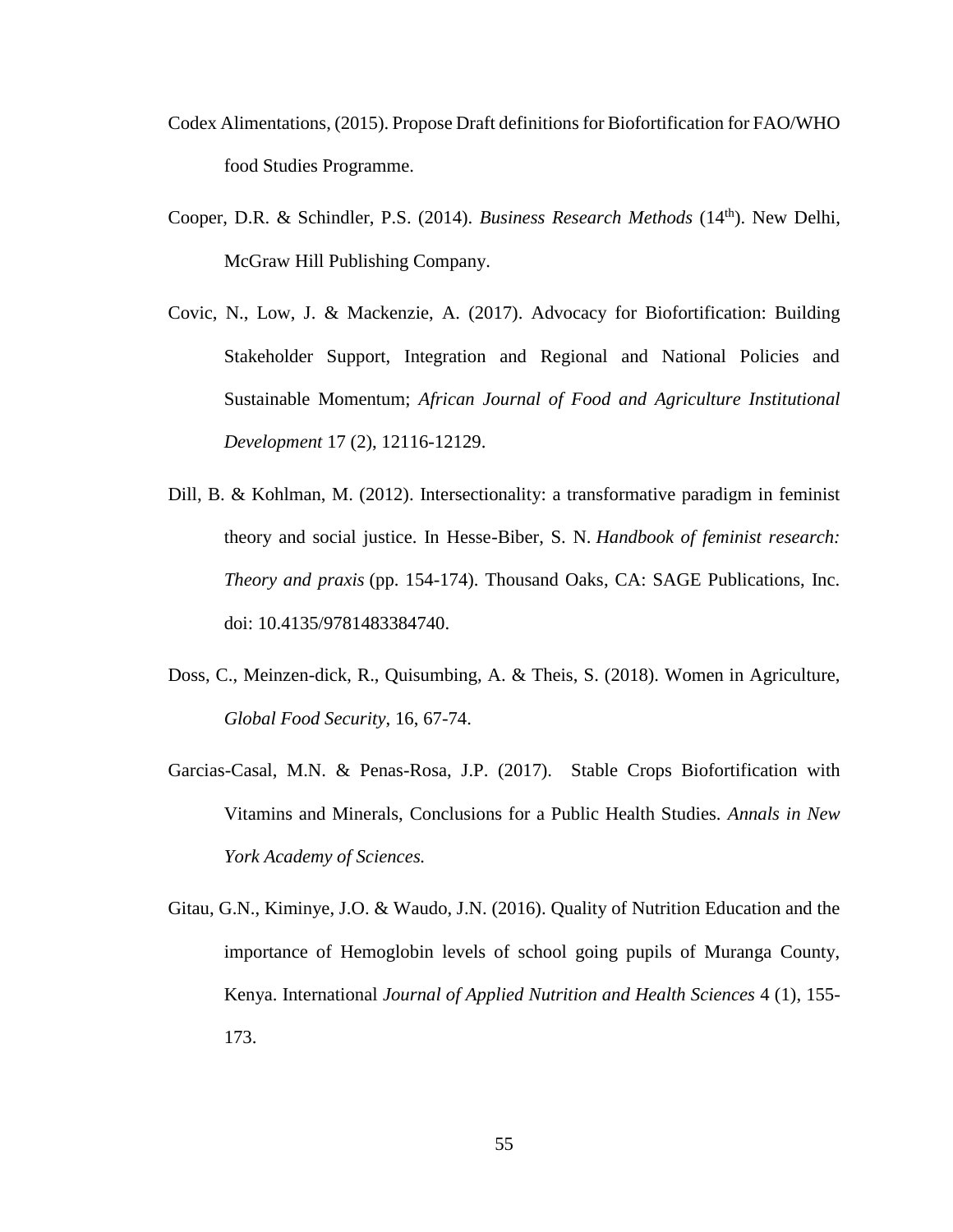- Haas J., Luna S.V., Lung'aho M.G., Ngabo F., Wenger M., Murray-Kolb L., Beebe S., Gahutu J. & Egli I. (2017). Consuming iron biofortified beans significantly improved iron status in Rwandan women after 18 weeks. *Journal of Nutrition*.
- Hickery, G.M., Pelletier, B. & Brownhill, L., et al., (2012). Food Security. *Journal of Food Security* 4; 333-340.
- Kamoni, P.T., Kungo, J., Kibunja, C.N, Elilela, A.O. & Gathaara, V.N (2013). Food Security: A Case of Maize production in Kandara District Muranga County. Conference Proceedings 27th Joint proceedings of soil sciences of East Africa and 6<sup>th</sup> soil sciences society.
- Kieren, C., Sproule, K. &nDoss, C. et al., (2015). Examining Gender Inequalities in Land rights indicators in Asia. *Agricultural Economics* 46(S1).
- Kimiywe, J. & Chege, P.M. (2015). Complementary Feeding Practices and Nutrition of Children 6-23 months in Kitui County. Journal of Applied Nutrition, 85, 7881- 7897.
- Kimiywe, J. (2015). Food and Nutrition Security: Challenges of Post-Harvest handling in Kenya. Conference Proceedings on Food and Nutrition in Africa.
- Liam, R. & Belinda, D. (2015) 'Gender hates men': untangling gender and development discourses in food security fieldwork in urban Malawi, *Gender, Place & Culture*, 23:7, 1047-1060, DOI: 10.1080/ 0966369X.2015.1090407.
- Mageto, W.K. & Gathiaka, K. (2018). Factors that affect commercialization of sweet potato in Mosocho sub-County, Kenya. *African Journal of Agricultural research* 13 (50), 2818-2825.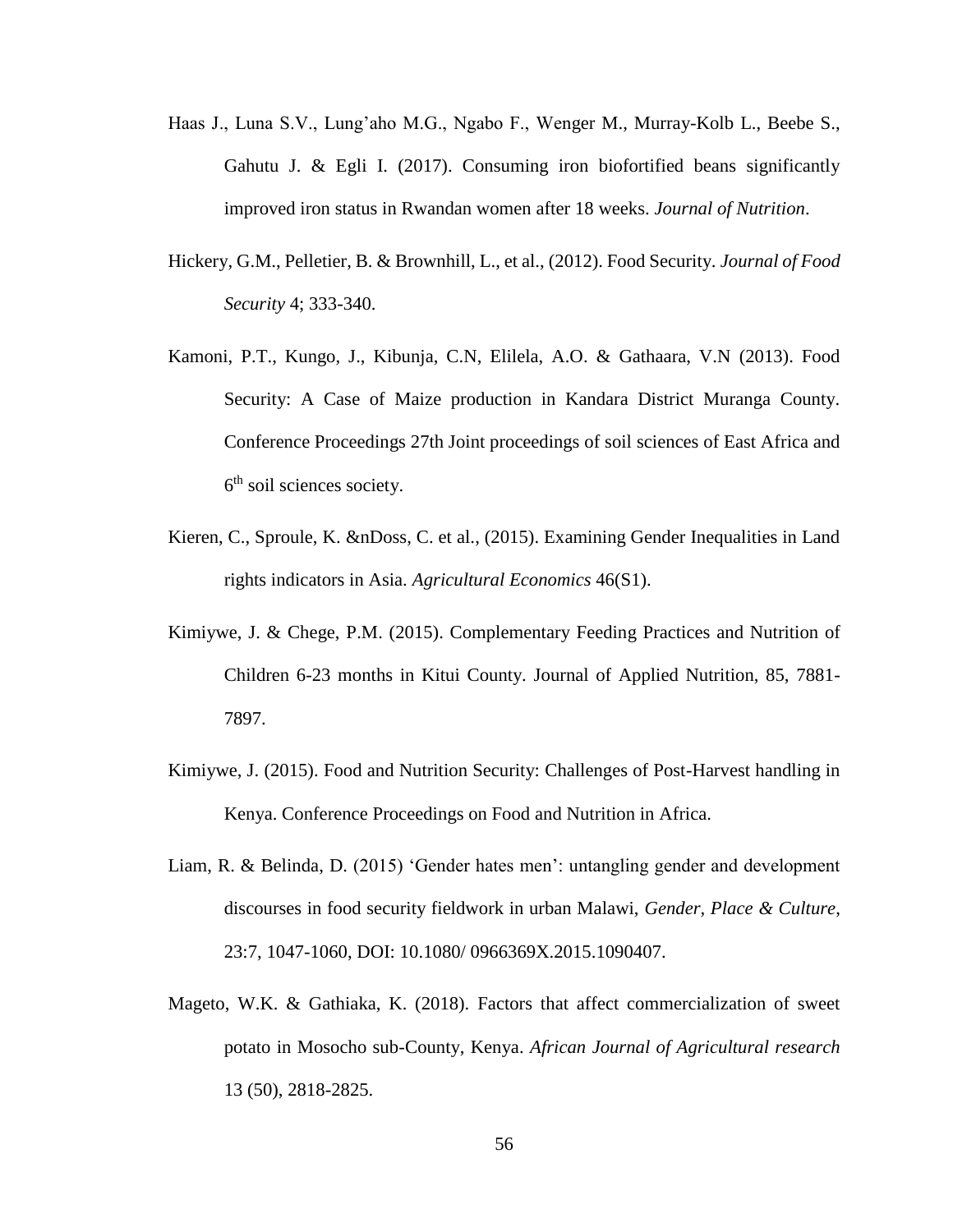- Muthoni, J.W. & Wangui, E.E. (2013). Women and Climatic Change Strategies For Adaptive Capacity in Mwanga District, Tanzania. *Africa Geographic Review* 32(1), 59-71.
- Mwangi & Mundia, (2015). Sustainable Land Management in Dry Lands in Kenya. United Nations Development Program Publication. Eds Zeibanu K., Gachere, K.K, Gicheru et al.
- Njiraini, G., Ngigi, M.W. & Barake, E. (2018). *Women in Agriculture integrating women in Value Chain Building a Stronger Sector*. ZEF University of Bonn Center for Development Research.
- Ntale, J.F., Litondo, K.O. & Mphandes, O.M. (2014). Indicators of Value-added Agribusiness on Small Scale Farms in Kenya: Empirical study of Kiambu and Muranga Counties. *Journal of Small Business and Entrepreneurship* 2 (3), ¾. P. 89-101.
- Ogechi, B.A. & Hunja, W.E. (2014). Land use Cover changes and implications from Food productivity. A Case of Keumbu Region Kisii. *JKUAT Journal.*
- Ogutu, V. O. (2015). The Role of Investment Groups in creation of Small and Medium size enterprises in Nairobi County. *International Journal of Science and Research*, 4 (4).
- Owoo, N.S. & Boakye-Yiadow, L. (2014). The Gender Dimension on the Effects of Land Tenure Security on Agricultural Productivity: Some evidence from two Districts in Kenya. *Journal of International Development* 27 (7), 917-928.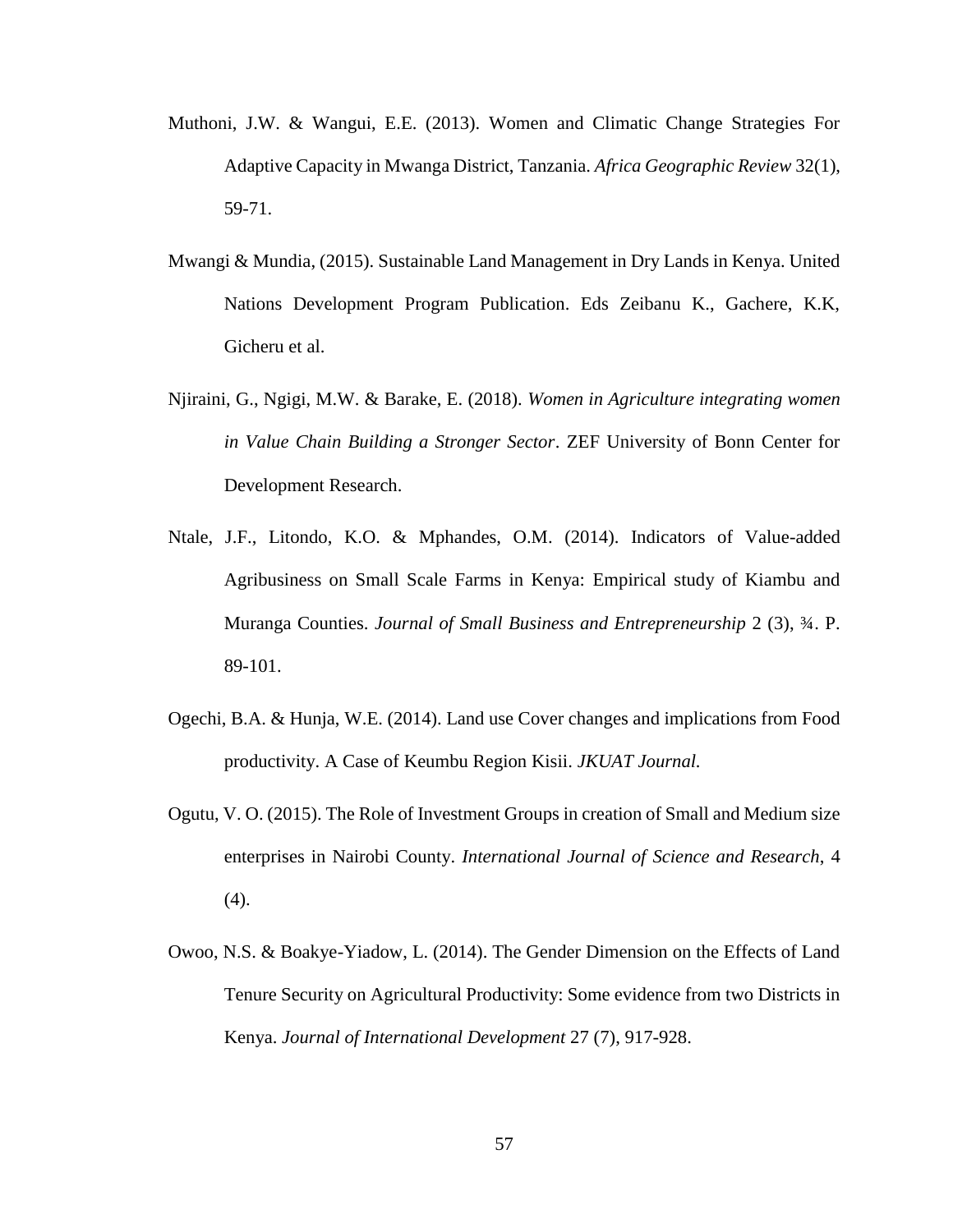- Radhakrisnan, S. & Solari, C. (2015). Empowered Women, Failed Patriarchs: A Neoliberalism and Global Gender anxiety. *Sociology Compass* 9 (9), 784-802.
- Resurreccion, B.P. (2013). Persistent Women and Environment Linkages in Climate Change and Sustainable Development Agenda. *Women Studies International Journal* 40; 33-43.
- Saltzman A., Birol, E. & Bouis, H. (2013). Biofortification: progress toward a more nourishing future. Glob. Food Security. Vol: 2(1):9–17.
- Saltzman, A., Andersson, M.S., Asare, D., Lividini K., De Moura F.F., Moursi M., Oparinde A., Taleon V. & Elsevier, S. (2015). Biofortification Techniques to Improve Food Security. *Reference Module in Food Sciences*; pp. 1–9.
- Shauranga, S., Mudhara, M. & Bogole, A. (2016). Effects of women empowerment in Household food security in rural Kwa Zulu Natal Province. *Development Policy review* 34 (2).
- Valencia, A.W., Bake, A., Braunwer, I.D & Giller, K.E. (2017). Agronomic Biofortification of Crops. *Global Food Security*, 12, 8-14
- Wagner, D.G. & Berger, J. (1982). "Paths of Relevance and Induction of Status- Tasks Expectancies: A Research note. *Social Forces* 61: 75-86.
- Wesseler, J. & Zilberman, D. (2014). The economic power of the Golden Rice opposition *Environment Development Economy*, Vol 2:724-742.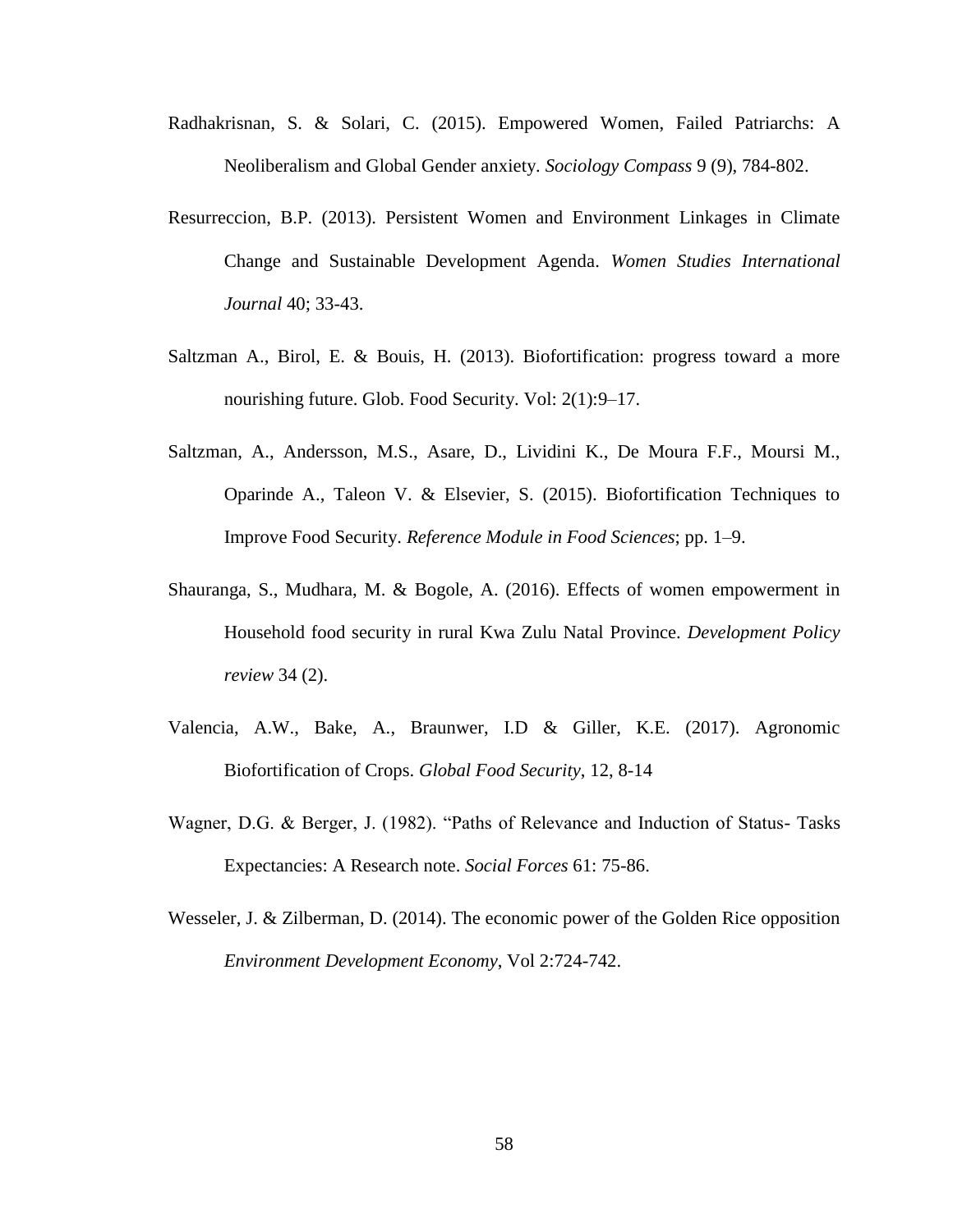## **APPENDICES**

# **Appendix I: Questionnaire**

This questionnaire aims at collecting information and data for academic use by the researcher. Your kind participation will help in providing useful information necessary to complete this research. Please answer the questions precisely and objectively; the information will be treated with utmost confidentially.

# **Section A: Background Information**

# **1. Kindly indicate your gender**

|                                                    | Male                        |                   | Female |  |
|----------------------------------------------------|-----------------------------|-------------------|--------|--|
|                                                    | 2. Kindly Indicate your Age |                   |        |  |
|                                                    | 18 to 35 years              | $\lceil$ $\rceil$ |        |  |
|                                                    | 36 to 60 years              | $\lceil$ $\rceil$ |        |  |
|                                                    | Above 60 years              | $\lceil$ $\rceil$ |        |  |
| 3. Kindly indicate your Highest level of education |                             |                   |        |  |
|                                                    | No Formal Education         | $\lceil$ $\rceil$ |        |  |
|                                                    | Primary Level               | $\lceil$ $\rceil$ |        |  |
|                                                    | Secondary Level             | $\lceil$ $\rceil$ |        |  |
|                                                    | College Level               | $\Box$            |        |  |
|                                                    |                             |                   |        |  |

# **4. How did you know about dry land arrowroots?**

## **5. Kindy indicate the number of years you have been cultivating dry land arrowroots**

| Less than 5 years | $\Box$  |
|-------------------|---------|
| 5 to 10 years     | $\perp$ |
| Above 10 years    |         |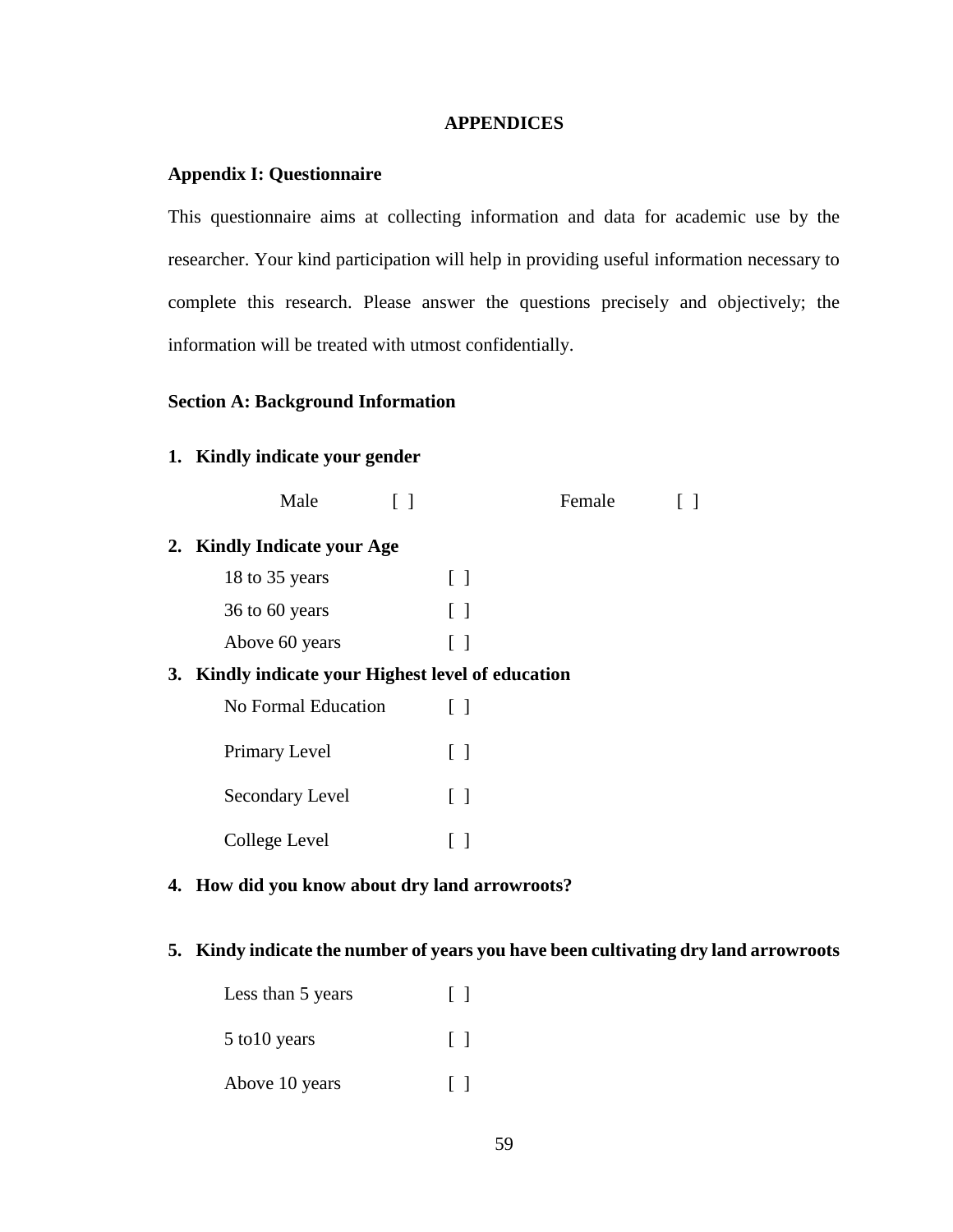# **Section B: Type of Food Crops Grown**

6. Kindly indicate the main type food crops cultivated in your farm?

……………………………………………………………………………………………… ……………………………………………………………………………………………… ……………………………………………………………………………………………… ………………………………………………………………………………………………

7. Kindly indicate hunger situation now and before dry land arrowroots?

……………………………………………………………………………………………… ……………………………………………………………………………………………… ……………………………………………………………………………………………… ……………………………………………………………………………………………..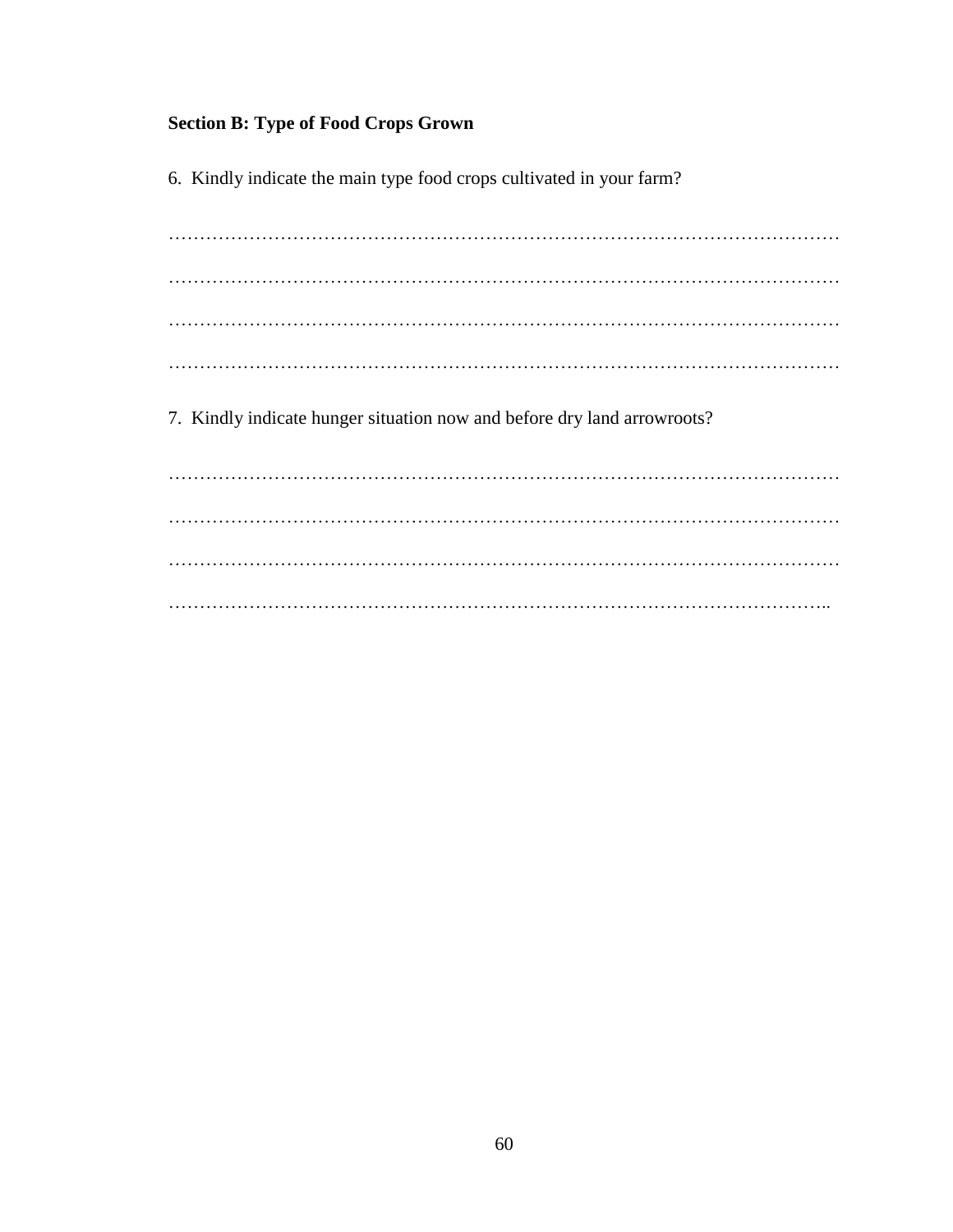# **Section C: Contribution of Dry Land Arrowroots on Household Food and Nutritional Security**

Kindly indicate your level of agreement to the statements below relating to contribution of dry land arrowroots on Household food and nutritional security in Murang'a County. Please tick using scale of 1–5, where 5–Strongly Agree, 4–Agree, 3 Moderately Agree, 2– Neutral, 1–Strongly Disagree.

| <b>Statement</b>                                                              |   |                | <b>Likert scale</b> |   |   |
|-------------------------------------------------------------------------------|---|----------------|---------------------|---|---|
|                                                                               | 1 | $\overline{2}$ | 3                   | 4 | 5 |
| Food security; people never go without food. They have access to food         |   |                |                     |   |   |
| that meets their needs. Do you agree with the statement?                      |   |                |                     |   |   |
| In your family do you have adequate food in terms of quality and quantity     |   |                |                     |   |   |
| essential for good health? Do you agree?                                      |   |                |                     |   |   |
| Nutritional security: The good food that keeps people health. Fewer cases     |   |                |                     |   |   |
| of anemia and malnutrition                                                    |   |                |                     |   |   |
| In your family does your daily diet intake constitute nutritional security in |   |                |                     |   |   |
| terms of food quality and quantity necessary for health? Do you agree with    |   |                |                     |   |   |
| the statement?                                                                |   |                |                     |   |   |
| From your perspective are there cases of reduced school performances and      |   |                |                     |   |   |
| what do you attribute the same to?                                            |   |                |                     |   |   |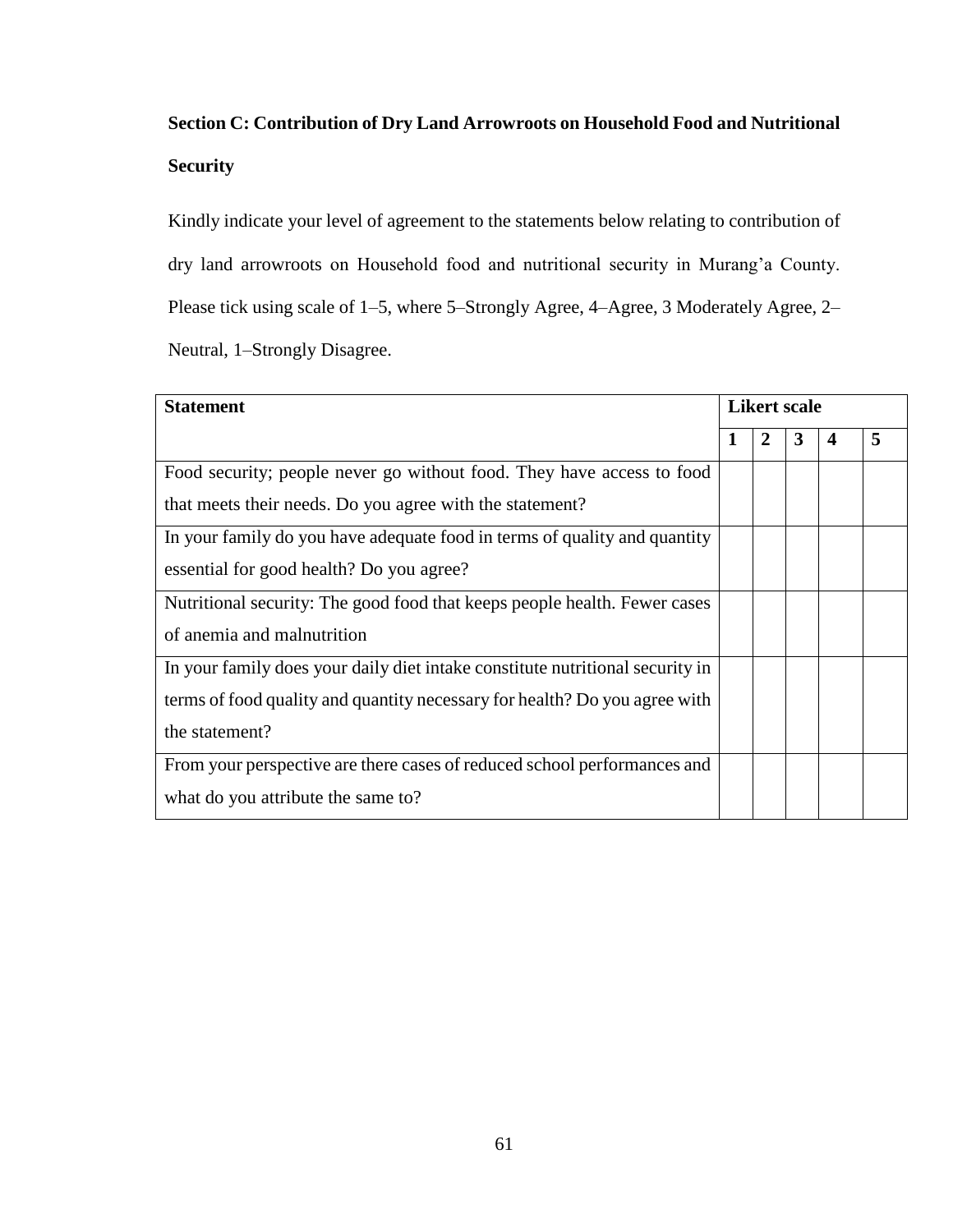# **Section D: Challenges Faced by Women Farmers in Accessing Dry Land Arrowroots**

Kindly indicate your level of agreement to the statements below relating to challenges faced by women farmers in accessing dry land arrowroots in Murang'a County. Please tick using scale of 1–5, where 5–Strongly Agree, 4–Agree, 3 Moderately Agree, 2–Neutral, 1– Strongly Disagree.

| <b>Statement</b>                                                          |   |   | <b>Likert scale</b> |   |
|---------------------------------------------------------------------------|---|---|---------------------|---|
|                                                                           | 1 | 2 | 3                   | 5 |
| Do you own the land that you farm?                                        |   |   |                     |   |
| It is easy to get dry-land arrowroots seedlings.                          |   |   |                     |   |
| Seedling propagation is accessible to most farmers, with more seedlings I |   |   |                     |   |
| can increase my acreage                                                   |   |   |                     |   |
| The county government and agricultural officers assist in the arrowroots  |   |   |                     |   |
| farming                                                                   |   |   |                     |   |
| Acquiring seedling require a big budget                                   |   |   |                     |   |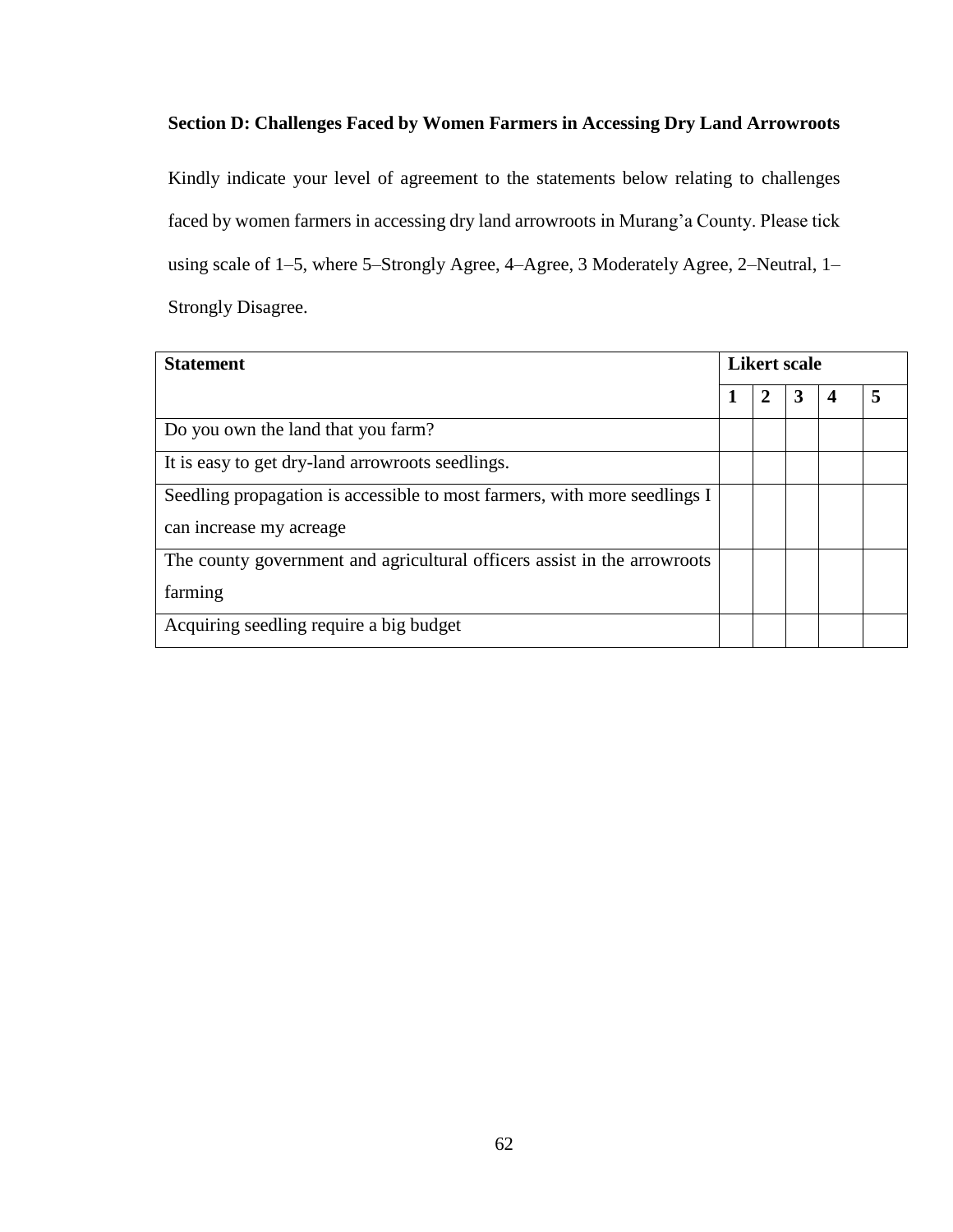# **Section E: Role of Women in Household Food Security**

Kindly indicate your level of agreement to the statements below relating to role of women in household food and nutritional security. Please tick using scale of 1–5, where 5–Strongly Agree, 4–Agree, 3 Moderately Agree, 2–Neutral, 1–Strongly Disagree.

| <b>Statement</b>                                                        |   |   | <b>Likert scale</b> |   |
|-------------------------------------------------------------------------|---|---|---------------------|---|
|                                                                         | 1 | 2 | 3                   | 5 |
| Women are leading food producers; they grow food consumed by their      |   |   |                     |   |
| families and majority of the households                                 |   |   |                     |   |
| Women are active players in food production, meeting energy needs and   |   |   |                     |   |
| conservation needs.                                                     |   |   |                     |   |
| Women grow food to feed their families and sell excess produce. Women   |   |   |                     |   |
| suffer access to farm inputs that directly affect food production.      |   |   |                     |   |
| Women farmers are savers of income through women groups/self/help       |   |   |                     |   |
| groups, and that play an active role in managing household risks during |   |   |                     |   |
| disasters.                                                              |   |   |                     |   |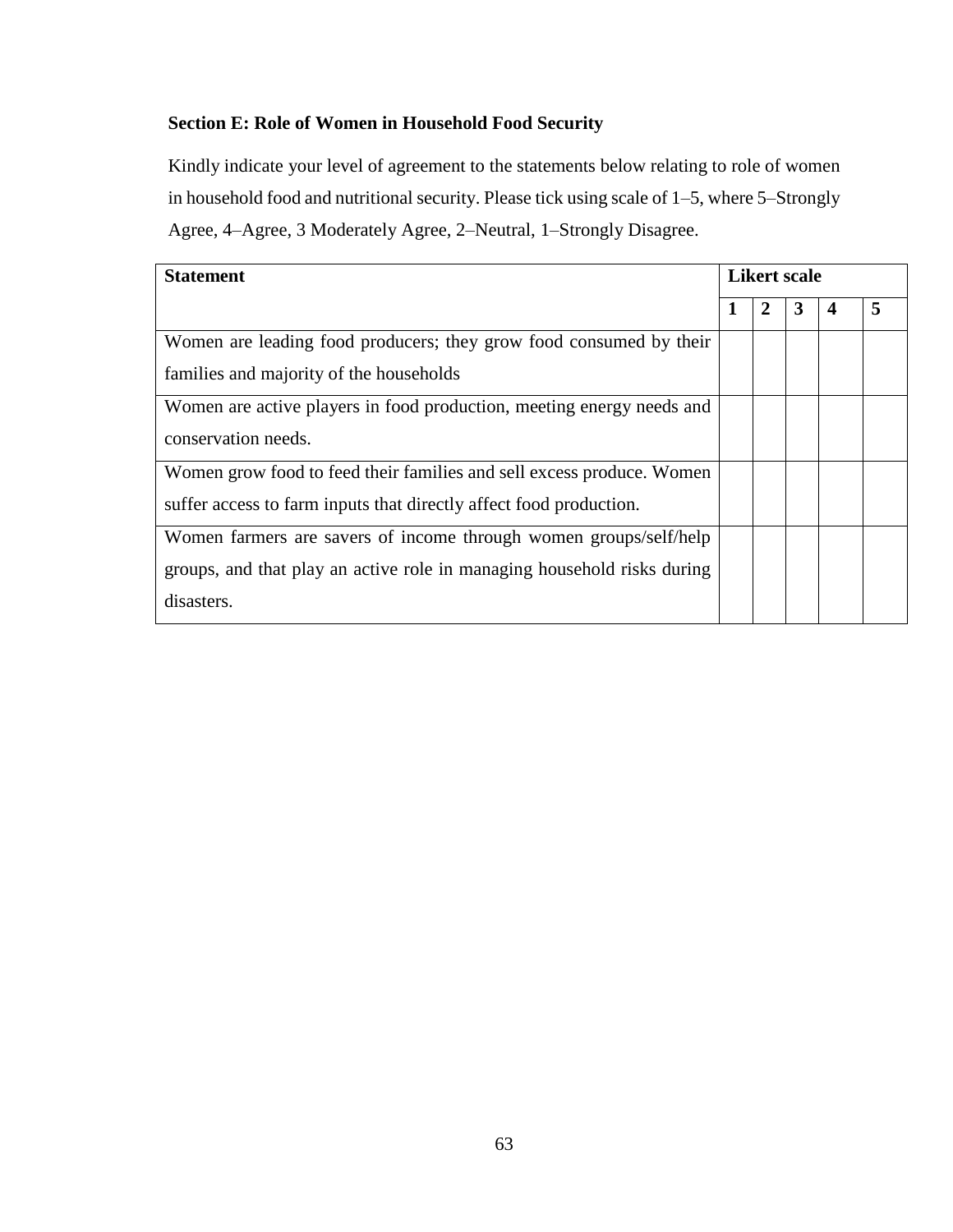## **Appendix II: Key Informants Guide**

The study protocol under use of key- informants selected individuals with knowledge of the community being studied as key opinion leaders based on knowledge and specialized skills.

Key knowledge Area

- a. Land issues
- b. Agricultural issues
- c. Women leader
- d. Government policy

A key informant was selected in each of the studied sub-counties Mathioya, Gatanga, Kangema and Muranga East.

Key informants' information was triangulated with focus groups to verify their validity.

The purpose is to collect reliable information from potential information sources

## **Wealth Indicators**

- 1. Rainfall pattern
- 2. Energy used
- 3. Economic activities and sources of income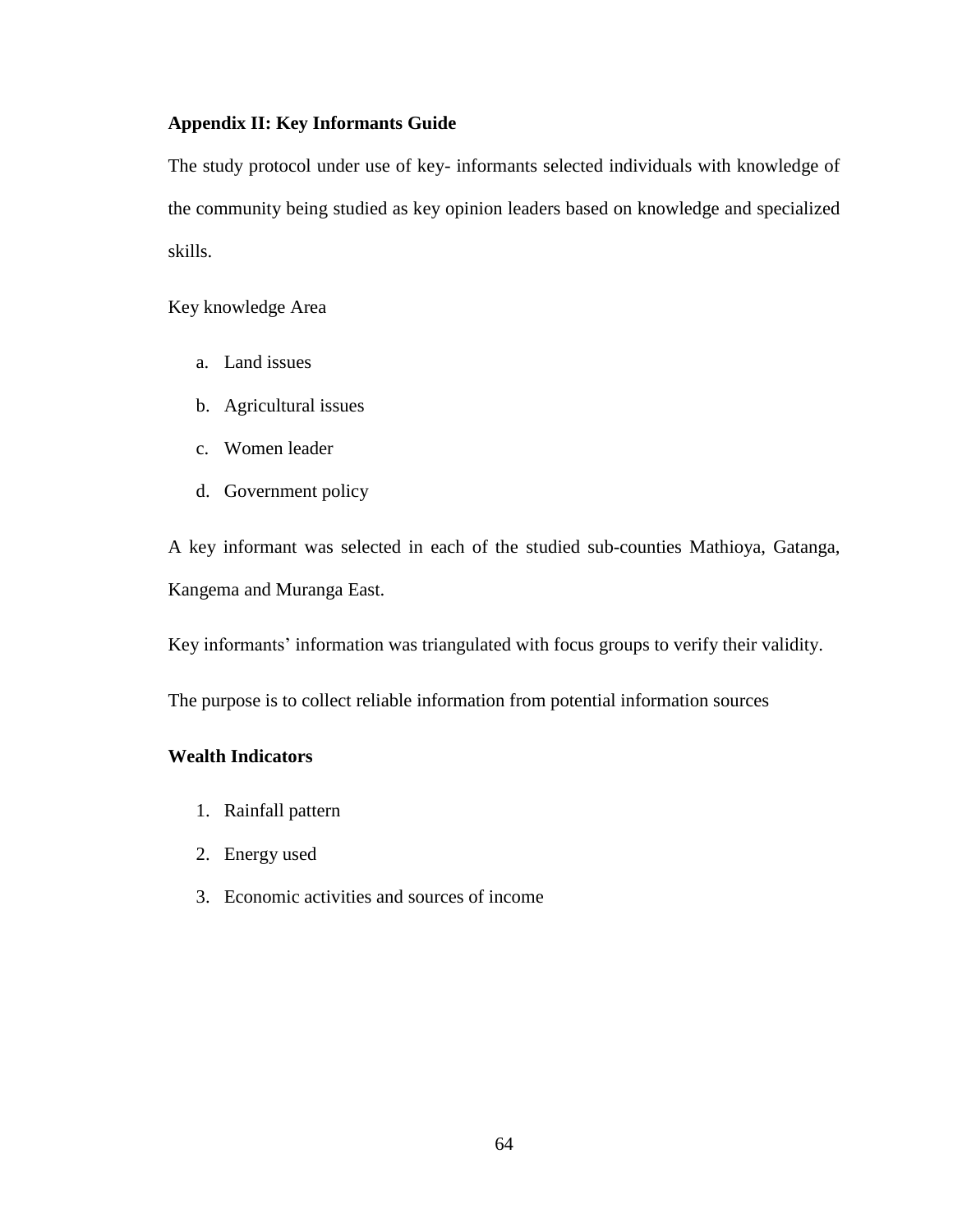#### **Appendix III: Focus Group Discussion Guide**

1. Name of Group

2. Main activity

3. What are the main crops grown by most farmers

4. How did you learn about dryland arrowroots farming?

5. Describe life before and after dryland arrowroots farming with regards to hunger, produce and income

The group member are then briefed on the questionnaire and additional data collected for analysis.

#### **Focus Group 1: Young Women (18-35 years)**

Interviewing youth group members on their knowledge of dryland arrowroots planting and uses: The purpose was to establish level of knowledge and motivation behind dryland arrowroots farming.

#### **Focus Group 2: Experienced Farmer-Trainer**

Field Trainer on Dry Arrowroots Farming in Kangema

A field tour to observe the different stages of arrowroots growth and uses from an experienced farmer- A key informant that distributes dryland arrowroots seedlings to the women farmers. The key informant is aged between 30-40 years, and attained secondary school level of education.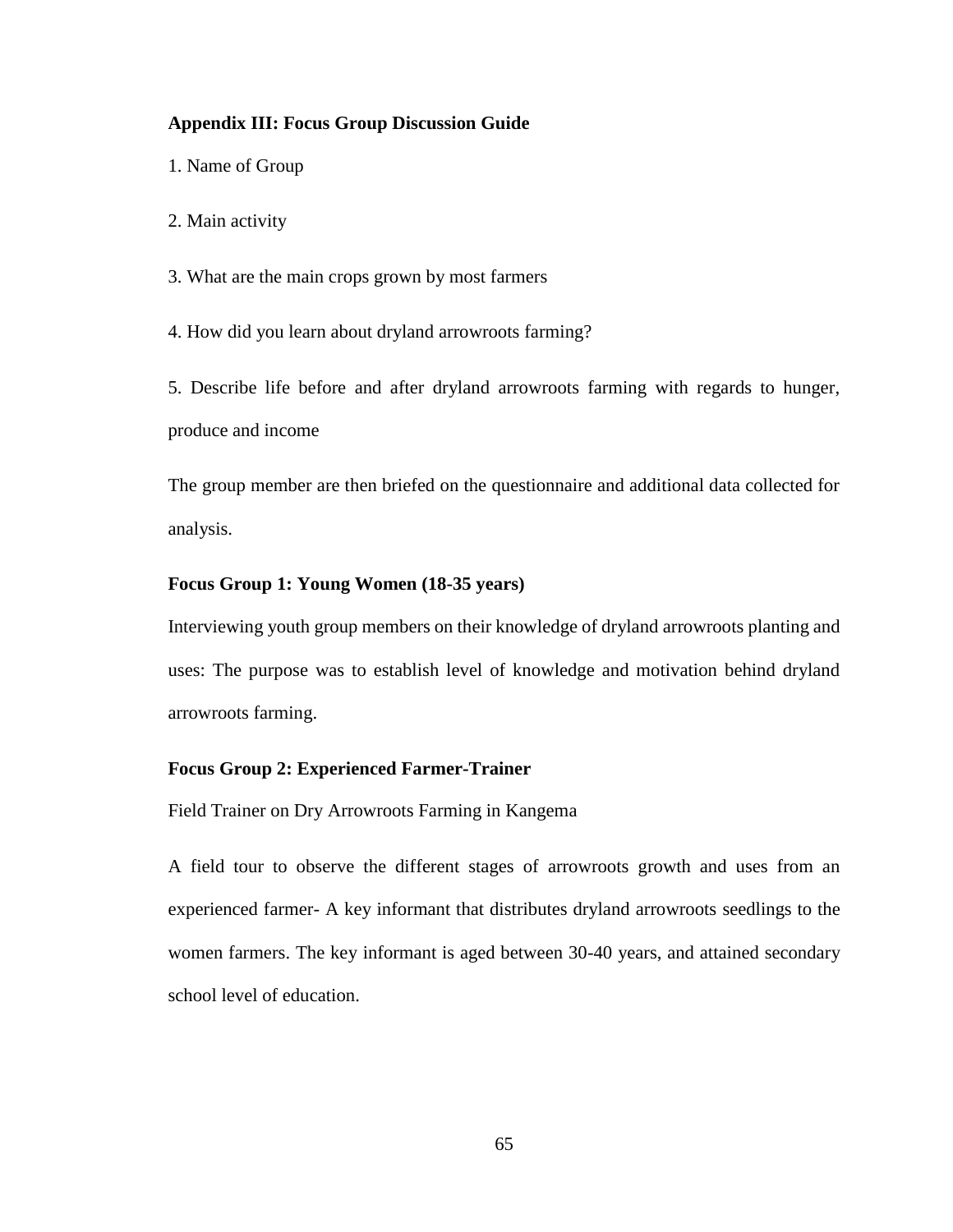#### **Focus Group 3: Planting Arrowroots Women Group**

#### Women group in Maragwa

The women groups are social capital centres, where information is shared and peer influence enhances cohesion and drives change. Peer learning, counseling and influence.

## **Focus Group 4: Discussions**

Women Group Meeting: Gatanga

Women group sharing experiences about challenges in farming, food security and nutrition. The women groups are sources of learning and economic empowerment. [11] eleven women present.

#### **Focus Group 5: Women Group**

Focused group discussion on dryland arrow farming in Gatanga on food security, nutrition and farmers challenges, and [12] twelve women attended. The women group has a significant number of youths in attendance

## **Focus Group 6: Women Group –Social Capital and Demonstrations Networks**

Observing shared labour, group learning and peer influence from women group in Mathioya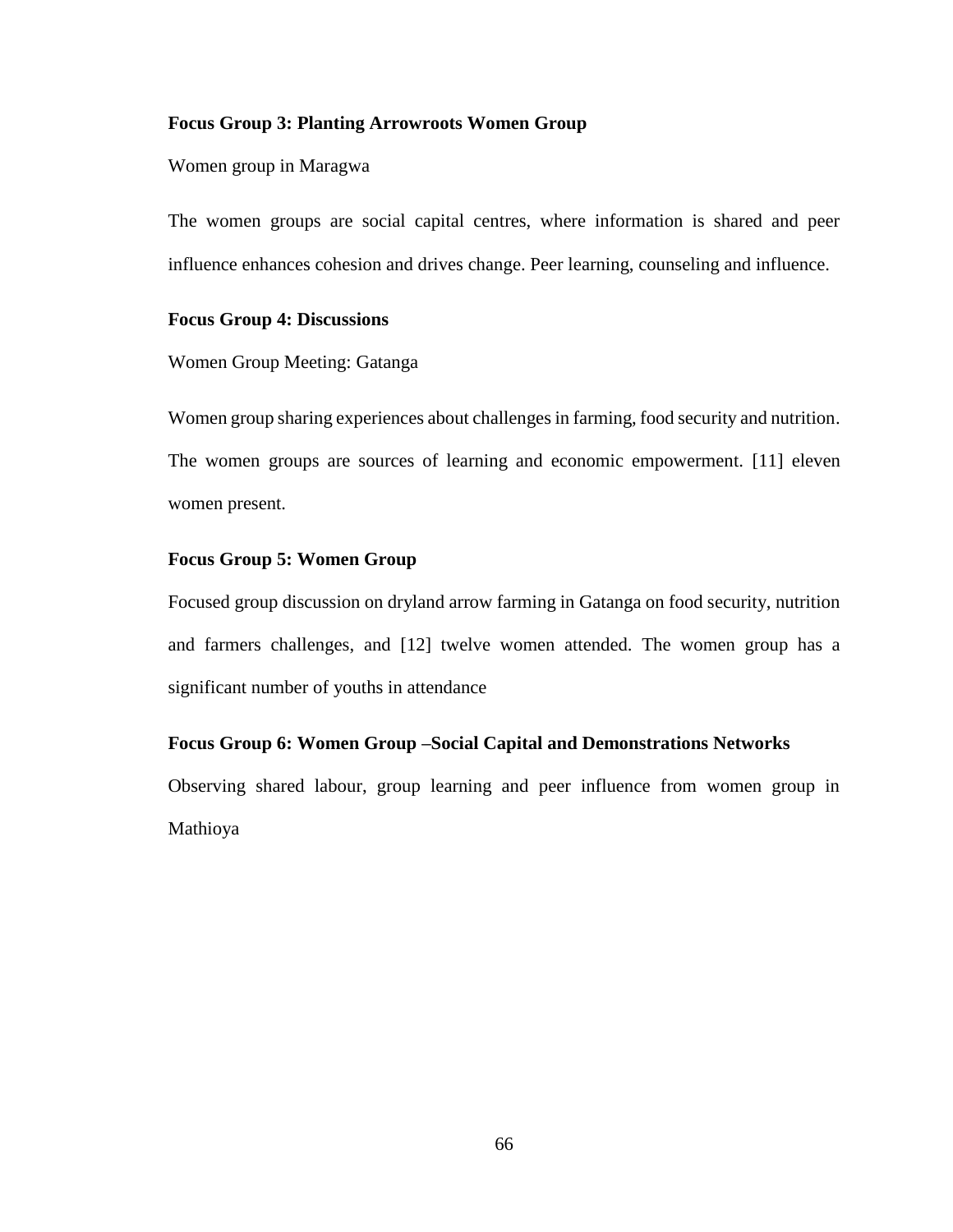# **Focus Group 7: Mature Arrowroots**

Mature arrowroots used as source of carbohydrates, making floor and source of breakfast accompaniment. Most women farmers confirmed it is a food crop that can be used at all times for any meal of the day.

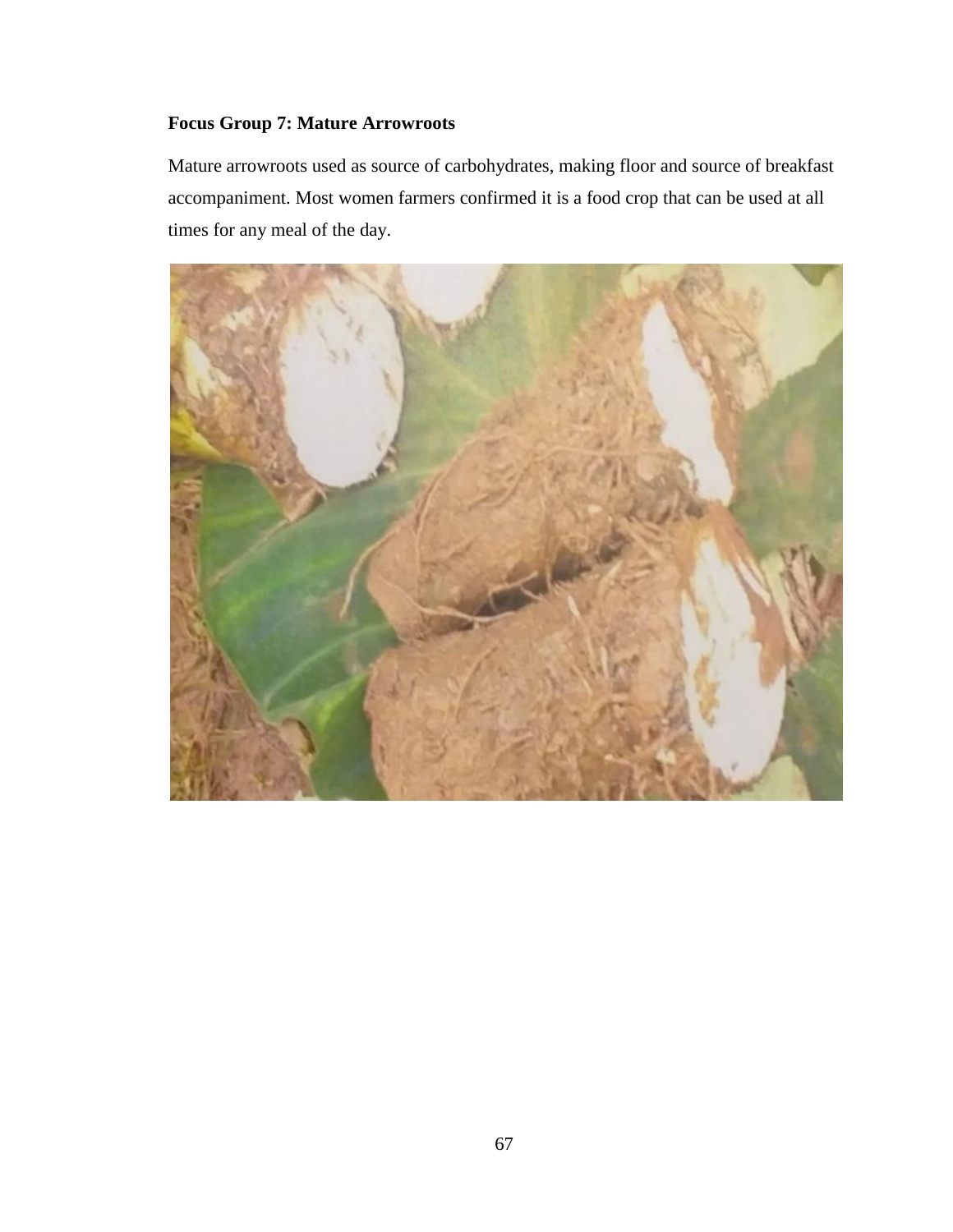# **Appendix IV: Introduction Letter**

|              |                                                                                       | UNIVERSITY OF NAIROBI                                                              |  |
|--------------|---------------------------------------------------------------------------------------|------------------------------------------------------------------------------------|--|
|              |                                                                                       | AFRICAN WOMEN STUDIES CENTRE<br>P.O Box 30197-00100                                |  |
|              |                                                                                       | Tel: (+254-20) 3318262/28075; 725 740 025                                          |  |
|              |                                                                                       | Email: awsckenya@uonbi.ac.ke<br>Website: http://awsc.uonbi.ac.ke<br>Nairobi, Kenya |  |
| Date:        | November 8th, 2019                                                                    | Ref: UON/CHSS/AWSC/8/3                                                             |  |
|              |                                                                                       |                                                                                    |  |
| From:        | Director,<br>African Women Studies Centre<br>University of Nairobi                    |                                                                                    |  |
|              |                                                                                       |                                                                                    |  |
|              | TO WHOM IT MAY CONCERN                                                                |                                                                                    |  |
|              | SUBJECT: INTRODUCTION LETTER FOR MS. JULIAH CHEGE                                     |                                                                                    |  |
|              | This is to confirm that Ms. Juliah Chege $(M10/9958/2018)$ is a registered            |                                                                                    |  |
|              | Master of Arts student at the African Women Studies Centre, University of             |                                                                                    |  |
|              | Nairobi. She is currently working on her research project entitled, "Role of          |                                                                                    |  |
|              | Biofortified Crops in Household Food Security and Nutrition Security                  |                                                                                    |  |
|              | among Dry land Arrowroot Farmers in Muranga' County".                                 |                                                                                    |  |
| appreciated. | Any assistance accorded to her during her research period is highly<br><i>mildrug</i> |                                                                                    |  |
|              | Prof. Wanjiku Mukabi Kabira                                                           |                                                                                    |  |
|              | Director, African Women Studies Centre<br>University of Nairobi                       |                                                                                    |  |
|              |                                                                                       |                                                                                    |  |
|              |                                                                                       |                                                                                    |  |
|              |                                                                                       |                                                                                    |  |
|              |                                                                                       |                                                                                    |  |
|              |                                                                                       |                                                                                    |  |